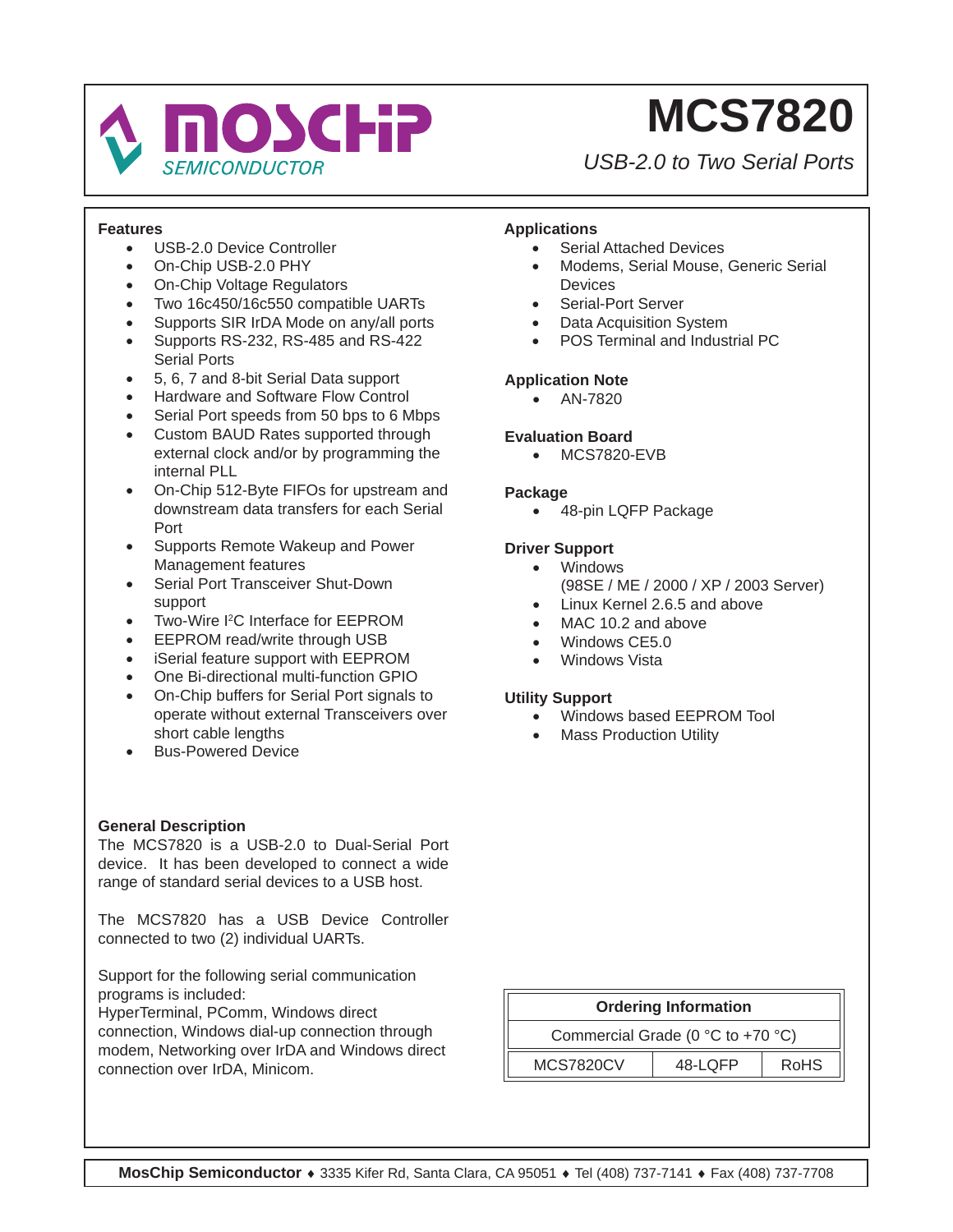

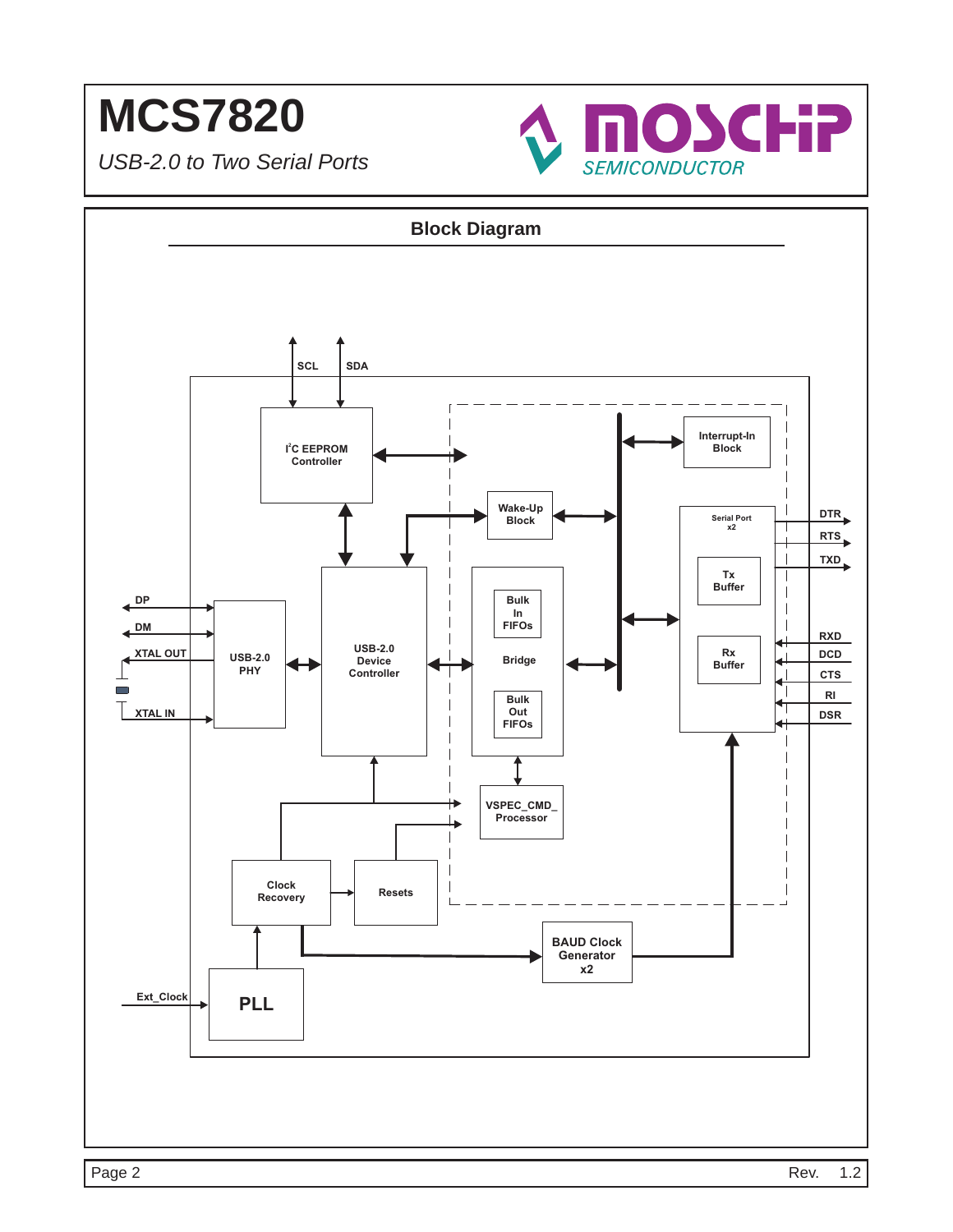

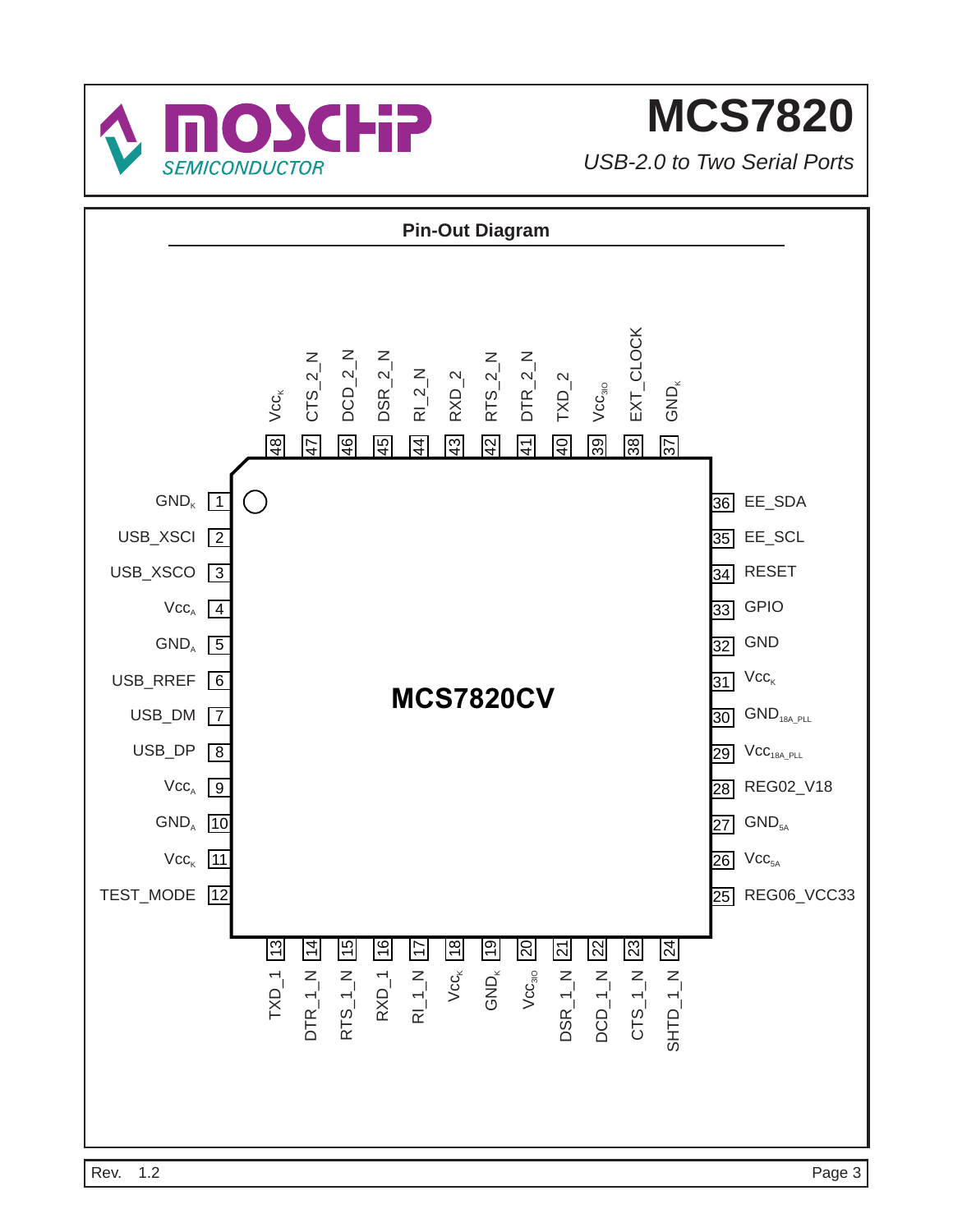*USB-2.0 to Two Serial Ports*



### **Pin Assignments Pin** | Name | Type | Functional Description 1 GND<sub>k</sub> Rower Core Ground 2 | USB XSCI | Input | Crystal Oscillator Input 3 | USB\_XSCO | Output | Crystal Oscillator Output 4 | Vcc<sub>a</sub> | Power | Power Pin (A3V3) 5 | GND<sub>A</sub> | Power | Analog Ground 6 USB\_RREF  $\vert$  Input  $\vert$  External Reference Resistor (12.1 KΩ, 1%) Connect resistor to Analog GND. 7 | USB\_DM | I/O | USB D- Signal 8 | USB\_DP | I/O | USB D+ Signal 9 VccA Power Power Pin (A3V3) 10 | GND<sub>A</sub> | Power | Analog Ground 11  $\vert$  Vcc<sub>k</sub>  $\vert$  Power Pin (1.8V) 12 | TEST\_MODE | Input Test Mode Pin, (active high). Default =  $Low(0)$ When TEST\_MODE = 1, PLL, Core, and SCAN/BIST/ Memory BIST testing can be performed. Set TEST\_MODE = 0 for normal operation. 13 TXD\_1 Output Serial Port 1 Transmit Data out to transceiver or IrDA data out to IR LED 14 DTR\_1\_N Output Serial Port 1 Data Terminal Ready (in serial protocol), active low. 15 | RTS\_1\_N | Output | Serial Port 1 Request To Send (in serial protocol), active low. 16 RXD\_1 Input Serial Port 1 Serial Receive Data in from transceiver or IrDA data in from IrDA detector. 17 | RI\_1\_N | Input | Serial Port 1 Ring Indicator, active low 18 | Vcc<sub>k</sub> | Power Pin (1.8V) 19 | GND<sub>k</sub> | Power | Core Ground 20  $\vert$  Vcc<sub>3IO</sub>  $\vert$  Power Pin (D3V3) 21 | DSR\_1\_N | Input | Serial Port 1 Data Set Ready (in serial protocol), active low 22 | DCD\_1\_N | Input | Serial Port 1 Data Carrier Detect (in serial protocol), active low 23 CTS\_1\_N | Input | Serial Port 1 Clear To Send (in serial protocol), active low 24 | SHTD\_1\_N | Output Shut Down External Serial Transceiver during normal operation, active low by default, can be configured active high by using DCR setting. 25 | REG06\_VCC33 | Power Pin (3.3V OUTPUT) 26  $\vert$  Vcc<sub>5A</sub>  $\vert$  Power  $\vert$  Power Pin (5V INPUT)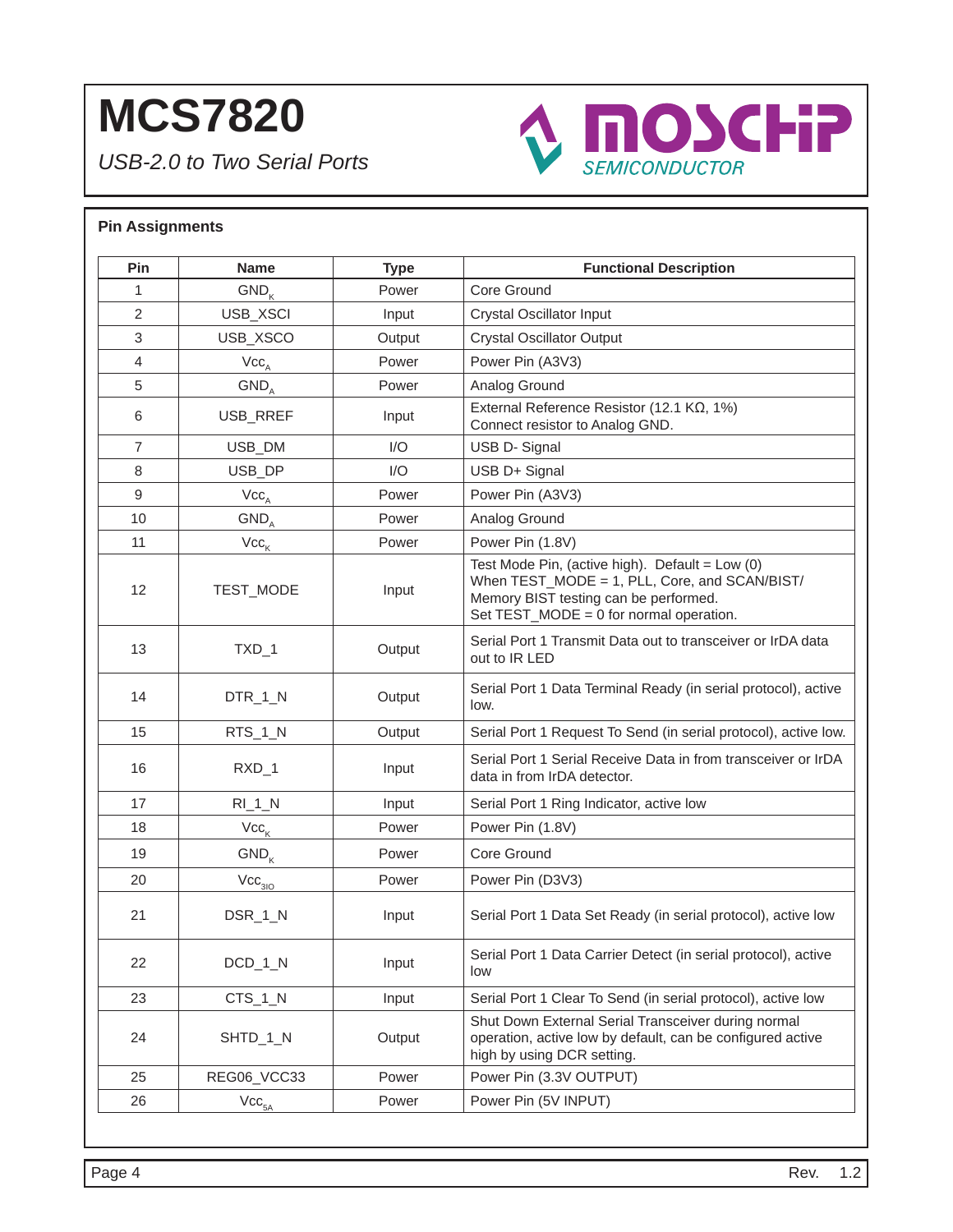

| Pin | <b>Name</b>                        | <b>Type</b> | <b>Functional Description</b>                                                                                                                                                                                                   |
|-----|------------------------------------|-------------|---------------------------------------------------------------------------------------------------------------------------------------------------------------------------------------------------------------------------------|
| 27  | GND <sub>5A</sub>                  | Power       | Ground Pin for 5V Input                                                                                                                                                                                                         |
| 28  | REG02_V18                          | Power       | Power Pin (1.8V OUTPUT)                                                                                                                                                                                                         |
| 29  | $\text{Vcc}_{\text{18A\_PLL}}$     | Power       | PLL Power (1.8V)                                                                                                                                                                                                                |
| 30  | $\mathsf{GND}_{\mathsf{18A\_PLL}}$ | Power       | <b>PLL Ground</b>                                                                                                                                                                                                               |
| 31  | $\mathsf{Vcc}_\mathsf{K}$          | Power       | Power Pin (1.8V)                                                                                                                                                                                                                |
| 32  | Gnd                                | Power       | Ground.                                                                                                                                                                                                                         |
| 33  | <b>GPIO</b>                        | I/O         | GPIO_MODE - Bidirectional GPIO bit. The direction (Input or<br>Output) is controlled by the DCR for Serial Port #1.                                                                                                             |
| 34  | <b>RESET</b>                       | Input       | Power-On Reset signal (active high).                                                                                                                                                                                            |
| 35  | EE_SCL                             | I/O         | 2-Wire EEPROM Clock. Default = High (1)                                                                                                                                                                                         |
| 36  | EE_SDA                             | I/O         | 2-Wire EEPROM Data in/out. Default = High (1)                                                                                                                                                                                   |
| 37  | $GND_{K}$                          | Power       | Core Ground.                                                                                                                                                                                                                    |
| 38  | EXT_CLOCK                          | Input       | Input Clock from external world. In normal operation mode,<br>clock can be supplied to serial ports and used for custom<br>BAUD Rate of user's choice. In test mode, clock will be the<br>test clock input from external world. |
| 39  | $\mathrm{Vcc}_{_{3\mathrm{IO}}}$   | Power       | Power Pin (D3V3).                                                                                                                                                                                                               |
| 40  | $TXD_2$                            | Output      | Serial Port 3 Transmit Data out to transceiver, or IrDA data<br>out to IR LED.                                                                                                                                                  |
| 41  | DTR_2_N                            | Output      | Serial Port 3 Data Terminal Ready (in serial protocol), active<br>low.                                                                                                                                                          |
| 42  | RTS_2_N                            | Output      | Serial Port 3 Request To Send (in serial protocol), active low.                                                                                                                                                                 |
| 43  | $RXD_2$                            | Input       | Serial Port 3 Serial Receive Data in from transceiver, or IrDA<br>data in from IrDA detector.                                                                                                                                   |
| 44  | $RI_2N$                            | Input       | Serial Port 3 Ring Indicator, active low.                                                                                                                                                                                       |
| 45  | DSR_2_N                            | Input       | Serial Port 3 Data Set Ready (in serial protocol), active low.                                                                                                                                                                  |
| 46  | DCD_2_N                            | Input       | Serial Port 3 Data Carrier Detect (in serial protocol), active<br>low.                                                                                                                                                          |
| 47  | CTS_2_N                            | Input       | Serial Port 3 Clear To Send (in serial protocol), active low.                                                                                                                                                                   |
| 48  | $Vcc_{\kappa}$                     | Power       | Power Pin (1.8V)                                                                                                                                                                                                                |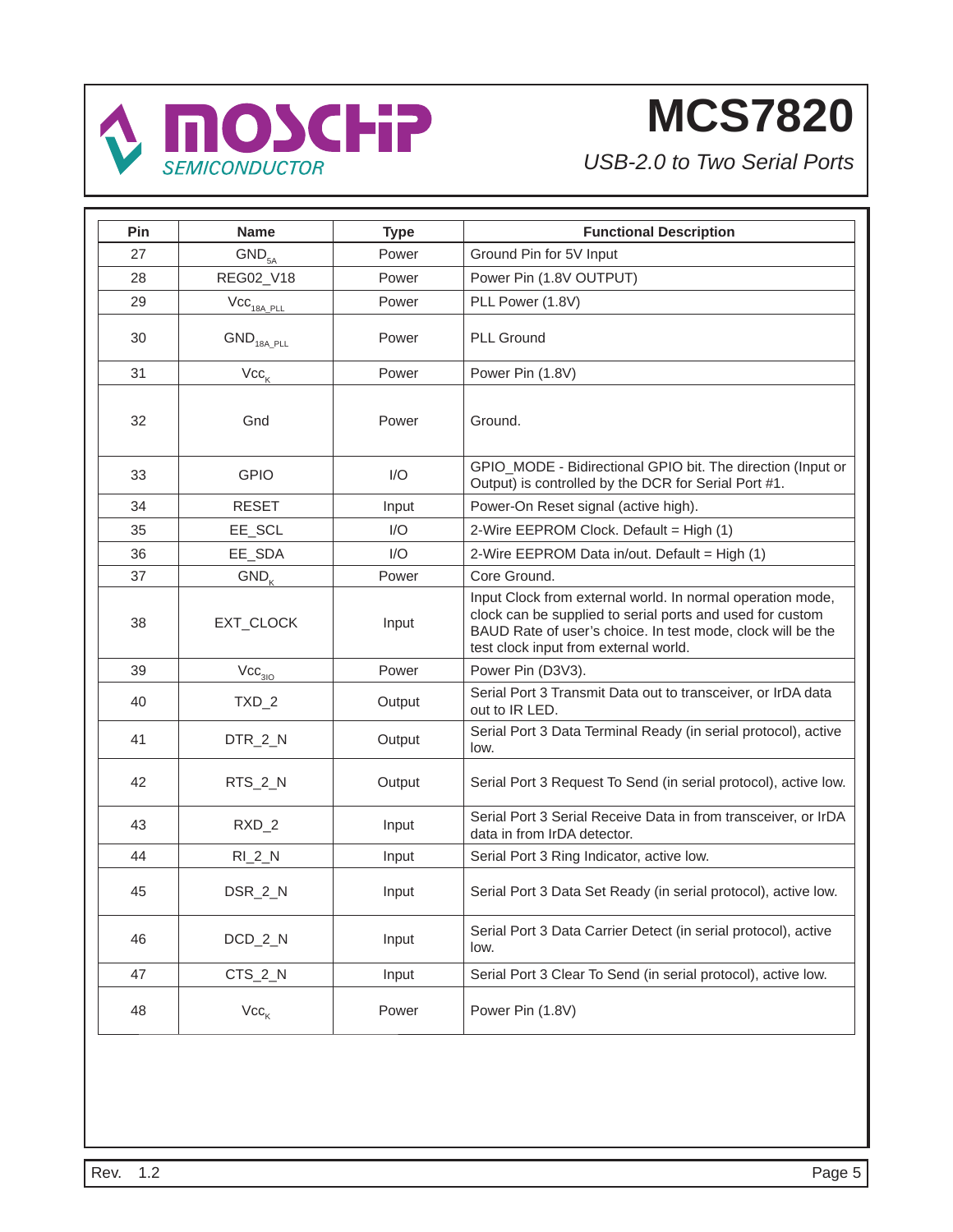*USB-2.0 to Two Serial Ports*



#### **Functional Block Descriptions**

#### **Internal Regulators**

An internal DC-DC Regulator is provided to convert 5V to 1.8V for Core Logic. An additional regulator is provided to convert the 5V input to 3.3V for I/O functions. These regulators eliminate the need for external voltage sources.

#### *USB-2.0 PHY*

This is the physical layer of the USB interface. The USB-2.0 PHY communicates with the USB-2.0 Device Controller logic through a UTMI interface to send/receive data on the USB bus.

#### *USB-2.0 Device Controller*

The USB-2.0 Device Controller interfaces to the internal bridge and communicates with the serial ports through the bridge logic. The device controller logic is connected to a physical layer USB-2.0 PHY which provides the USB bus interface for the chip. The device controller responds to standard as well as vendor specific requests from USB-2.0 and USB-1.1 Hosts.

#### *Bridge*

The bridge logic controls traffic between the USB-2.0 Device Controller and the Serial Port Controllers. The bridge logic has synchronous RAM memories with pingpong FIFO control logic to buffer data in either direction (Bulk-In and Bulk-Out) and send it to the other side without loss. Control logic prevents overflow or underflow conditions in the memory.

#### *UART / Serial Port Controllers*

The Serial Port Controllers are linked to the bridge and send/receive data from the bridge interface. Each serial port controller has register logic controlling BAUD rates (50 bps – 6 Mbps), stop-bits, and parity bit settings. Each serial port has synchronous RAM memories acting as transmit and receive FIFOs to buffer outgoing and incoming data. This block has registers for interrupts, line status, and line control features which can be accessed by software. The Serial Port Controllers can interface to external RS-232 / RS-422 / RS-485 transceivers.

#### *Vendor Specifi c Command Processor*

The bridge logic interfaces to a vendor specific command processor block containing commands/register settings (BAUD settings etc.) which are specific to this device.

#### *Interrupt-In Block*

The Interrupt-In controller block gives the status of the serial port interrupt registers to the USB-2.0 Device Controller. The USB host controller periodically polls the interrupt endpoint and reads the status of the interrupts.

#### *Wakeup Block*

The Wakeup block is used for remote wakeup control. The USB host can suspend operation of the device. The remote wakeup block checks for activity on the serial port pins, and if information is available, it issues a remote wakeup request to the USB-2.0 Device Controller. The Device Controller in turn requests a remote wakeup by the external host. The host issues the "Resume Signaling" command to the device, which then resumes normal operation.

#### *I 2 C EEPROM Controller*

The I<sup>2</sup>C EEPROM Controller interfaces to an external EEPROM and retrieves information necessary for serial port settings, Product-IDs, Vendor-IDs and other control information. The EEPROM controller logic communicates with the USB-2.0 Device Controller block which uses the information from the external EEPROM.

#### *Clock Generation and Resets*

The Clock Generation logic is used to generate the clocks for the various BAUD rates supported by the device. The Resets block has logic for synchronous de-assertion and asynchronous assertion of Resets in the respective clock domains to various blocks.

#### *BAUD Clock Generators*

The BAUD Clock Generator block generates clocks for each of the Serial Port Controllers depending on the BAUD settings from the host. A source clock is generated from the Clock Recovery block which is further divided or used as is by the BAUD Clock Generator logic depending on the BAUD settings.

#### *PLL Clock Generator*

The PLL generates a master clock which the other blocks use to generate the various BAUD rates. The PLL supports a wide range of clock inputs to support industrial standard serial port bit rates, as well as custom BAUD rates.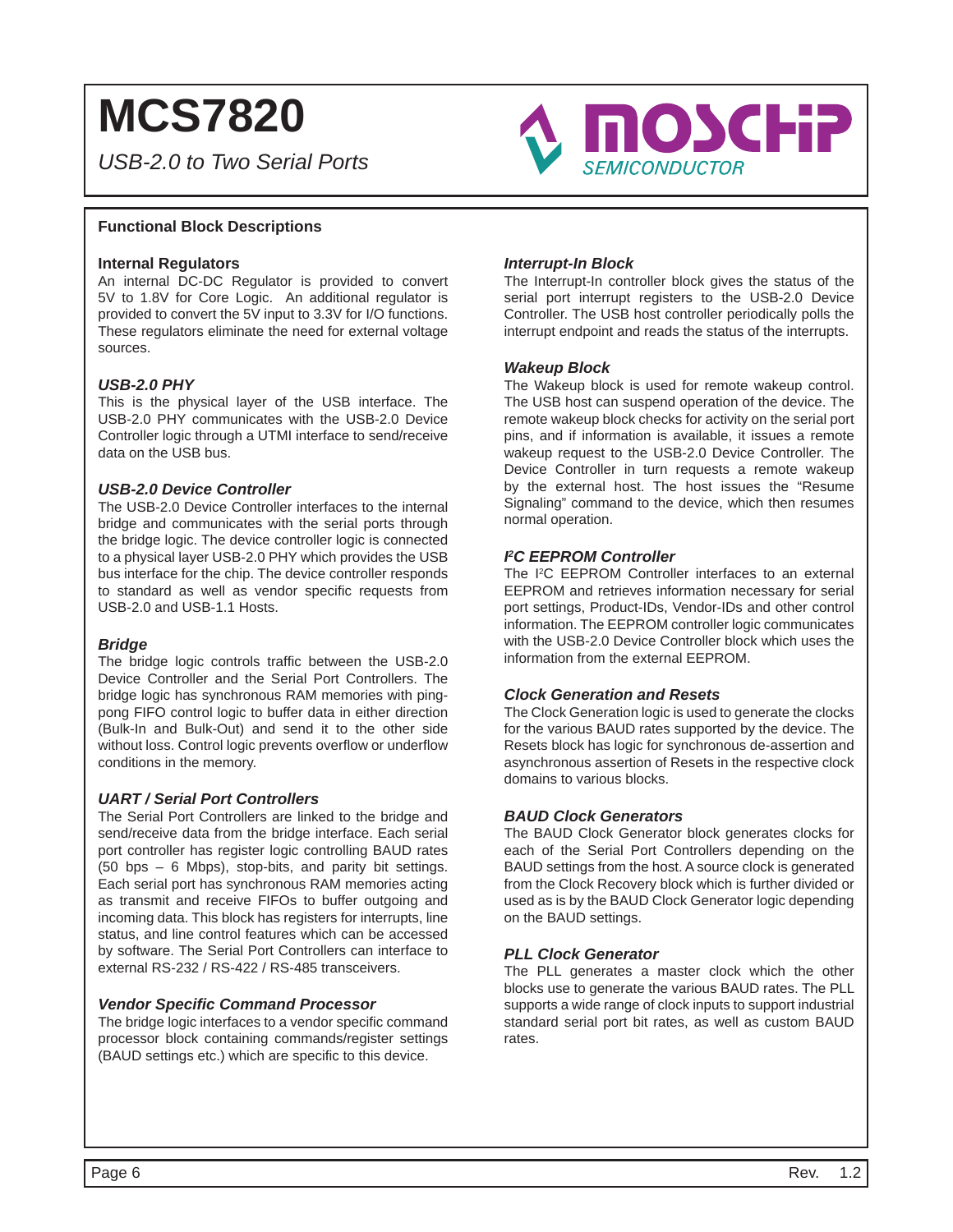

*USB-2.0 to Two Serial Ports*

### **UART Functional Description**

#### *Overview*

The UARTs are high performance serial ports that comply with the 16c550 specification. All UARTs are similar in operation and function, and are described in this section. The function of a single UART is described below.

#### *Operation Modes*

The UARTs are backward compatible with 16c450 and 16c550 devices. The operation of the port depends upon the mode settings, which are described throughout the rest of this section. The modes, conditions and corresponding FIFO depth are tabulated below.

| <b>UART Mode</b> | <b>FIFO Size</b> | <b>FCR[0]</b> |
|------------------|------------------|---------------|
| 450              |                  |               |
| 550              | 16               |               |

### *450 Mode*

After the hardware reset, bit-0 of the FIFO Control Register (FCR) is cleared, and the UART is compatible with the 16c450 mode of operation.

The transmitter and receiver FIFOs (referred to as the "Transmitter Holding Register" and "Receiver Holding Register" respectively) have a depth of one.

This mode of operation is known as "Byte Mode".

### *550 Mode*

After the hardware reset, writing a 1 to FCR[0] will increase the FIFO size to 16, providing compatibility with 16c550 devices.

In 16c550 mode, the device has the following features:

- $\bullet$  RTS/CTS hardware flow control or DSR/DTR hardware flow control
- Infrared IrDA format transmit and receive mode
- Deeper (16-Byte) FIFOs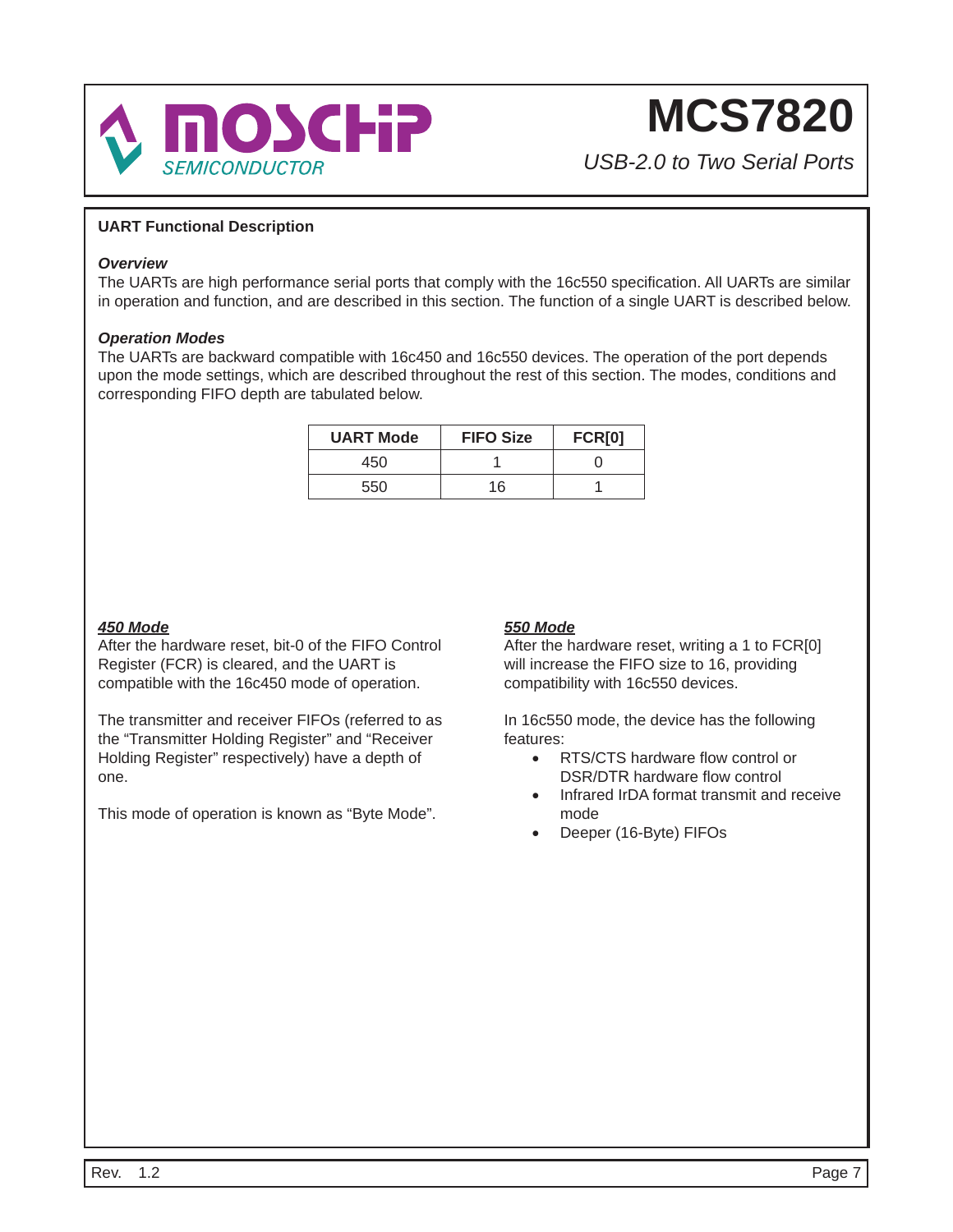*USB-2.0 to Two Serial Ports*



### **UART Register-Set and Register Descriptions**

The UART has 10 registers, but only three address lines to access those registers. The mapping of the registers is dependent upon the Line Control Register (LCR).

LCR[7] enables the Divider Latch Registers (DLL and DLM).

The following table gives the various UART registers and their offsets.

| <b>Register</b><br><b>Name</b> | <b>Offset</b>  | R/W          | Bit-7                              | Bit-6                                             | Bit-5                             | Bit-4                                                              | Bit-3                    | Bit-2                                   | Bit-1                 | Bit-0                 |
|--------------------------------|----------------|--------------|------------------------------------|---------------------------------------------------|-----------------------------------|--------------------------------------------------------------------|--------------------------|-----------------------------------------|-----------------------|-----------------------|
| <b>THR</b>                     | $\Omega$       | W            |                                    |                                                   |                                   | Data to be transmitted (Transmitter Holding Register)              |                          |                                         |                       |                       |
| <b>RHR</b>                     | $\overline{0}$ | R            |                                    |                                                   |                                   | Data to be received (Receiver Holding Register)                    |                          |                                         |                       |                       |
| <b>IER</b>                     | 1              | R/W          |                                    | Reserved                                          |                                   | Sleep<br>Mode                                                      | Modem<br>Int<br>Mask     | <b>Rx</b><br><b>Stat</b><br>Int<br>Mask | Tx Rdy<br>Int<br>Mask | Rx Rdy<br>Int<br>Mask |
| <b>FCR</b>                     | $\overline{2}$ | W            | <b>RHR</b><br><b>Trigger Level</b> |                                                   |                                   | Reserved                                                           | Reserved                 | Flush<br>THR                            | Flush<br><b>RHR</b>   | <b>FIFO</b><br>Enable |
| <b>ISR</b>                     | $\overline{2}$ | R            | <b>FIFOs</b><br>Enabled            |                                                   |                                   | Reserved                                                           |                          | <b>Interrupt Priority</b>               | Interrupt<br>Pending  |                       |
| <b>LCR</b>                     | 3              | R/W          | <b>DLE</b>                         | Tx<br><b>Break</b>                                | Force<br>Parity                   | Odd/Even<br>Parity                                                 | Parity<br>Enable         | Stop<br><b>Bits</b>                     |                       | Data Length           |
| <b>MCR</b>                     | 4              | R/W          |                                    | $DTR - DSR/$<br><b>DCD</b><br><b>Flow Control</b> | RTS/CTS<br><b>Flow</b><br>Control | Loop                                                               | Unused                   |                                         | <b>RTS</b>            | <b>DTR</b>            |
| <b>LSR</b>                     | 5              | $\mathsf{R}$ | Data<br>Error                      | Tx<br>Empty                                       | <b>THR</b><br>Empty               | <b>Rx</b><br><b>Break</b>                                          | Framing<br>Error         | Parity<br>Error                         | Overrun<br>Error      | <b>Rx</b><br>Rdy      |
| <b>MSR</b>                     | 6              | R            | <b>DCD</b>                         | R <sub>l</sub>                                    | <b>DSR</b>                        | <b>CTS</b>                                                         | $\triangle DCD$          | Teri                                    | <b>ADSR</b>           | <b>ACTS</b>           |
| <b>SPR</b>                     | $\overline{7}$ | R/W          | <b>Scratch Pad Register</b>        |                                                   |                                   |                                                                    |                          |                                         |                       |                       |
|                                |                |              |                                    |                                                   |                                   | Additional standard registers - these are accessed when LCR[7] = 1 |                          |                                         |                       |                       |
| <b>DLL</b>                     | $\overline{0}$ | R/W          |                                    |                                                   |                                   |                                                                    | Divisor Latch bits[7:0]  |                                         |                       |                       |
| <b>DLM</b>                     | 1              | R/W          |                                    |                                                   |                                   |                                                                    | Divisor Latch bits[15:8] |                                         |                       |                       |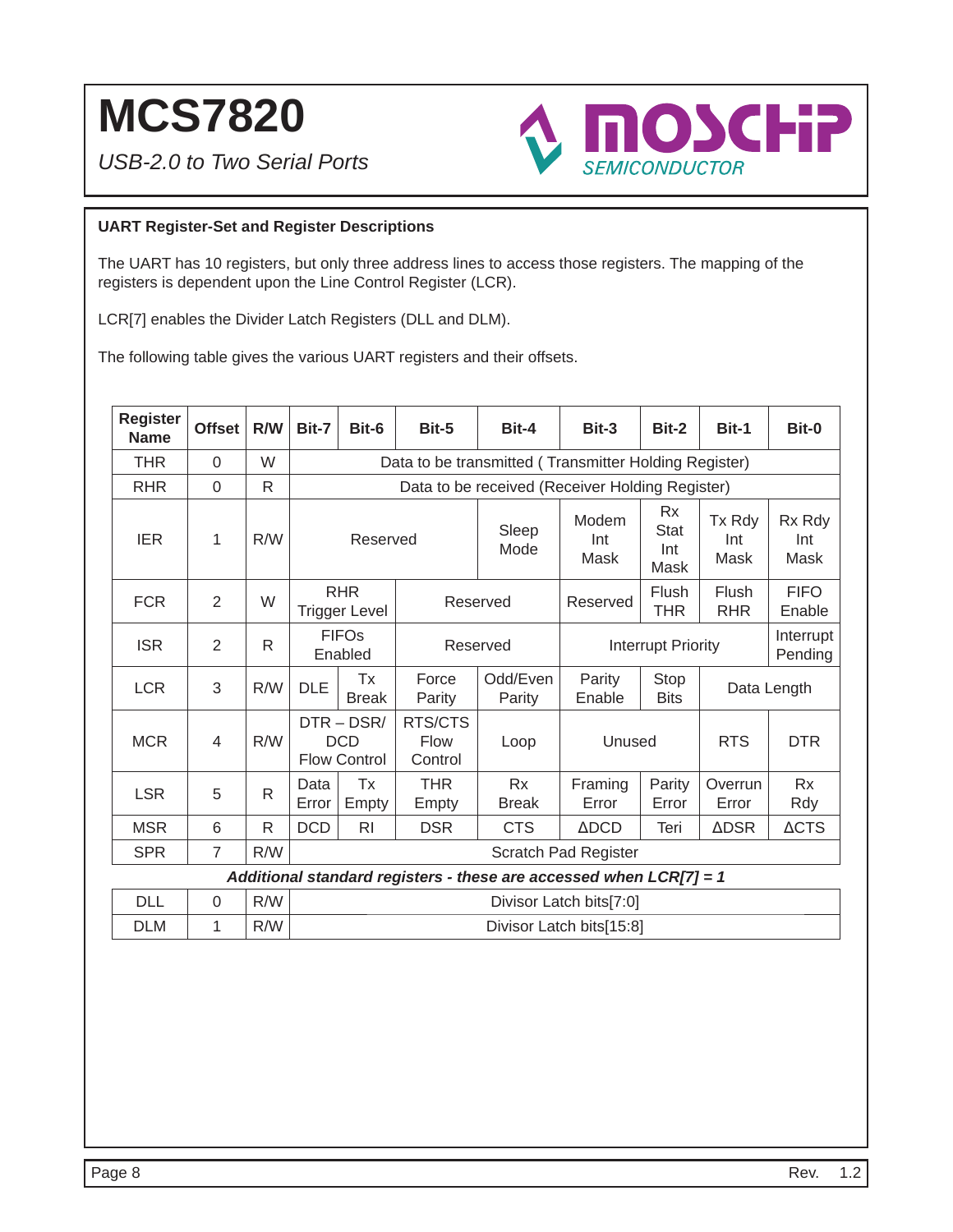

*USB-2.0 to Two Serial Ports*

### **Transmitter Holding Register and Receiver Holding Register (THR and RHR):**

Data is written into the bottom of the THR queue and read from the top of the RHR queue completely asynchronously to the operation of the transmitter and receiver. The size of the FIFOs is dependent upon the setting of the FCR register.

Data written to the THR when it is full, is lost. Data read from the RHR when it is empty, is invalid. The empty and full status of the FIFOs is indicated in the Line Status Register.

| <b>Register:</b>         | THR                         |
|--------------------------|-----------------------------|
| <b>Description:</b>      | Data to be transmitted      |
| Offset:                  | O                           |
| <b>Permissions:</b>      | <b>Write Only</b>           |
| <b>Access Condition:</b> | $LCR[7] = 0$                |
| Default Value:           | (unknown) - based on memory |
|                          |                             |

|                          | <b>Bit[7]</b> | <b>Bit[6]</b>               | <b>Bit[5]</b> | <b>Bit[4]</b> | <b>Bit[3]</b>          | <b>Bit[2]</b> | <b>Bit[1]</b> | <b>Bit[0]</b> |  |
|--------------------------|---------------|-----------------------------|---------------|---------------|------------------------|---------------|---------------|---------------|--|
|                          |               |                             |               |               | Data to be transmitted |               |               |               |  |
|                          |               |                             |               |               |                        |               |               |               |  |
|                          |               |                             |               |               |                        |               |               |               |  |
|                          |               |                             |               |               |                        |               |               |               |  |
|                          |               |                             |               |               |                        |               |               |               |  |
|                          |               |                             |               |               |                        |               |               |               |  |
| <b>Register:</b>         |               | <b>RHR</b>                  |               |               |                        |               |               |               |  |
| <b>Description:</b>      |               | Data to be received         |               |               |                        |               |               |               |  |
| Offset:                  |               | $\mathbf 0$                 |               |               |                        |               |               |               |  |
| <b>Permissions:</b>      |               | Read Only                   |               |               |                        |               |               |               |  |
| <b>Access Condition:</b> |               | $LCR[7] = 0$                |               |               |                        |               |               |               |  |
| <b>Default Value:</b>    |               | (unknown) - based on memory |               |               |                        |               |               |               |  |
|                          |               |                             |               |               |                        |               |               |               |  |
|                          | <b>Bit[7]</b> | Bit[6]                      | <b>Bit[5]</b> | <b>Bit[4]</b> | <b>Bit[3]</b>          | <b>Bit[2]</b> | <b>Bit[1]</b> | <b>Bit[0]</b> |  |
|                          |               | Data to be received         |               |               |                        |               |               |               |  |
|                          |               |                             |               |               |                        |               |               |               |  |
|                          |               |                             |               |               |                        |               |               |               |  |
|                          |               |                             |               |               |                        |               |               |               |  |
|                          |               |                             |               |               |                        |               |               |               |  |
|                          |               |                             |               |               |                        |               |               |               |  |
|                          |               |                             |               |               |                        |               |               |               |  |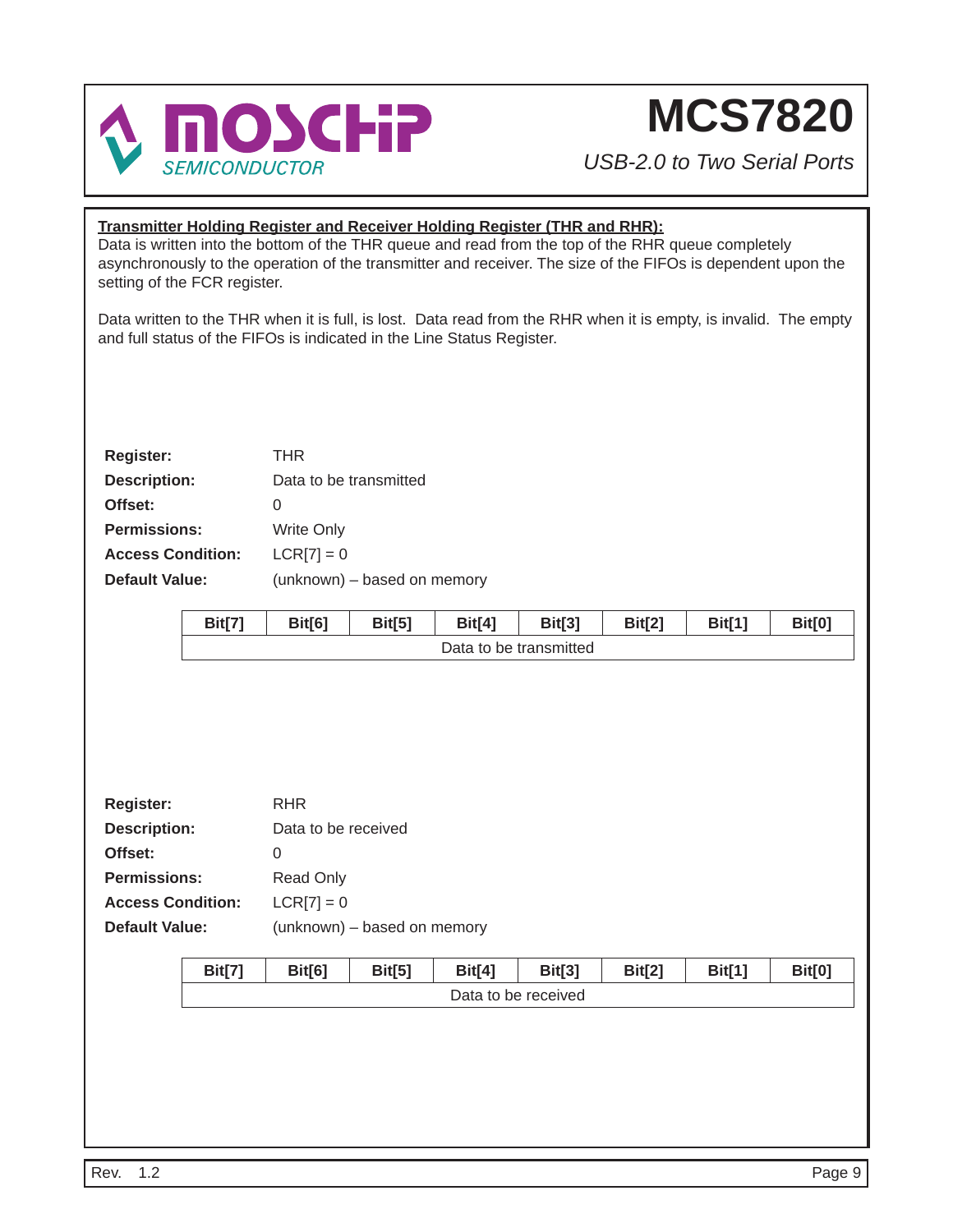*USB-2.0 to Two Serial Ports*



### **Interrupt Enable Register (IER):**

Serial channel interrupts are enabled using the Interrupt Enable Register (IER).

| <b>Register:</b>         | IFR                       |
|--------------------------|---------------------------|
| <b>Description:</b>      | Interrupt Enable Register |
| Offset:                  | 1                         |
| <b>Permissions:</b>      | Read/Write                |
| <b>Access Condition:</b> | $LCR[7] = 0$              |
| <b>Default Value:</b>    | 0x0C                      |

| Bit[7]   | Bit[6] | Bit[5] | Bit[4]   | Bit[3]   | <b>Bit[2]</b> | <b>Bit[1]</b> | Bit[0] |
|----------|--------|--------|----------|----------|---------------|---------------|--------|
| Reserved |        | Sleep  | Modem    | Rx Stat  | Tx Rdv        | Rx Rdv        |        |
|          |        | Mode   | Int Mask | Int Mask | Int Mask      | Int Mask      |        |

| <b>Bit</b> | <b>Description</b>               | <b>Operation</b>                                                                                                                  |
|------------|----------------------------------|-----------------------------------------------------------------------------------------------------------------------------------|
| 0          | Rx Rdy<br><b>Interrupt Mask</b>  | Logic 0: Disable the Receiver Ready Interrupt<br>Logic 1: Enable the Receiver Ready Interrupt                                     |
| 1          | Tx Rdy<br><b>Interrupt Mask</b>  | Logic 0: Disable the Transmitter Ready Interrupt<br>Logic 1: Enable the Transmitter Ready Interrupt                               |
| 2          | Rx Stat<br><b>Interrupt Mask</b> | Logic 0: Disable the Receiver Status Interrupt<br>(Normal Mode)<br>Logic 1: Enable the Receiver Status Interrupt<br>(Normal Mode) |
| 3          | Modem<br><b>Interrupt Mask</b>   | Logic 0: Disable the Modem Status Interrupt<br>Logic 1: Enable the Modem Status Interrupt                                         |
| 4          | Sleep Mode                       | Logic 0: Disable Sleep Mode<br>Logic 1: Enable Sleep Mode where by the internal clock<br>of the channel is switched OFF           |
| [7:5]      | Reserved                         | Reserved                                                                                                                          |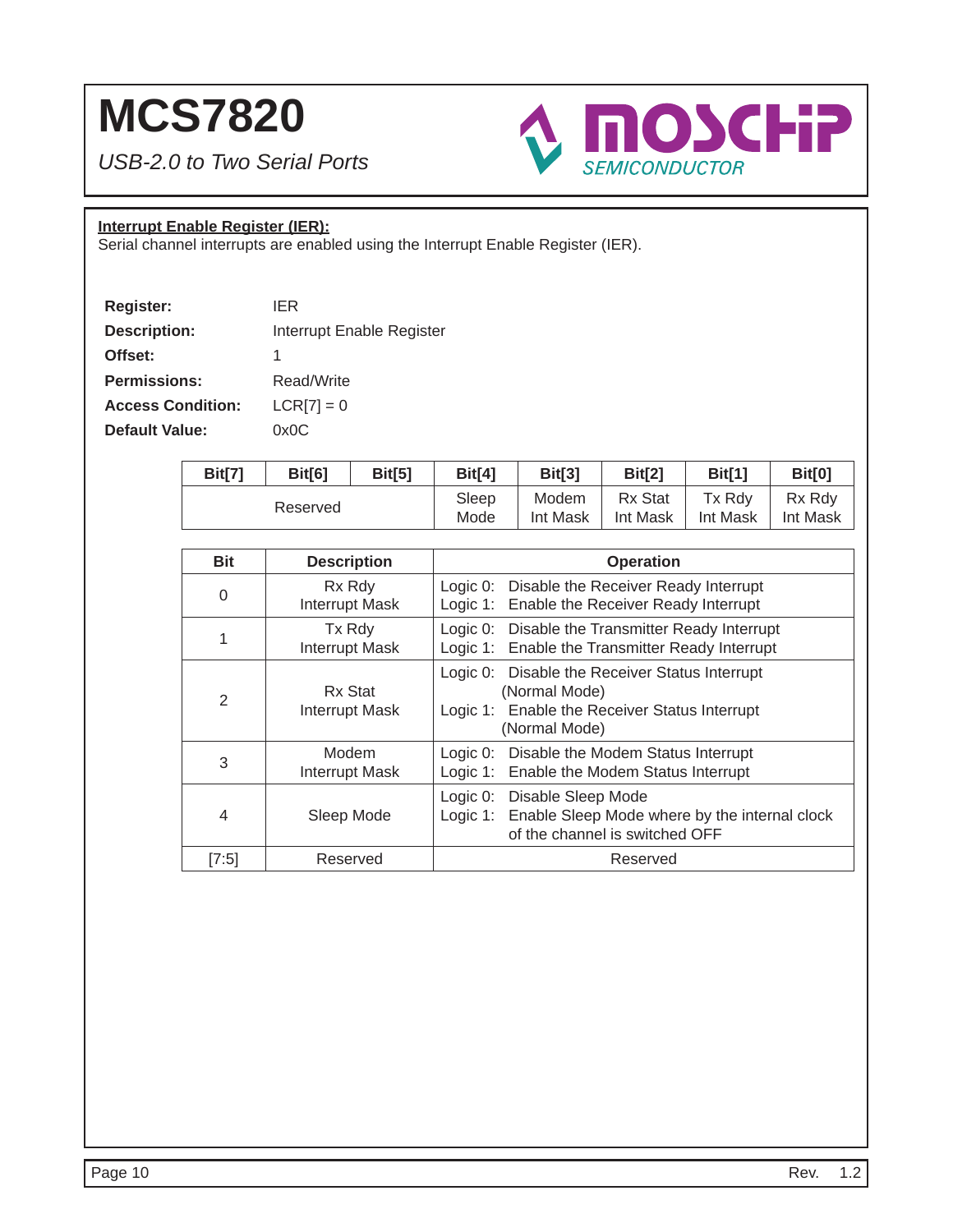

*USB-2.0 to Two Serial Ports*

### **FIFO Control Register (FCR):**

The FCR controls the UART behavior in various modes.

| <b>Register:</b>         | FCR                          |
|--------------------------|------------------------------|
| <b>Description:</b>      | <b>FIFO Control Register</b> |
| Offset:                  | 2                            |
| <b>Permissions:</b>      | Write                        |
| <b>Access Condition:</b> |                              |
| <b>Default Value:</b>    | 0x00                         |

| Bit[7] | Bit[6]                   | Bit[5]   | <b>Bit[4]</b> | Bit[3]   | Bit[2]       | Bit[1]       | <b>Bit[0]</b>          |
|--------|--------------------------|----------|---------------|----------|--------------|--------------|------------------------|
|        | <b>RHR Trigger Level</b> | Reserved |               | Reserved | Flush<br>THR | Flush<br>RHR | Enable<br><b>FIFOs</b> |

| <b>Bit</b>    | <b>Description</b>       | <b>Operation</b>                                                                                                                                                                                                                                            |
|---------------|--------------------------|-------------------------------------------------------------------------------------------------------------------------------------------------------------------------------------------------------------------------------------------------------------|
| $\Omega$      | Enable FIFO Mode         | Logic $0$ :<br><b>Byte Mode</b><br>Logic 1: FIFO Mode                                                                                                                                                                                                       |
|               | Flush RHR                | Logic $0$ :<br>No change<br>Logic 1: Flushes the contents of RHR, This is operative<br>only in FIFO mode. The RHR is automatically<br>flushed whenever changing between Byte Mode<br>and FIFO Mode. The bit will return to zero after<br>clearing the FIFO. |
| $\mathcal{P}$ | Flush THR                | Logic $0$ :<br>No change<br>Logic 1: Flushes the content of the THR, in the same<br>manner as FCR[1] does the RHR                                                                                                                                           |
| 3             | Reserved                 | Reserved                                                                                                                                                                                                                                                    |
| [5:4]         | Reserved                 | Reserved                                                                                                                                                                                                                                                    |
| [7:6]         | <b>RHR Trigger Level</b> | See Table Below                                                                                                                                                                                                                                             |

In 550 Mode, the receiver FIFO trigger levels are defined by FCR[7:6].

The interrupt trigger level and flow control trigger level where appropriate are defined by L2 in the table.

L1 defines a lower flow control trigger level. The two trigger levels used together introduce a hysteresis element into the hardware RTS/CTS flow control.

In Byte Mode (450 Mode) trigger levels are all set to 1.

| <b>FCR[7:6]</b>    | 550 Mode (FIFO = 16) |    |  |
|--------------------|----------------------|----|--|
|                    | L1                   | L2 |  |
| $21$ b $00$        |                      |    |  |
| $21$ b $01$        |                      |    |  |
| 2 <sup>′</sup> b10 |                      |    |  |
| 2 <sup>th</sup> 11 |                      | 14 |  |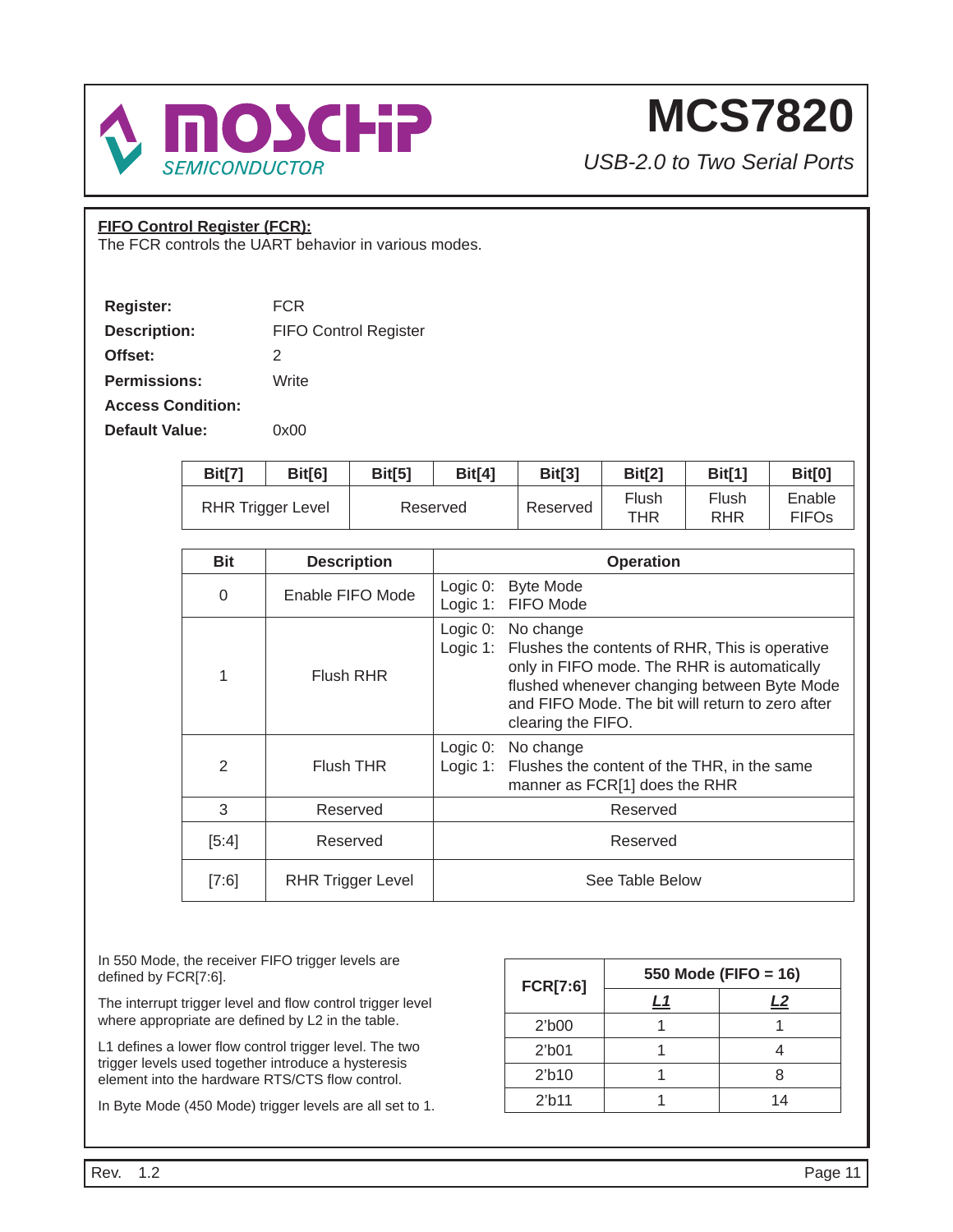*USB-2.0 to Two Serial Ports*



### **Interrupt Status Register (ISR):**

The source of the highest priority pending interrupt is indicated by the contents of the Interrupt Status Register. There are five sources of interrupts and four levels of priority (1 is the highest) as tabulated below:

| <b>Register:</b>         | <b>ISR</b>                       |
|--------------------------|----------------------------------|
| <b>Description:</b>      | <b>Interrupt Status Register</b> |
| Offset:                  | 2                                |
| <b>Permissions:</b>      | Read                             |
| <b>Access Condition:</b> |                                  |
| <b>Default Value:</b>    | ი×იი                             |

| <b>Bit[7]</b> | Bit[6]               | Bit[5] | Bit <sup>[4]</sup>                    | Bit[3] | Bit <sup>[2]</sup>                | Bit[1] | Bit[0]               |
|---------------|----------------------|--------|---------------------------------------|--------|-----------------------------------|--------|----------------------|
|               | <b>FIFOs Enabled</b> |        | Interrupt Priority<br>(Enhanced Mode) |        | Interrupt Priority<br>(All Modes) |        | Interrupt<br>Pending |

| <b>Priority Level</b> | <b>Interrupt Source</b>                                               | <b>ISR[5:0]</b> |
|-----------------------|-----------------------------------------------------------------------|-----------------|
|                       | No interrupt pending                                                  | 6'b000001       |
|                       | <b>Receiver Status Error</b><br>or address bit detected in 9-bit mode | 6'b000110       |
| 2a                    | Receiver Data Available                                               | 6'b000100       |
| 2b                    | <b>Receiver Time-Out</b>                                              | 6'b001100       |
| 3                     | <b>Transmitter THR Empty</b>                                          | 6'b000010       |
|                       | <b>Modem Status Change</b>                                            | 6'b000000       |

**Note:** ISR[0] indicates whether any interrupt is pending

*Interrupt Source and Priority Table*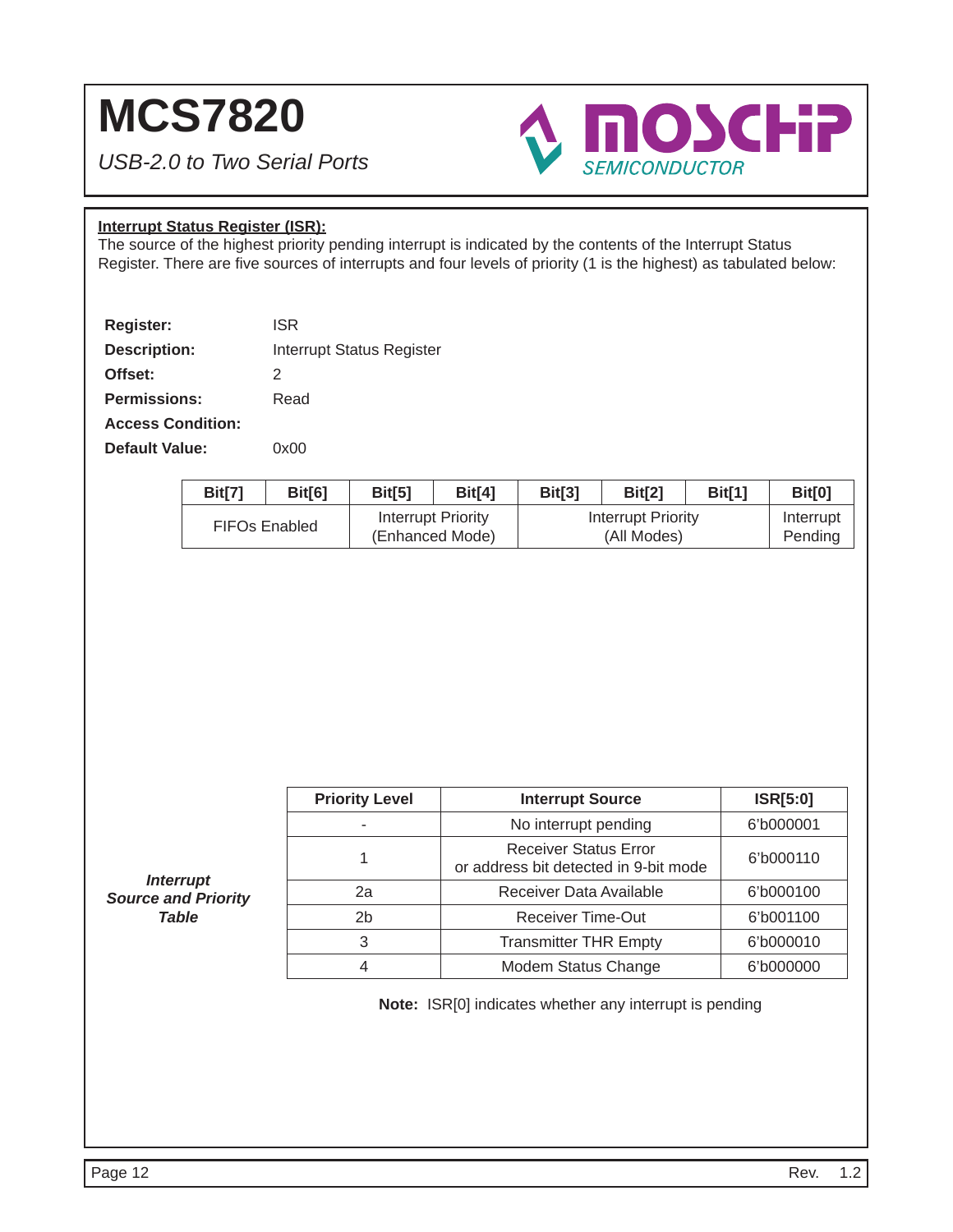

*USB-2.0 to Two Serial Ports*

### **Line Control Register (LCR):**

The LCR specifies the data format that is common to both transmitter and receiver.

| <b>Register:</b>         | LCR                   |
|--------------------------|-----------------------|
| <b>Description:</b>      | Line Control Register |
| Offset:                  | 3                     |
| <b>Permissions:</b>      | Read/Write            |
| <b>Access Condition:</b> |                       |
| <b>Default Value:</b>    | 0x00                  |

| Bit[7] | Bit[6]             | Bit[5]          | Bit[4]             | Bit[3]           | Bit[2]                 | Bit[1] | <b>Bit[0]</b>  |
|--------|--------------------|-----------------|--------------------|------------------|------------------------|--------|----------------|
| DLE    | ТX<br><b>Break</b> | Force<br>Parity | Odd/Even<br>Parity | Parity<br>Enable | Number of<br>Stop-Bits |        | Data<br>Length |

- LCR[1:0] Data Length of serial characters.
- LCR[2] Number of Stop-Bits per serial character.

### LCR[5:3] Parity Type The selected parity type will be generated during transmission and checked by the receiver, which may produce a parity error as a result. In 9-bit mode parity is disabled and LCR[5:3] are ignored.

- LCR[6] Transmission Break
	- Logic 0: Transmission Break Disabled. Logic 1: Forces the transmitter data output SOUT low to alert the communications channel, or sends zeroes in IrDA mode.
- LCR[7] Divisor Latch Enable
	- Logic 0: Accesses to DLL and DLM registers disabled.
	- Logic 1: Accesses to DLL and DLM registers enabled.

| <b>LCR[1:0]</b>    | Data Length |
|--------------------|-------------|
| $21$ b $00$        | 5 bits      |
| $2′$ b01           | 6 bits      |
| 2 <sup>h</sup> 10  | 7 bits      |
| 2 <sup>th</sup> 11 | 8 bits      |

| <b>LCR[2]</b> | Data Length | <b>Number of</b><br><b>Stop-Bits</b> |
|---------------|-------------|--------------------------------------|
|               | 5, 6, 7, 8  |                                      |
|               |             | 1.5                                  |
|               | 6, 7, 8     |                                      |

| LCR[5:3]            | <b>Parity Type</b>     |
|---------------------|------------------------|
| $3$ bxx $0$         | No Parity              |
| 3 <sup>′</sup> b001 | <b>Odd Parity</b>      |
| 3 <sup>′</sup> b011 | <b>Even Parity</b>     |
| 3'b101              | Parity bit forced to 1 |
| $37$ b111           | Parity bit forced to 0 |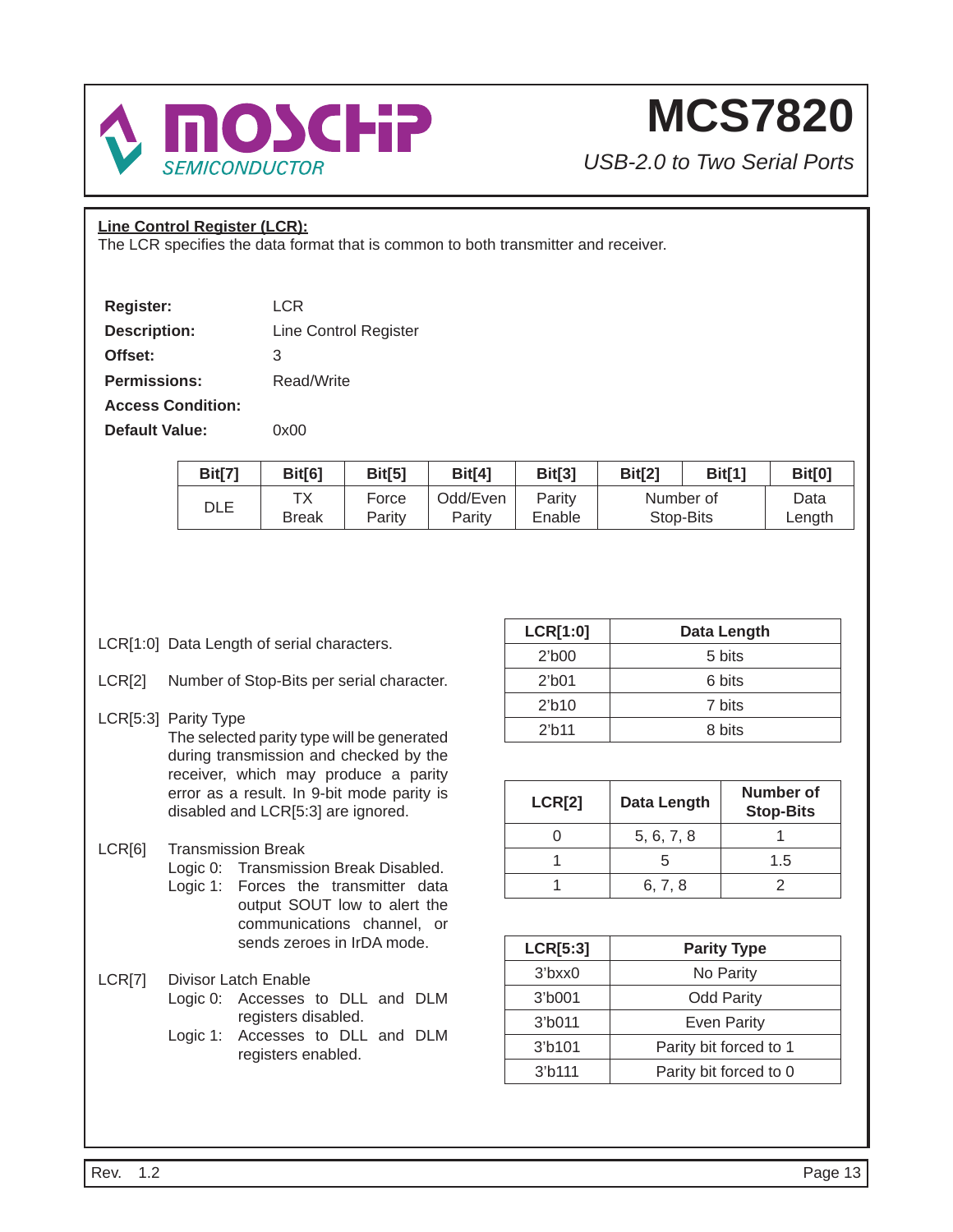*USB-2.0 to Two Serial Ports*



### **Line Status Register (LSR):**

This register provides the status of the data transfer to CPU.

| <b>Register:</b>         | LSR                  |
|--------------------------|----------------------|
| <b>Description:</b>      | Line Status Register |
| Offset:                  | 5                    |
| <b>Permissions:</b>      | Read                 |
| <b>Access Condition:</b> |                      |
| Default Value:           | ი×იი                 |

| Bit[7] | Bit[6] | Bit[5] | Bit[4]       | Bit[3]  | Bit[2] | Bit[1]  | <b>Bit[0]</b> |
|--------|--------|--------|--------------|---------|--------|---------|---------------|
| Data   | Tv     | THR    | Rx           | Framing | Parity | Overrun | Rx            |
| Error  | Empty  | Empty  | <b>Break</b> | Error   | Error  | Error   | Rdv           |

| <b>Bit</b>     | <b>Description</b>                           |                         | <b>Operation</b>                                                                                                                                                                             |
|----------------|----------------------------------------------|-------------------------|----------------------------------------------------------------------------------------------------------------------------------------------------------------------------------------------|
| $\Omega$       | <b>RHR</b><br>Data Available                 | Logic 0:<br>Logic 1:    | RHR is empty<br>RHR is not empty. Data is available to be read                                                                                                                               |
| 1              | <b>RHR</b><br>Overrun                        | Logic 0:<br>Logic 1:    | No overrun error<br>Data was received when the RHR was full, An<br>overrun has occurred. The error is flagged when<br>the data would normally have been transferred<br>to the RHR.           |
| 2              | <b>Received Data</b><br><b>Parity Error</b>  | Logic 0:<br>Logic 1:    | No parity error in normal mode or 9th bit received<br>data is "0" in 9-bit mode.<br>Data has been received that did not have correct<br>parity                                               |
| 3              | <b>Received Data</b><br><b>Framing Error</b> | Logic 0:<br>Logic 1:    | No framing error<br>Data has been received with an invalid stop-bit.                                                                                                                         |
| $\overline{4}$ | <b>Receiver Break</b><br>Error               | Logic 0:<br>Logic 1:    | No receiver break error<br>The receiver received a break error                                                                                                                               |
| 5              | <b>THR Empty</b>                             | Logic 0:<br>Logic 1:    | Transmitter FIFO is not empty<br>Transmitter FIFO is empty                                                                                                                                   |
| 6              | Transmitter and<br><b>THR Empty</b>          | Logic 0:<br>Logic 1:    | The transmitter is not idle<br>THR is empty and the transmitter has completed<br>the character in the shift register and is in the<br>idle mode                                              |
| $\overline{7}$ | Receiver<br>Data Error                       | Logic 0:<br>Logic $1$ : | Either there is no receiver data error in the FIFO<br>or it was cleared by an earlier read of LSR<br>At least one parity error, framing error or break<br>indication is present in the FIFO. |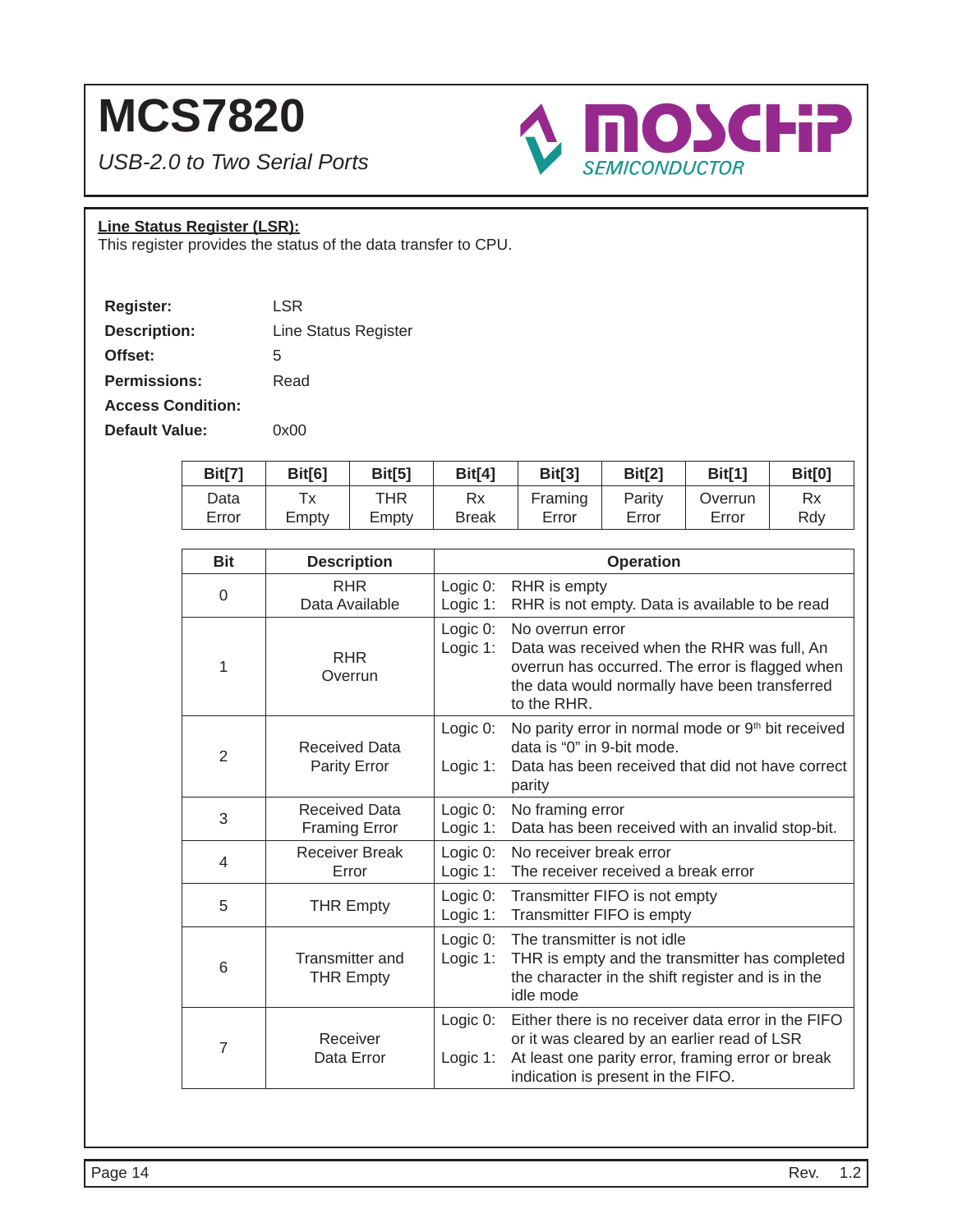

*USB-2.0 to Two Serial Ports*

### **Modem Control Register (MCR):**

This register controls the UART's flow control and self diagnostic features.

| <b>Register:</b>         | MCR                    |
|--------------------------|------------------------|
| <b>Description:</b>      | Modem Control Register |
| Offset:                  | 4                      |
| <b>Permissions:</b>      | Read/Write             |
| <b>Access Condition:</b> |                        |
| <b>Default Value:</b>    | 0x00                   |

|                                    | <b>550 Mode</b> |                            |                                 |               |          |               |            |  |  |  |
|------------------------------------|-----------------|----------------------------|---------------------------------|---------------|----------|---------------|------------|--|--|--|
| <b>Bit[7]</b>                      | Bit[6]          | Bit[5]                     | Bit[4]                          | <b>Bit[3]</b> | Bit[2]   | <b>Bit[1]</b> | Bit[0]     |  |  |  |
| DTR-DSR/DCD<br><b>Flow Control</b> |                 | CTS/RTS<br>Flow<br>Control | Internal<br>Loop Back<br>Enable | Reserved      | Reserved | <b>RTS</b>    | <b>DTR</b> |  |  |  |

| <b>Bit</b>     | <b>Description</b>             | <b>Operation</b>                                                                                        |
|----------------|--------------------------------|---------------------------------------------------------------------------------------------------------|
| $\Omega$       | <b>DTR</b>                     | Logic 0: Forces DTR# output to inactive (high)<br>Logic 1: Forces DTR# output to active (low)           |
|                | <b>RTS</b>                     | Logic 0: Forces RTS# output to inactive (high)<br>Logic 1: Forces RTS# output to active (low)           |
| 2              | Reserved                       | Reserved.                                                                                               |
| 3              | Reserved                       | Reserved.                                                                                               |
| $\overline{4}$ | Loop-Back<br>Mode              | Logic 0: Normal operating mode<br>Logic 1: Enable local Loop-Back Mode                                  |
| 5              | CTS/RTS<br><b>Flow Control</b> | Logic 0: CTS/RTS flow control disabled in 550 mode<br>Logic 1: CTS/RTS flow control enabled in 550 mode |
| 6              | DTR/DSR<br><b>Flow Control</b> | Logic 0: DTR/DSR flow control disabled in 550 mode<br>Logic 1: DTR/DSR flow control enabled in 550 mode |
| 7              | DCD<br><b>Flow Control</b>     | Logic 0: DCD flow control disabled in 550 mode<br>Logic 1: DCD flow control enabled in 550 mode         |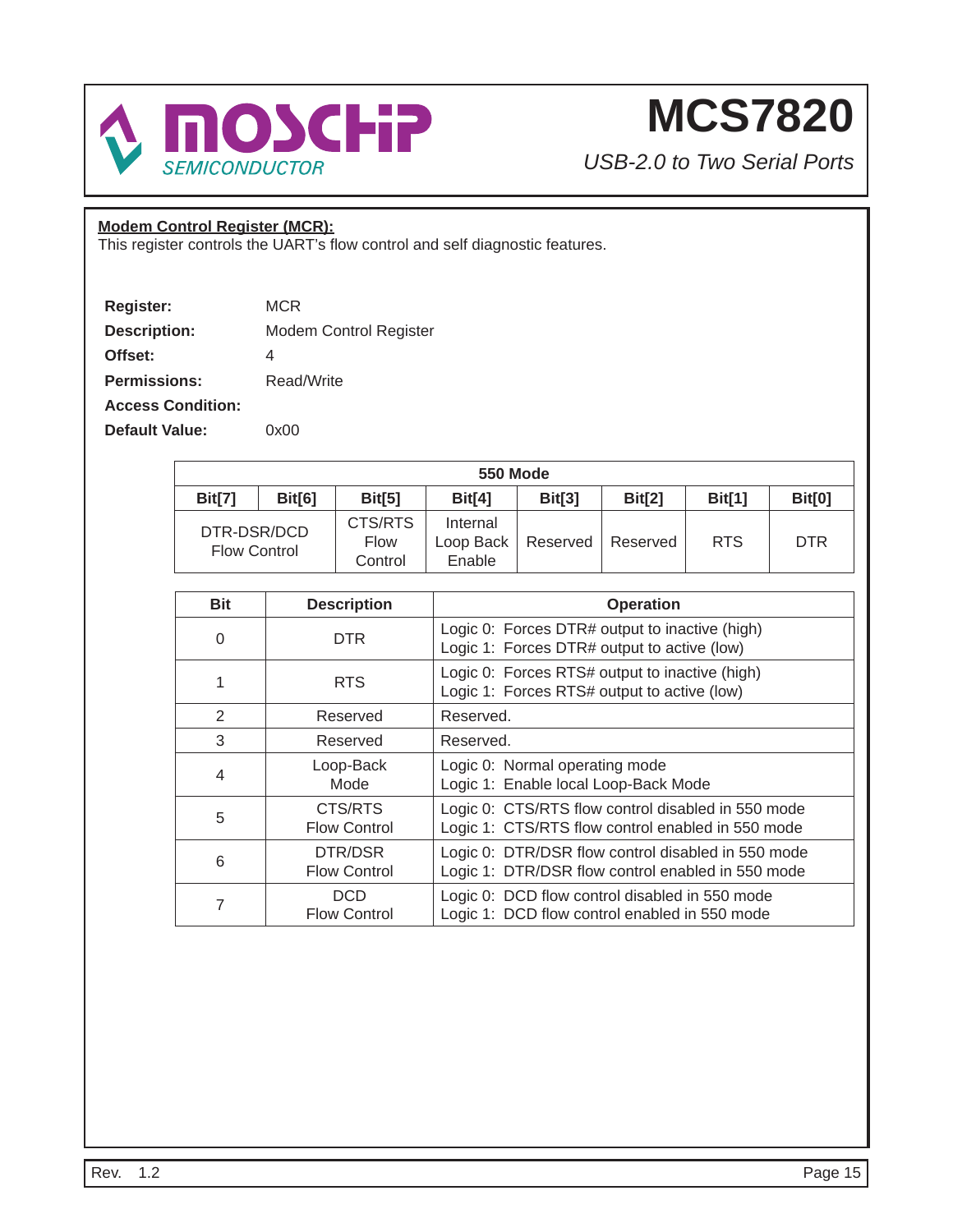*USB-2.0 to Two Serial Ports*



### **Modem Status Register (MSR):**

This register provides the status of the modem control lines to CPU.

| Register:                | MSR                   |
|--------------------------|-----------------------|
| <b>Description:</b>      | Modem Status Register |
| Offset:                  | 6                     |
| <b>Permissions:</b>      | Read                  |
| <b>Access Condition:</b> |                       |
| Default Value:           | 0x00                  |

| Bit[7] | Bit[6] | Bit[5]     | <b>Bit[4]</b> | <b>Bit[3]</b>   | Bit[2] | <b>Bit[1]</b> | <b>Bit[0]</b> |
|--------|--------|------------|---------------|-----------------|--------|---------------|---------------|
| DCD    | RI     | <b>DSR</b> | CTS           | $\triangle DCD$ | Teri   | <b>ADSR</b>   | <b>ACTS</b>   |

| <b>Bit</b>     | <b>Description</b>  | <b>Operation</b>                                                                                                                                             |
|----------------|---------------------|--------------------------------------------------------------------------------------------------------------------------------------------------------------|
| $\Omega$       | Delta CTS           | Logic $0$ :<br>No change in the CTS signal<br>Indicates that the CTS input has changed since<br>Logic $1$ :<br>the last time the MSR was read                |
| 1              | Delta DSR           | Logic $0$ :<br>No change in the DSR signal<br>Logic $1$ :<br>Indicates that the DSR input has changed since<br>the last time the MSR was read                |
| 2              | Trailing Edge of RI | Logic $0$ :<br>No change in the RI signal<br>Logic $1$ :<br>Indicates that the RI input has changed from low<br>to high since the last time the MSR was read |
| 3              | Delta DCD           | Logic 0:<br>No change in the DCD signal<br>Indicates that the DCD input has changed since<br>Logic 1:<br>the last time the MSR was read                      |
| 4              | <b>CTS</b>          | Logic 0:<br>CTS# line is 1<br>Logic $1$ :<br>CTS# line is 0                                                                                                  |
| 5              | <b>DSR</b>          | Logic 0:<br>DSR# line is 1<br>Logic 1:<br>DSR# line is 0                                                                                                     |
| 6              | <b>RI</b>           | Logic $0$ :<br>$R$  # line is 1<br>Logic $1$ :<br>$RI#$ line is 0                                                                                            |
| $\overline{7}$ | DCD                 | Logic 0:<br>DCD# line is 1<br>Logic $1$ :<br>DCD# line is 0                                                                                                  |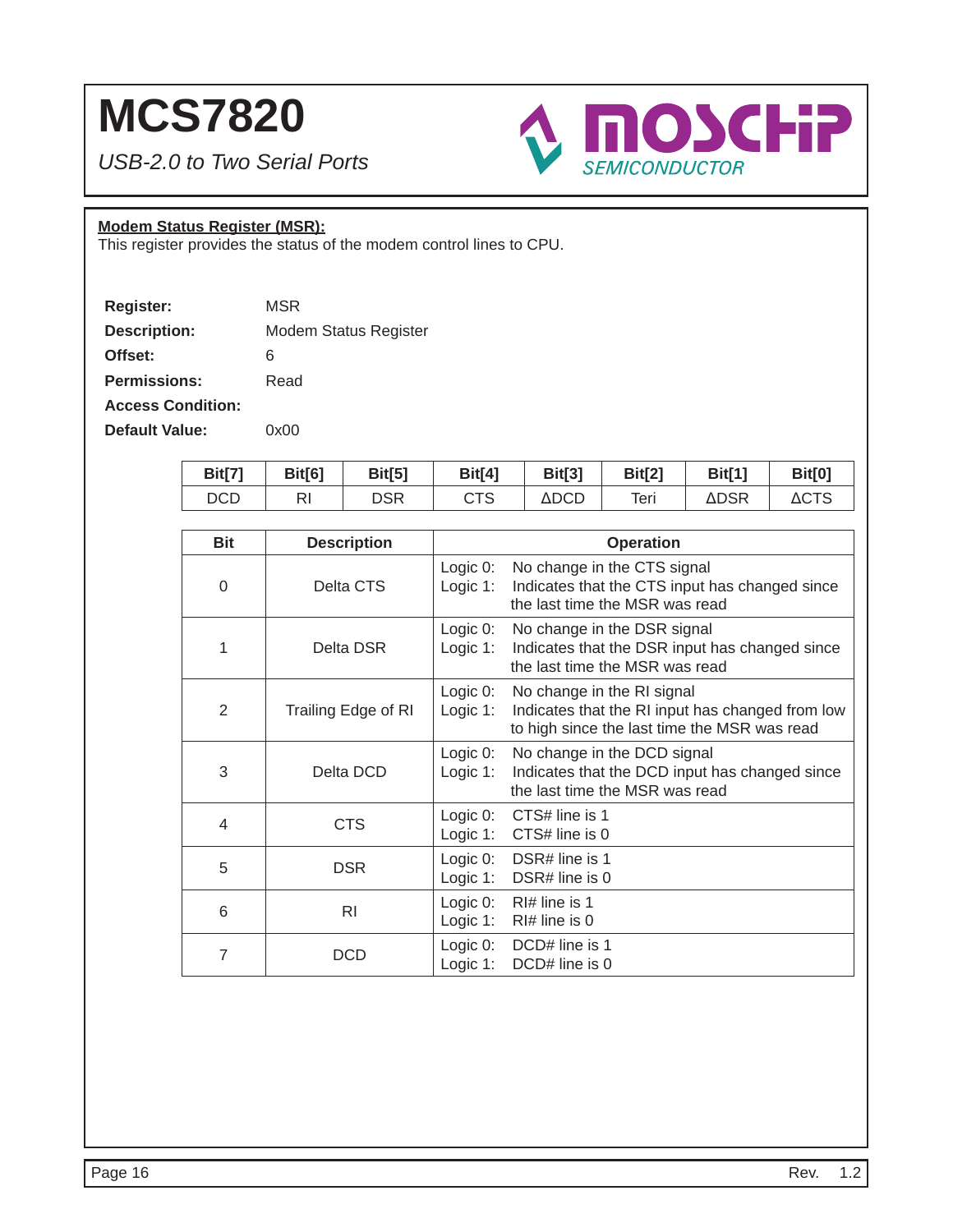

*USB-2.0 to Two Serial Ports*

### **Scratch Pad Register (SPR):**

The scratch pad register does not influence operation of the UART in RS-232 mode in any way, and is used for temporary data storage. When using RS-422/485 Mode, bit[6] and bit[7] of the Scratch Pad Register are used for mode setting and DTR active level settings.

| <b>Register:</b>         | SPR                  |
|--------------------------|----------------------|
| <b>Description:</b>      | Scratch Pad Register |
| Offset:                  | 7                    |
| <b>Permissions:</b>      | Read/Write           |
| <b>Access Condition:</b> |                      |
| Default Value:           | ი×იი                 |

| <b>Bit[7]</b> | Bit[6] | Bit[5] | <b>Bit[4]</b> | <b>Bit[3]</b>             | Bit[2] | Bit[1] | Bit[0] |  |  |  |  |
|---------------|--------|--------|---------------|---------------------------|--------|--------|--------|--|--|--|--|
|               |        |        |               | Scratch Pad Register Data |        |        |        |  |  |  |  |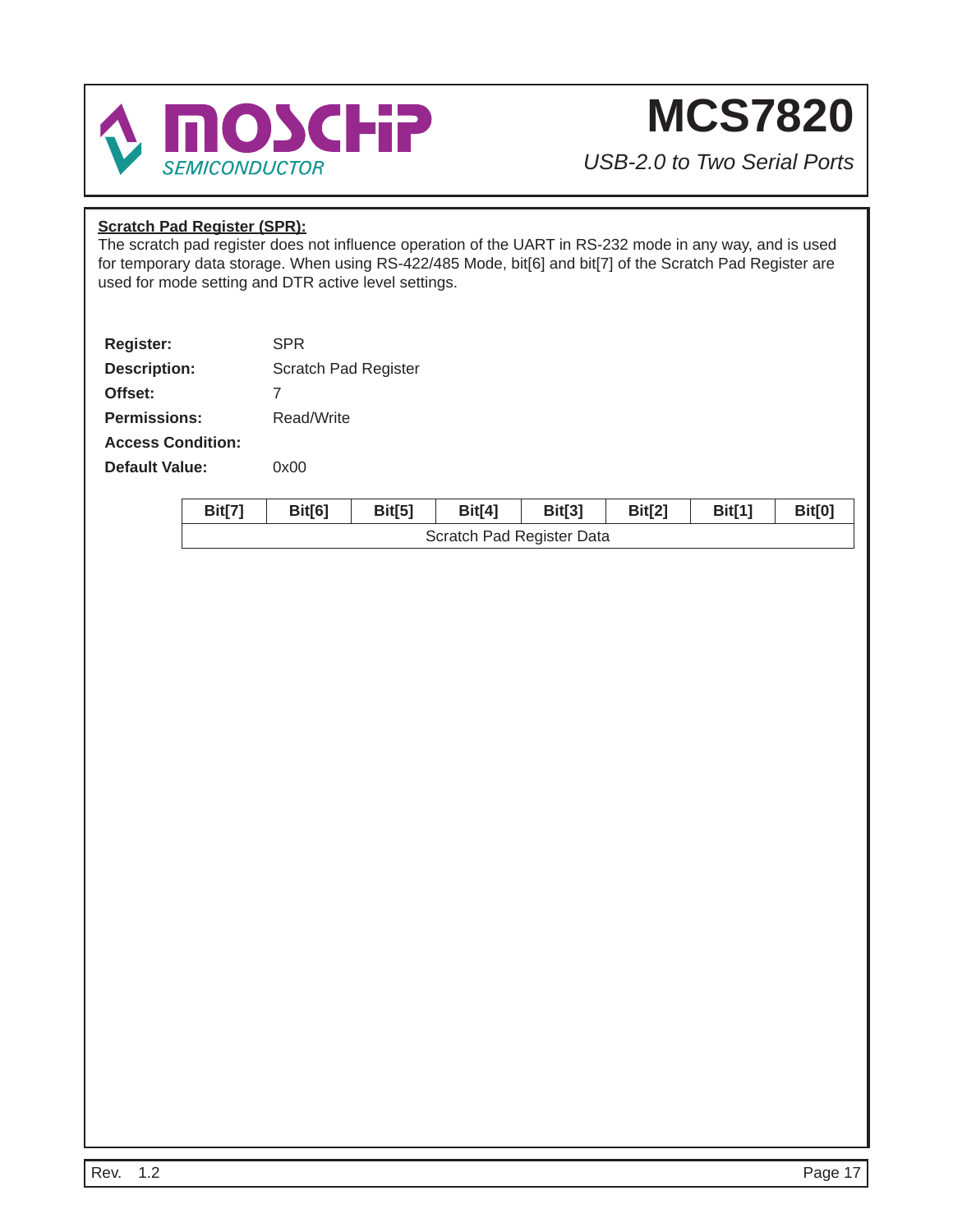*USB-2.0 to Two Serial Ports*



### **Divisor Latch Registers (DLL and DLM):**

The Divisor Latch Registers are used to program the BAUD Rate divisor. This is a value between 1 and 65535 by which the input clock is divided in order to generate serial BAUD rates.

After the hardware reset, the BAUD Rate used by the transmitter and receiver is given by: BAUD Rate = Input Clock / (16 \* Divisor)

where divisor is given by (256 \* DLM) + DLL.

More flexible BAUD rate generation options are also available.

| <b>Register:</b>         | DI L                                   |
|--------------------------|----------------------------------------|
| <b>Description:</b>      | Divisor Latch (Least Significant Byte) |
| Offset:                  | O                                      |
| <b>Permissions:</b>      | Read/Write                             |
| <b>Access Condition:</b> | $LCR[7] = 1$                           |
| <b>Default Value:</b>    | 0x01                                   |

| Bit[7] | Bit[6] | Bit[5] | Bit[4] | Bit[3]                                  | Bit[2] | <b>Bit[1]</b> | <b>Bit[0]</b> |
|--------|--------|--------|--------|-----------------------------------------|--------|---------------|---------------|
|        |        |        |        | Least Significant Byte of divisor latch |        |               |               |

| <b>Register:</b>         | <b>DLM</b>                            |
|--------------------------|---------------------------------------|
| <b>Description:</b>      | Divisor Latch (Most Significant Byte) |
| Offset:                  |                                       |
| <b>Permissions:</b>      | Read/Write                            |
| <b>Access Condition:</b> | $LCR[7] = 1$                          |
| <b>Default Value:</b>    | 0x00                                  |

| Bit[7] | <b>Bit[6]</b> | <b>Bit[5]</b> | <b>Bit[4]</b> | <b>Bit[3]</b>                          | <b>Bit[2]</b> | Bit[1] | Bit[0] |
|--------|---------------|---------------|---------------|----------------------------------------|---------------|--------|--------|
|        |               |               |               | Most Significant Byte of divisor latch |               |        |        |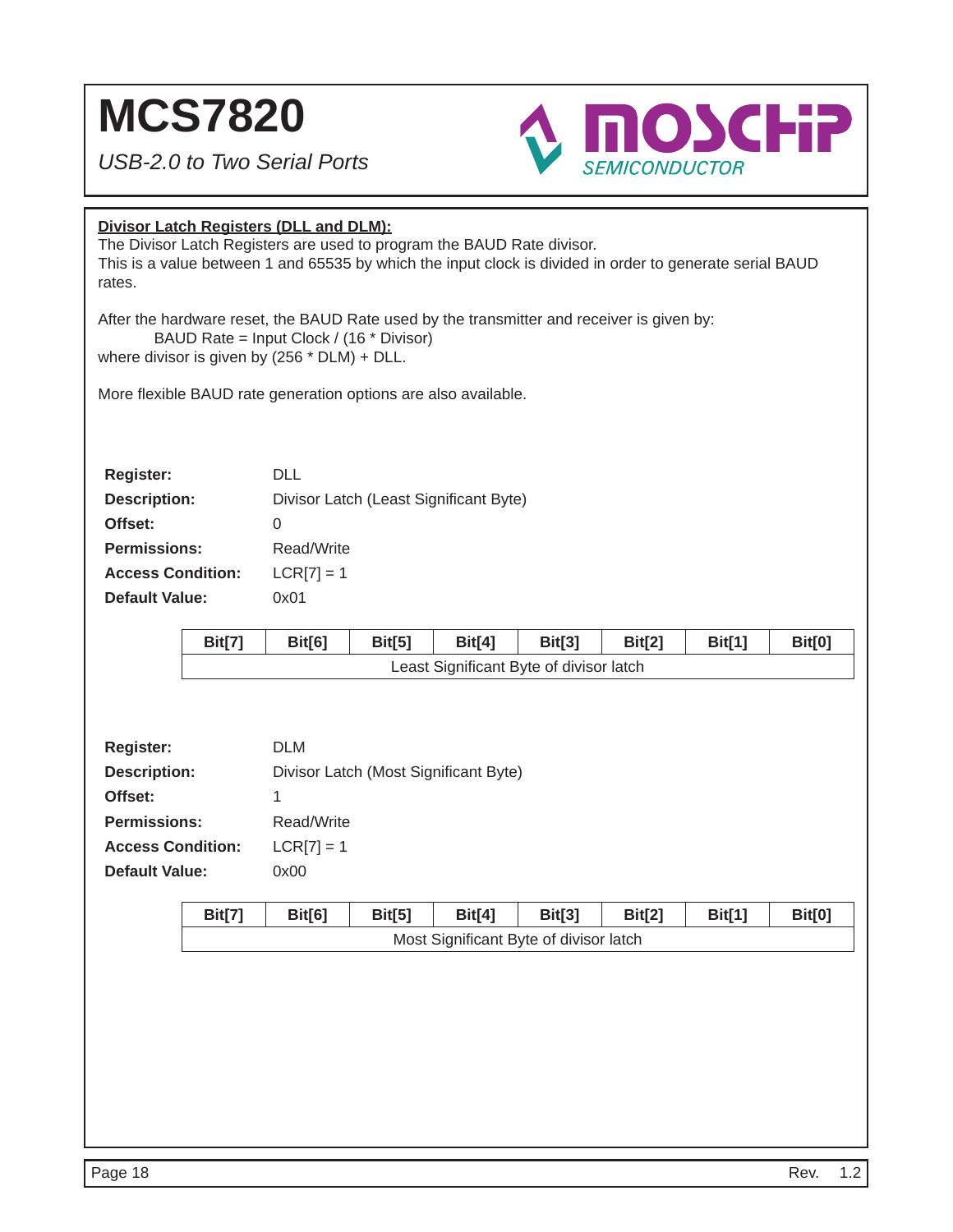

*USB-2.0 to Two Serial Ports*

### **RS-422 / RS-485 Mode Support**

Two additional modes of serial port operation are supported, these are:

- RS-422 Mode Full Duplex Serial Port for industrial applications
- RS-485 Mode Half Duplex Serial Port for industrial applications

### *RS-485*

The RS-485 mode can be set using the Scratch Pad Register bit[6] and bit[7] for each serial port.

This mode is a half duplex mode and the external transceiver is controlled for transmission or reception using the enable signal.

| <b>Scratch Pad</b><br>Bit[7] | <b>Scratch Pad</b><br><b>Bit[6]</b> | <b>Operation</b><br><b>Summary</b>                                                                       |
|------------------------------|-------------------------------------|----------------------------------------------------------------------------------------------------------|
| ∩                            | X                                   | RS-485 Mode<br>Disabled                                                                                  |
|                              | ი                                   | RS-485 Mode<br>Enabled,<br>DTR $High = Rx$<br>$DTR Low = Tx$                                             |
|                              |                                     | RS-485 Mode<br>Enabled<br>$DTR Low = Rx$<br>$DTR High = Tx$                                              |
|                              | 1                                   | This is the<br>default selection<br>when RS485<br>mode is selected<br>through driver<br>property sheets. |

### *RS-422*

This is the full duplex mode.

This mode will work without the use of the DTR signal for external transceiver control.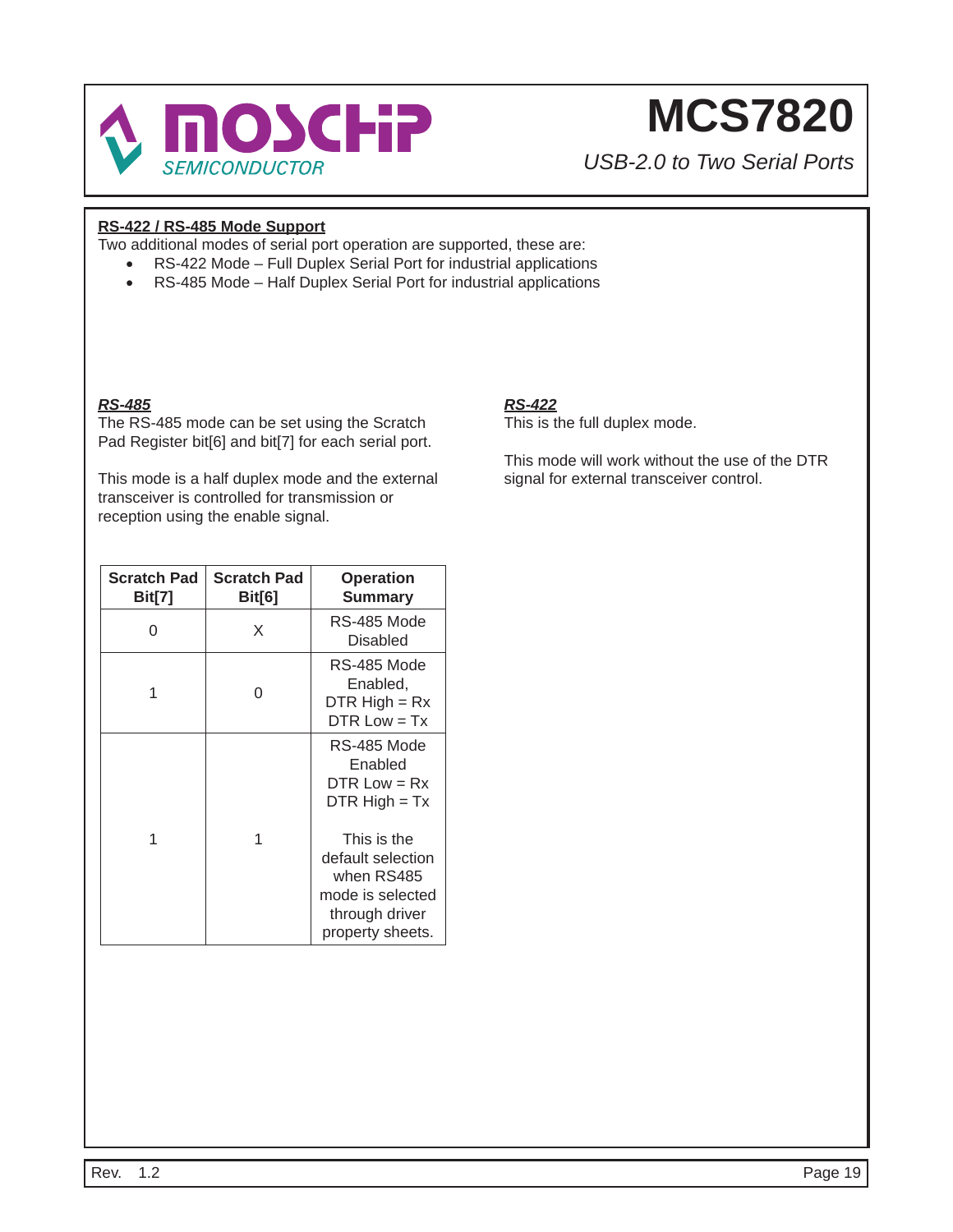*USB-2.0 to Two Serial Ports*



### **Confi guration Options**

Two serial ports can be configured for operation.

To program and access the serial ports via software, endpoint numbers have been assigned so that serial ports can be configured from the USB side.

| <b>Endpoint</b> | <b>Type</b>             | <b>Function</b>                                        | Size (Bytes)<br>(USB-1.1 / USB-2.0) |  |  |
|-----------------|-------------------------|--------------------------------------------------------|-------------------------------------|--|--|
|                 | <b>Control Endpoint</b> | <b>Default Functionality</b>                           | 8/64                                |  |  |
|                 | Bulk-In                 | Serial Port $-1$                                       | 64/512                              |  |  |
| 2               | <b>Bulk-Out</b>         | Serial Port $-1$                                       | 64/512                              |  |  |
| 3               | Bulk-In                 | Serial Port $-2$                                       | 64/512                              |  |  |
| 4               | <b>Bulk-Out</b>         |                                                        | 64/512                              |  |  |
| 5               | Interrupt               | <b>Status Endpoint</b><br>$*$ Controlled by DCD4 bit C | 5 or 13 *                           |  |  |

Controlled by DCR1 bit-6

#### **Serial Port Set/Get Commands**

Vendor commands are the vendor specific USB setup commands. The purpose of the vendor commands is to set/get the contents of the application registers. The following table provides information on the various vendor specific commands.

Windex [7:0] is the register index from where data is to be read.

Brequest specifies whether to read or write.

- $\bullet$  0x0E = write to the application register
- $0x0D$  = read from the application register

Wyalue specifies the application number and data to be written (ww = data).

- 0x01ww is the application number for Serial Port-1
- 0x03ww is the application number for Serial Port-2
- 0x09ww is the application number for EEPROM Write/Read
- 0x00ww is the application number provided for accessing the Control Registers which control the UARTs. It is possible to enable higher BAUD rates, and features like auto hardware flow control using the Control Registers.

**Note:** "N" in Wvalue and Register Name columns indicate the corresponding serial port number.

Windex is the offset of the register to read/write.

Wlength is the length of the data to read/write.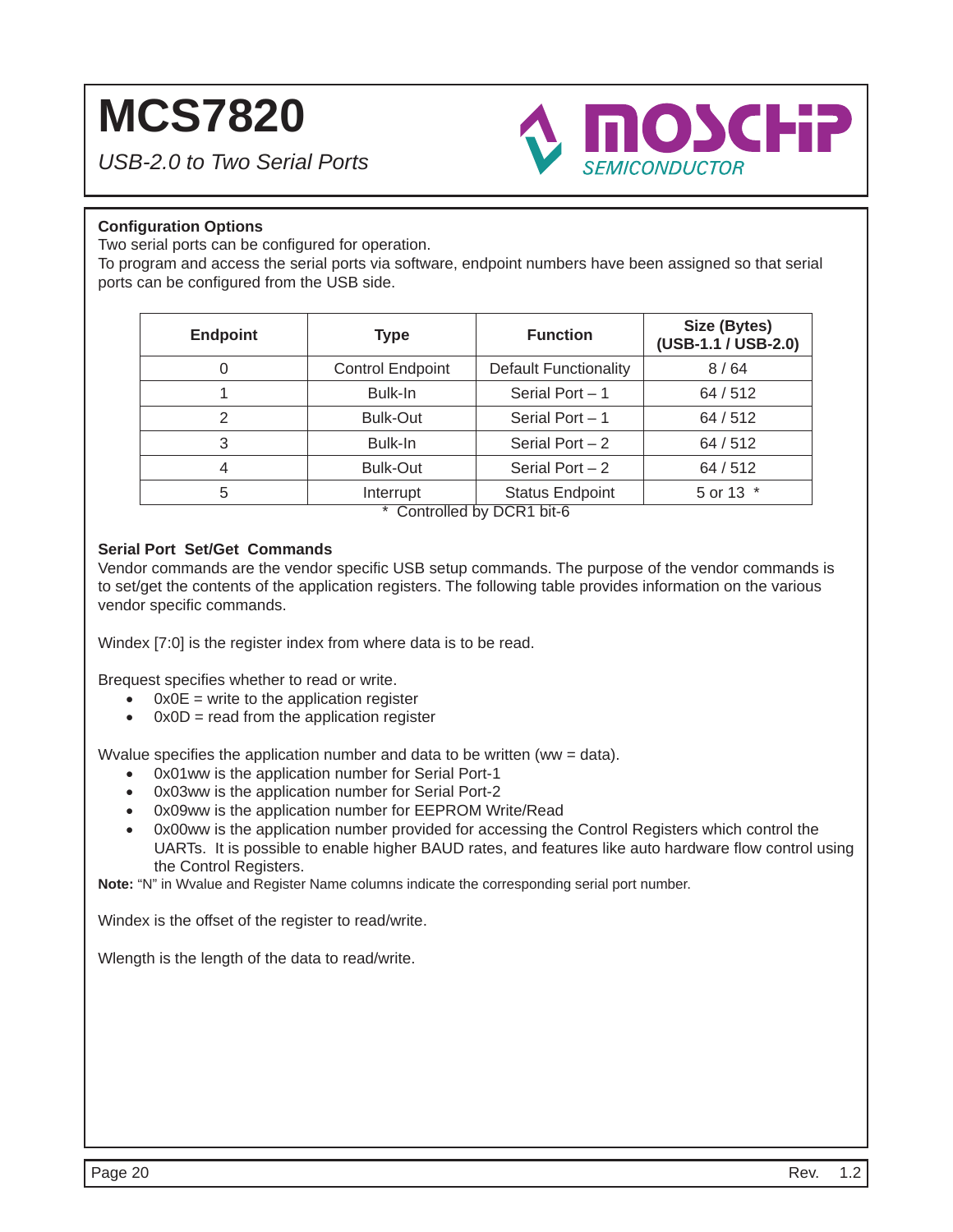

*USB-2.0 to Two Serial Ports*

| bmrequestType | <b>Brequest</b> | Wyalue | Windex | Wlength | <b>Register</b><br><b>Name</b> |
|---------------|-----------------|--------|--------|---------|--------------------------------|
| 0xC0          | 0x0D            | 0x0N00 | 0x0000 | 0x0001  | <b>SPN RHR</b>                 |
| 0xC0          | 0x0D            | 0x0N00 | 0x0001 | 0x0001  | <b>SPN IER</b>                 |
| 0xC0          | 0x0D            | 0x0N00 | 0x0002 | 0x0001  | <b>SPN IIR</b>                 |
| 0xC0          | 0x0D            | 0x0N00 | 0x0003 | 0x0001  | <b>SPN LCR</b>                 |
| 0xC0          | 0x0D            | 0x0N00 | 0x0004 | 0x0001  | SPN_MCR                        |
| 0xC0          | 0x0D            | 0x0N00 | 0x0005 | 0x0001  | SPN_LSR                        |
| 0xC0          | 0x0D            | 0x0N00 | 0x0006 | 0x0001  | <b>SPN MSR</b>                 |
| 0xC0          | 0x0D            | 0x0N00 | 0x0007 | 0x0001  | <b>SPN SPR</b>                 |
| 0xC0          | 0x0D            | 0x0N00 | 0x0000 | 0x0001  | <b>SPN DLL</b>                 |
| 0xC0          | 0x0D            | 0x0N00 | 0x0001 | 0x0001  | <b>SPN DLM</b>                 |

**Get Application Vendor Specifi c Command (Serial Port -N)**

| bmrequestType | <b>Brequest</b> | Wyalue | <b>Windex</b> | Wlength | <b>Register</b><br><b>Name</b> |
|---------------|-----------------|--------|---------------|---------|--------------------------------|
| 0x40          | 0x0E            | 0x0Nww | 0x0000        | 0x0001  | <b>SPN THR</b>                 |
| 0x40          | 0x0E            | 0x0Nww | 0x0001        | 0x0001  | <b>SPN IER</b>                 |
| 0x40          | 0x0E            | 0x0Nww | 0x0002        | 0x0001  | <b>SPN FCR</b>                 |
| 0x40          | 0x0E            | 0x0Nww | 0x0003        | 0x0001  | <b>SPN LCR</b>                 |
| 0x40          | 0x0E            | 0x0Nww | 0x0004        | 0x0001  | <b>SPN MCR</b>                 |
| 0x40          | 0x0E            | 0x0Nww | 0x0005        | 0x0001  | <b>SPN LSR</b>                 |
| 0x40          | 0x0E            | 0x0Nww | 0x0006        | 0x0001  | <b>SPN MSR</b>                 |
| 0x40          | 0x0E            | 0x0Nww | 0x0007        | 0x0001  | <b>SPN SPR</b>                 |
| 0x40          | 0x0E            | 0x0Nww | 0x0000        | 0x0001  | SPN DLL                        |
| 0x40          | 0x0E            | 0x0Nww | 0x0001        | 0x0001  | <b>SPN DLM</b>                 |

**Set Application Vendor Specifi c Command (Serial Port -N)**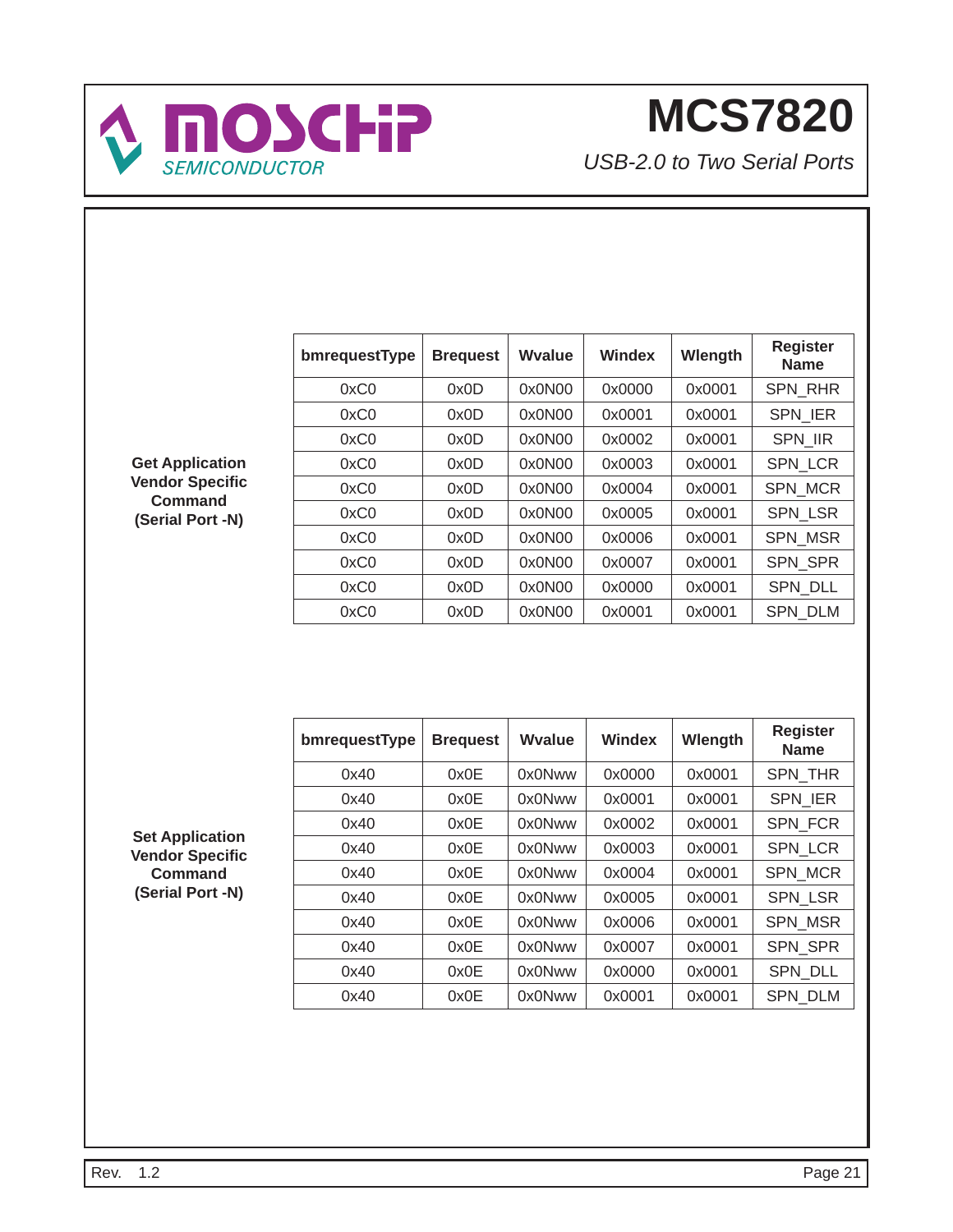*USB-2.0 to Two Serial Ports*



### **USB Device Descriptors**

| <b>Device Descriptor</b>  | Location       | <b>Data</b>          |
|---------------------------|----------------|----------------------|
| <b>BLength</b>            | 0              | 8'h12                |
| BDescriptorType           | 1              | 8'h01                |
| <b>BcdUSB</b>             | $\overline{2}$ | 8'h00                |
| <b>BcdUSB</b>             | 3              | 8'h02                |
| <b>BDeviceClass</b>       | 4              | 8'hFF                |
| <b>BDeviceSubClass</b>    | 5              | 8'h00                |
| <b>BDeviceProtocol</b>    | 6              | 8'hFF                |
| bMaxPacketSize0           | $\overline{7}$ | 8'h40                |
| <b>IdVendor</b>           | 8              | 8'h10                |
| <b>IdVendor</b>           | 9              | 8'h97                |
| <b>IdProduct</b>          | 10             | 8'h20                |
| <b>IdProduct</b>          | 11             | 8'h78                |
| <b>BcdDevice</b>          | 12             | 8'h01                |
| <b>BcdDevice</b>          | 13             | 8'h00                |
| iManufacturer             | 14             | 8'h00 / 02 *         |
| <b>iProduct</b>           | 15             | 8'h00 / 03 *         |
| iSerialNumber             | 16             | $\ast$<br>8'h00 / 01 |
| <b>BNumConfigurations</b> | 17             | 8'h01                |

\* Values returned Without / With the Serial EEPROM present.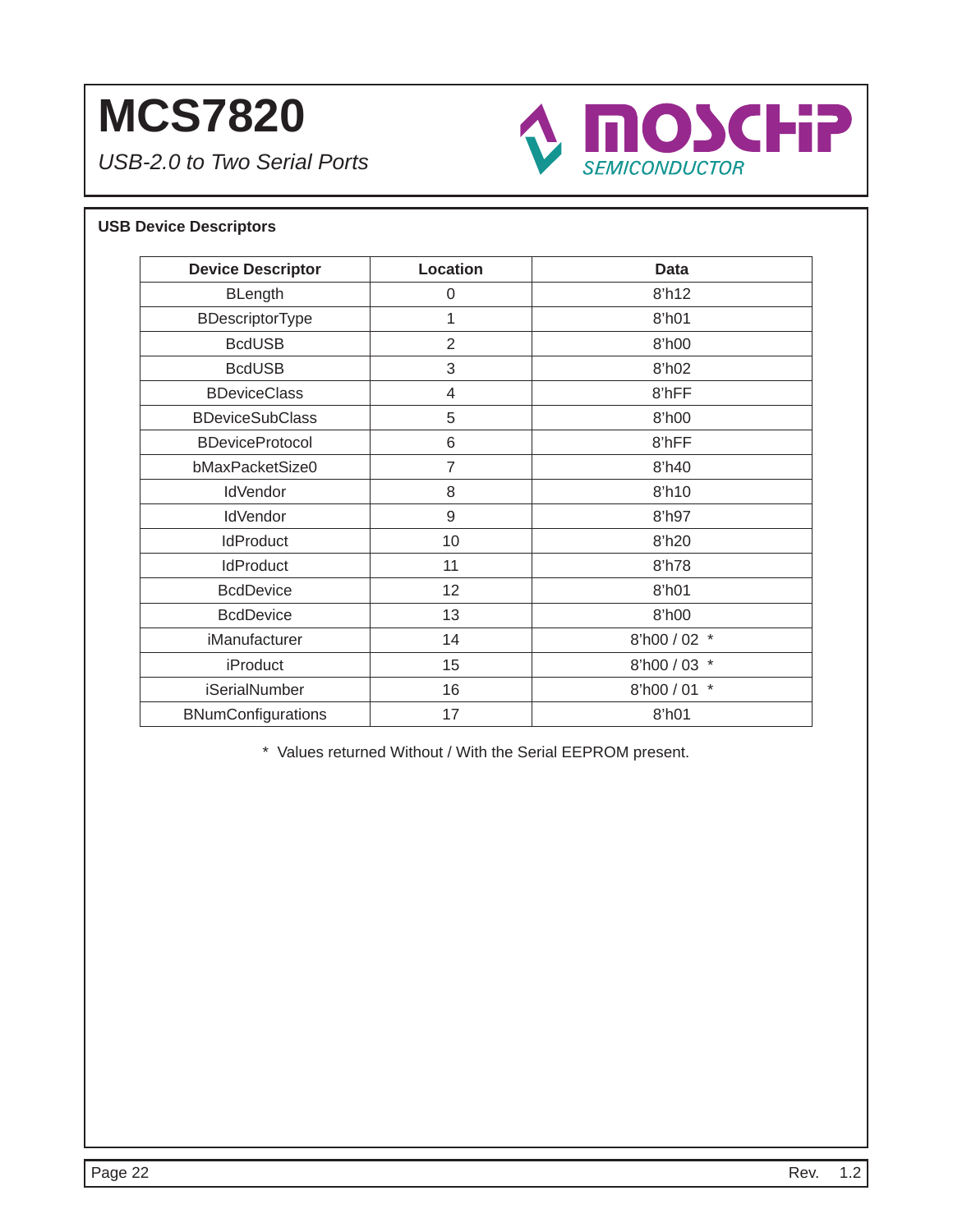

*USB-2.0 to Two Serial Ports*

| <b>USB</b>         |
|--------------------|
| Configuration      |
| <b>Descriptors</b> |

| Configuration<br><b>Descriptor</b> | Index | Data               |
|------------------------------------|-------|--------------------|
| <b>BLength</b>                     | 0     | 8'h09              |
| <b>BDescriptorType</b>             | 1     | 8 <sup>h</sup> 02  |
| WtotalLength(L)                    | 2     | 8'h35              |
| WtotalLength(M)                    | 3     | 8'h00              |
| <b>BNumInterfaces</b>              | 4     | 8 <sup>th</sup> 01 |
| BConfigurationValue                | 5     | 8'h01              |
| <b>IConfiguration</b>              | 6     | 8 <sup>h</sup> 00  |
| <b>BmAttributes</b>                | 7     | 8'hA0              |
| <b>BMaxPower</b>                   | 8     | 8'h32<br>(100 mA)  |

| Configuration<br><b>Descriptor</b> | <b>Index</b> | Data              |
|------------------------------------|--------------|-------------------|
| <b>BLength</b>                     | ∩            | 8 <sup>h</sup> 09 |
| <b>BDescriptorType</b>             | 1            | 8 <sup>h</sup> 04 |
| <b>BInterfaceNumber</b>            | 2            | 8'h00             |
| <b>BAlternateSetting</b>           | 3            | 8'h00             |
| <b>BNumEndpoints</b>               | 4            | 8 <sup>h</sup> 09 |
| <b>BInterfaceClass</b>             | 5            | 8'hFF             |
| <b>BInterfaceSubClass</b>          | 6            | 8'h00             |
| <b>BInterfaceProtocol</b>          | 7            | 8'hFF             |
| <b>IInterface</b>                  | 8            | 8'h00             |

**USB Interface Descriptors**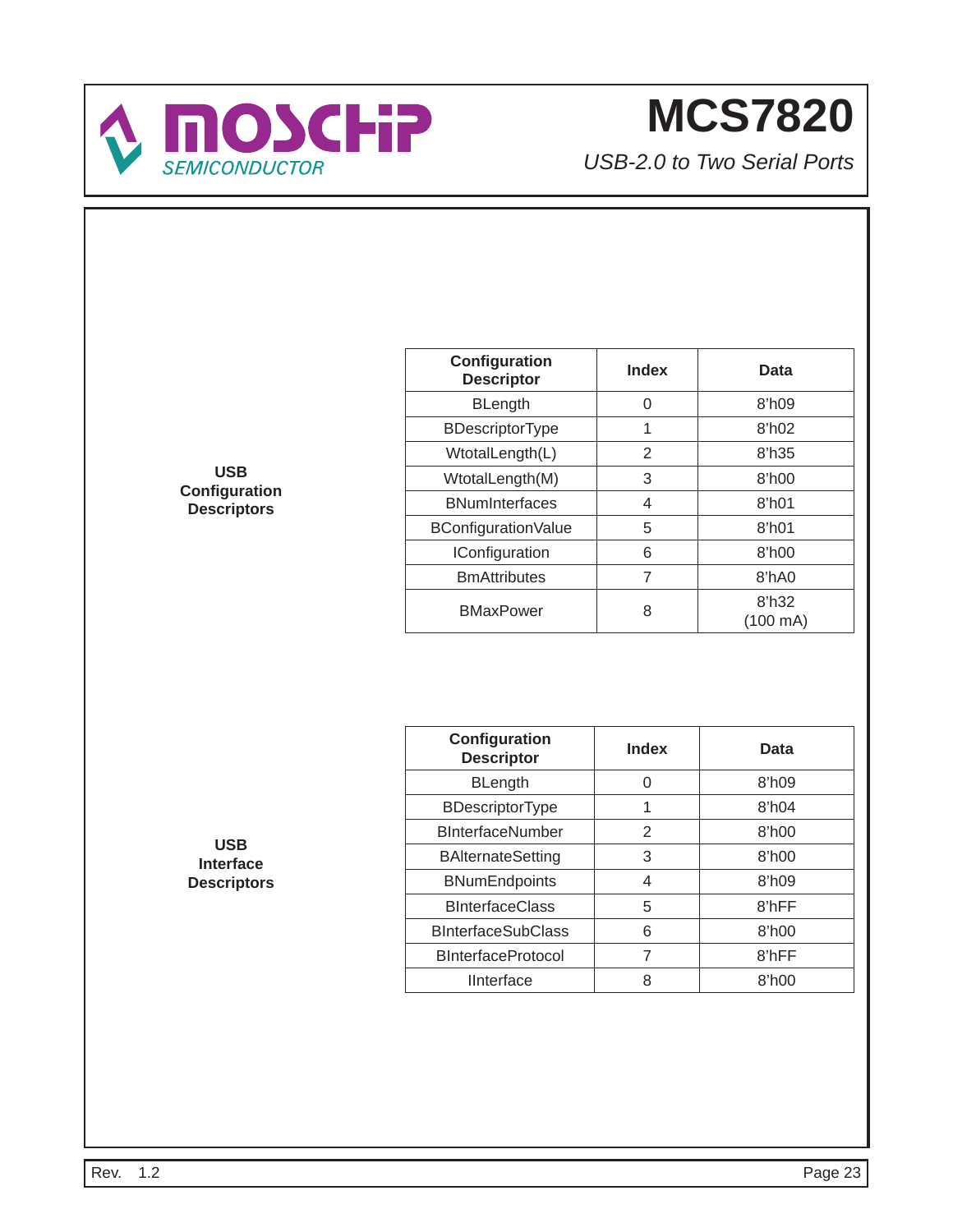

|                                         | <b>Configuration Descriptor</b> | <b>Index</b>   | <b>Data</b>    |
|-----------------------------------------|---------------------------------|----------------|----------------|
|                                         | bLength                         | 0              | 8'h07          |
|                                         | bDescriptorType                 | 1              | 8'h05          |
| <b>Endpoint-1</b>                       | bEndpointAddress                | $\overline{2}$ | 8'h81          |
| <b>Serial Port 1</b>                    | bmAttributes                    | 3              | 8'h02          |
| <b>Bulk-In</b>                          | wMaxPacketSize(L)               | $\overline{4}$ | 8'h40/8'h00 *  |
|                                         | wMaxPacketSize(M)               | 5              | 8'h00/8'h02 *  |
|                                         | bInterval                       | 6              | 8'hFF          |
|                                         |                                 |                |                |
|                                         | <b>Configuration Descriptor</b> | <b>Index</b>   | <b>Data</b>    |
|                                         | bLength                         | 0              | 8'h07          |
|                                         | bDescriptorType                 | 1              | 8'h05          |
| <b>Endpoint-2</b>                       | bEndpointAddress                | $\overline{2}$ | 8'h02          |
| <b>Serial Port 1</b>                    | bmAttributes                    | 3              | 8'h02          |
| <b>Bulk-Out</b>                         | WmaxPacketSize(L)               | $\overline{4}$ | 8'h40/8'h00 *  |
|                                         | WmaxPacketSize(M)               | 5              | 8'h00/8'h02 *  |
|                                         | bInterval                       | $\,6$          | 8'hFF          |
|                                         | bLength<br>bDescriptorType      | 0<br>1         | 8'h07<br>8'h05 |
|                                         |                                 |                |                |
|                                         | bEndpointAddress                | $\overline{2}$ | 8'h85          |
| Endpoint-3                              | bmAttributes                    | 3              | 8'h02          |
| <b>Serial Port 2</b><br><b>Bulk-In</b>  | wMaxPacketSize(L)               | $\overline{4}$ | 8'h40/8'h00 *  |
|                                         | wMaxPacketSize(M)               | 5              | 8'h00/8'h02 *  |
|                                         | bInterval                       | 6              | 8'hFF          |
|                                         |                                 |                |                |
|                                         | <b>Configuration Descriptor</b> | <b>Index</b>   | <b>Data</b>    |
|                                         | bLength                         | 0              | 8'h07          |
|                                         | bDescriptorType                 | 1              | 8'h05          |
|                                         | bEndpointAddress                | $\overline{2}$ | 8'h06          |
| Endpoint-4                              | bmAttributes                    | $\mathfrak{S}$ | 8'h02          |
|                                         | wMaxPacketSize(L)               | 4              | 8'h40/8'h00 *  |
|                                         |                                 |                |                |
| <b>Serial Port 2</b><br><b>Bulk-Out</b> | wMaxPacketSize(M)               | 5              | 8'h00/8'h02 *  |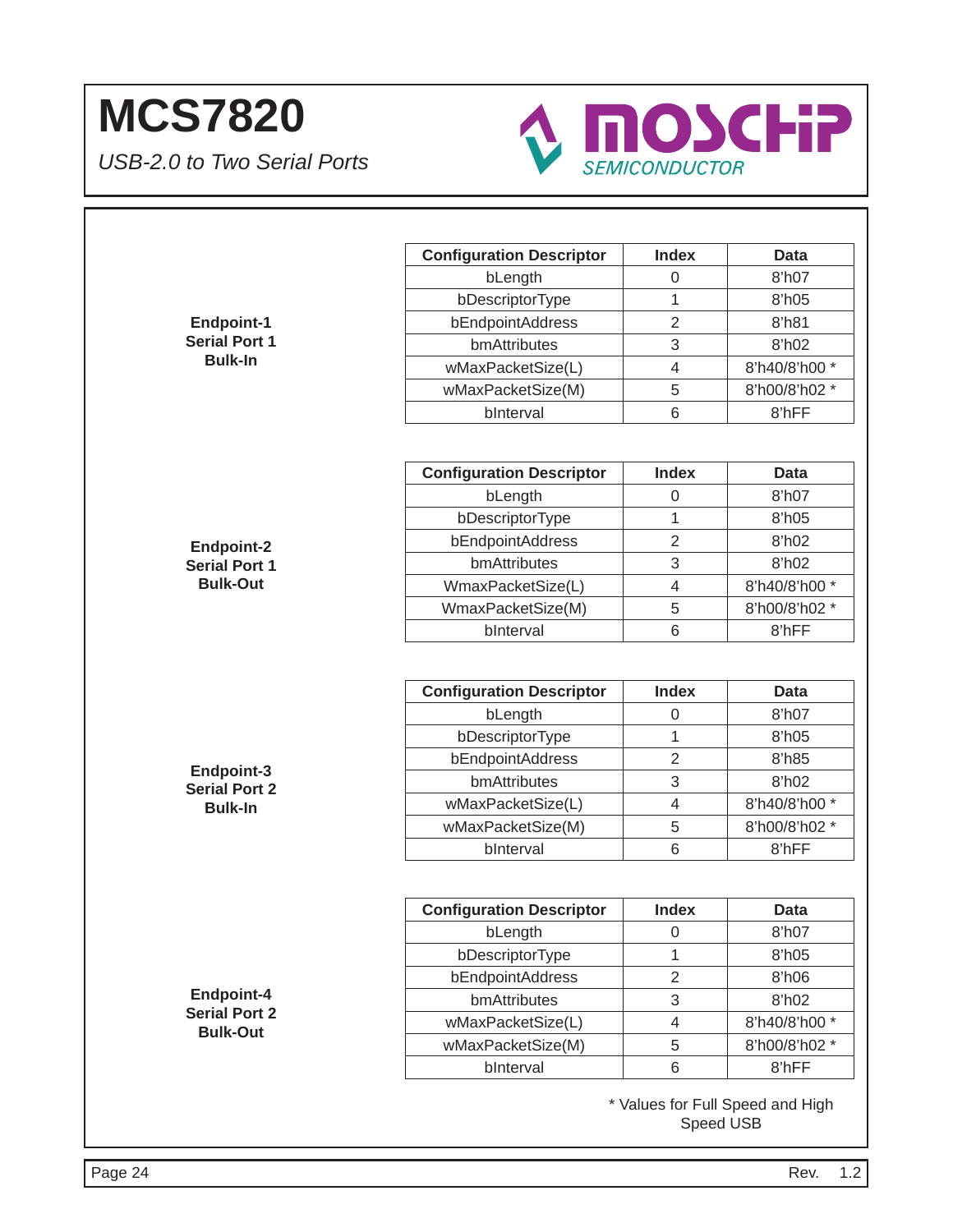

*USB-2.0 to Two Serial Ports*

| <b>Configuration Descriptor</b> | <b>Index</b> | Data                             |
|---------------------------------|--------------|----------------------------------|
| bLength                         |              | 8'h07                            |
| bDescriptorType                 |              | 8'h05                            |
| bEndpointAddress                | 2            | 8'h89                            |
| bmAttributes                    | 3            | $8$ 'h03                         |
| wMaxPacketSize(L)               | 4            | 8'h0A                            |
| wMaxPacketSize(M)               | 5            | 8'h00                            |
| bInterval                       | 6            | 8'h01 / 8'h05<br>(default FS/HS) |

\* programmable using intr\_pg\_fs , intr\_pg\_hs

**Endpoint-5 Interrupt Endpoint**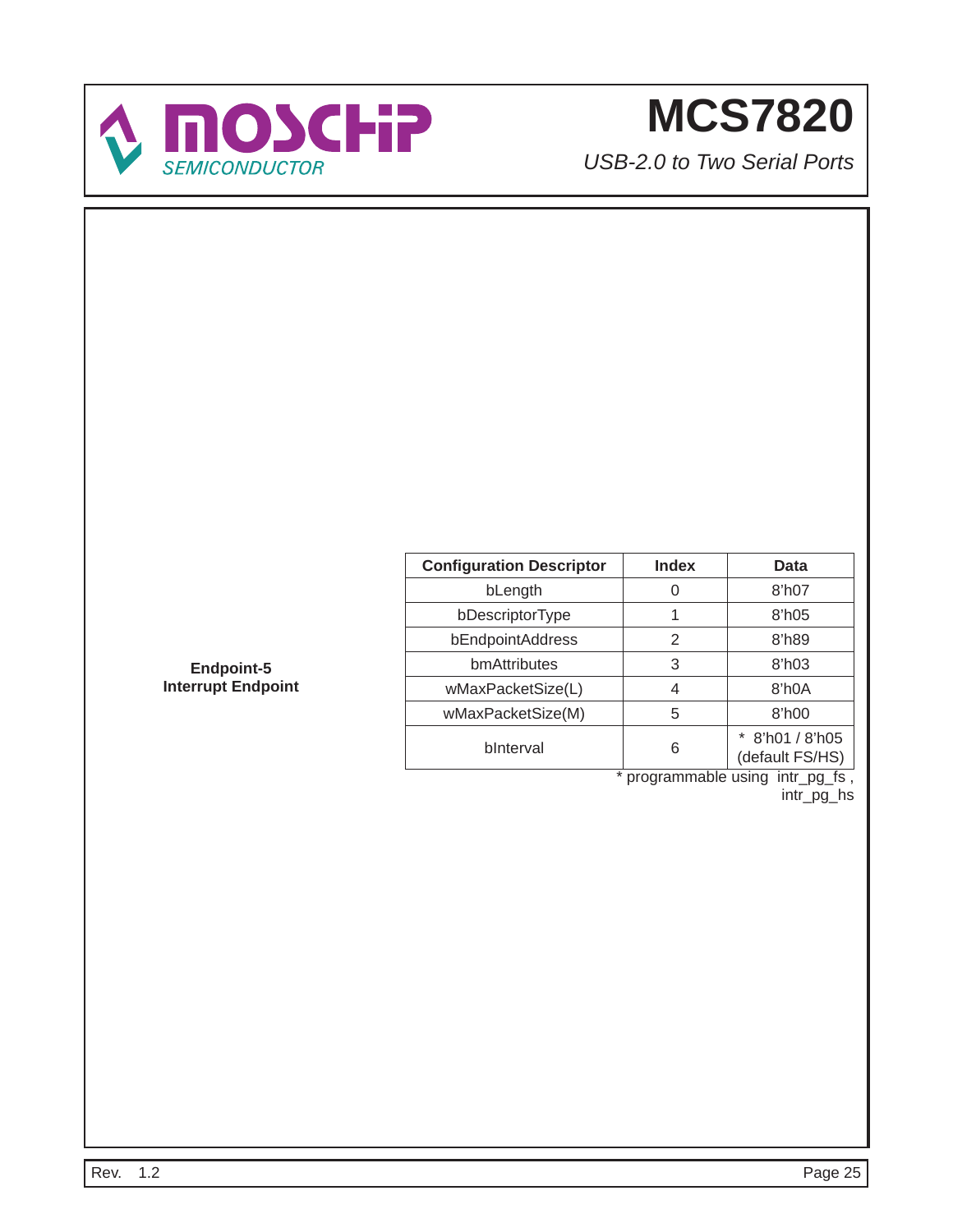*USB-2.0 to Two Serial Ports*



### **EEPROM Content Layout**

| <b>Bytes</b> | # of Bytes     | <b>Name</b>         | <b>Description</b>                         |
|--------------|----------------|---------------------|--------------------------------------------|
| [1:0]        | 2              | <b>EE Check</b>     | EEPROM Present Check value = 0x9710        |
| [3:2]        | 2              | <b>VID</b>          | Vendor $ID = 0x9710$                       |
| $[5:4]$      | $\mathfrak{D}$ | <b>PID</b>          | Product $ID = 0x7840$                      |
| [7:6]        | 2              | <b>RN</b>           | Release Number in BCD format $= 0x0001$    |
| 8            | 1              | SER1_DCR0           | Device Configuration Registers (SER1_DCR0) |
| 9            | 1              | SER1_DCR1           | Device Configuration Registers (SER1_DCR1) |
| 10           | 1              | SER1 DCR2           | Device Configuration Registers (SER1_DCR2) |
| 14           | 1              | SER2 DCR0           | Device Configuration Registers (SER2_DCR0) |
| 15           | 1              | SER2_DCR1           | Device Configuration Registers (SER2_DCR1) |
| 16           | 1              | SER2_DCR2           | Device Configuration Registers (SER2_DCR2) |
| 20           | 1              | intr_pg_fs          | Binterval value for Full Speed             |
| 21           | 1              | intr_pg_hs          | Binterval value for High Speed             |
| [23:22]      | 2              | Language ID         | Language ID in HEX Format (0x0409 default) |
| [71:24]      | 48             | Manufacture ID      | "MosChip Semiconductor" in UNICODE         |
| [113:72]     | 42             | <b>Product Name</b> | "USB-Serial Controller" in UNICODE         |
| [129:114]    | 16             | Serial Number       | "X7X6X5X4X3X2X1X0" in UNICODE              |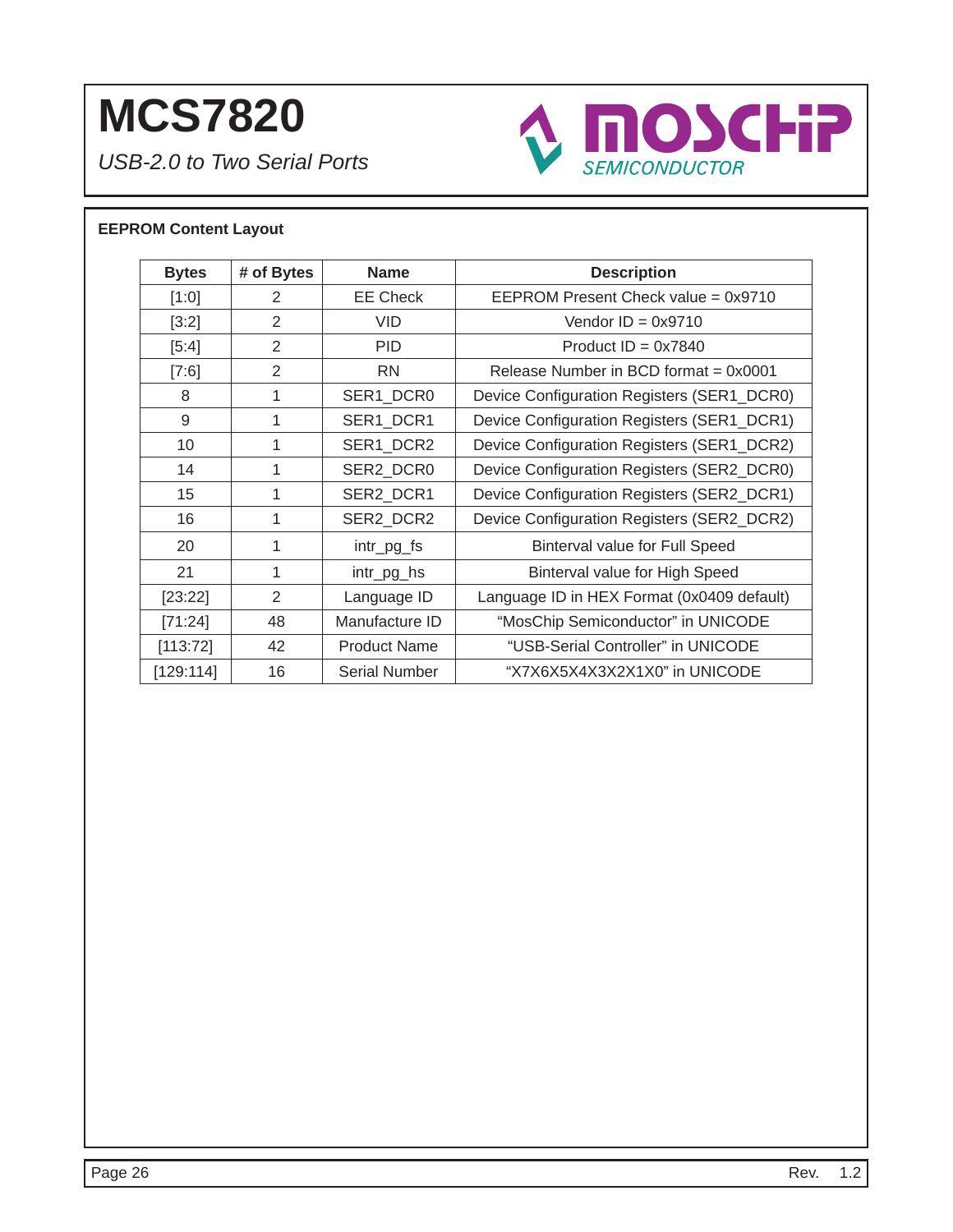

*USB-2.0 to Two Serial Ports*

### **EEPROM Contents for MCS7820 (Example Contents)**

EE\_Check, VID, PID, RN, SER1\_DRC0, SER1\_DRC1, SER1\_DRC2, Reserved (3), SER2\_DRC0, SER2\_DRC1, SER2\_DRC2, Reserved (3), INTR\_PG\_FS, INTR\_PG\_HS, Language ID, Manufacture ID,

### $M$  o sChip 4D 6F 73 43 68 69 70

|  |  | S e m i c o n d u c t o r                    |  |  |  |  |  |
|--|--|----------------------------------------------|--|--|--|--|--|
|  |  | $ 20 53 65 6D 69 63 6F 6E 64 75 63 74 6F 72$ |  |  |  |  |  |

Product Name,

|  | USB-Serial<br>55 53 42 2D 53 65 72 69 61 6C |  |  |  |
|--|---------------------------------------------|--|--|--|
|  |                                             |  |  |  |

C | o | n | t | r | o | l | l | e | r 20 43 6F 6E 74 72 6F 6C 6C 65 72

Serial Number

| Location        | <b>HEX</b>      | <b>ASCII</b>   | Location        | <b>HEX</b>      | <b>ASCII</b> | Location        | <b>HEX</b>      | <b>ASCII</b>            |
|-----------------|-----------------|----------------|-----------------|-----------------|--------------|-----------------|-----------------|-------------------------|
| 0               | 10              |                | 44              | 6D              | m            | 88              | 61              | a                       |
| $\mathbf{1}$    | 97              |                | $\overline{45}$ | $\overline{00}$ |              | 89              | $\overline{00}$ |                         |
| $\overline{c}$  | 10              |                | 46              | 69              | İ.           | 90              | 6C              | I                       |
| $\overline{3}$  | 97              |                | 47              | 00              |              | 91              | 00              |                         |
| 4               | 40              |                | 48              | 63              | C            | 92              | 20              | Space                   |
| 5               | 78              |                | 49              | $00\,$          |              | 93              | $00\,$          |                         |
| $\overline{6}$  | 01              |                | 50              | 6F              | O            | 94              | 43              | $\overline{\mathrm{C}}$ |
| 7               | $00\,$          |                | 51              | $00\,$          |              | 95              | 00              |                         |
| 8               | 01              |                | 52              | 6E              | n            | 96              | 6F              | 0                       |
| $\overline{9}$  | 85              |                | 53              | 00              |              | $\overline{97}$ | $00\,$          |                         |
| 10              | 24              |                | 54              | 64              | d            | 98              | 6E              | n                       |
| 11              | 01              |                | 55              | $00\,$          |              | 99              | $00\,$          |                         |
| $\overline{12}$ | 80              |                | 56              | 75              | u            | 100             | 74              | t                       |
| 13              | 24              |                | 57              | 00              |              | 101             | $00\,$          |                         |
| $\overline{14}$ | 01              |                | $\overline{58}$ | 63              | C            | 102             | $\overline{72}$ | r                       |
| 15              | 80              |                | 59              | $00\,$          |              | 103             | 00              |                         |
| 16              | 24              |                | 60              | 74              | t            | 104             | 6F              | O                       |
| 17              | 01              |                | 61              | 00              |              | 105             | $00\,$          |                         |
| 18              | 80              |                | 62              | 6F              | O            | 106             | 6C              | I                       |
| 19              | 24              |                | 63              | $00\,$          |              | 107             | 00              |                         |
| $\overline{20}$ | 01              |                | 64              | $\overline{72}$ | r            | 108             | 6C              | L                       |
| 21              | 05              |                | 65              | $00\,$          |              | 109             | $00\,$          |                         |
| 22              | 09              |                | 66              | 20              | Space        | 110             | 65              | е                       |
| 23              | 04              |                | 67              | 00              |              | 111             | $00\,$          |                         |
| 24              | 4D              | M              | 68              | 20              | Space        | 112             | 72              | r                       |
| 25              | $00\,$          |                | 69              | 00              |              | 113             | $00\,$          |                         |
| 26              | 6F              | O              | 70              | 20              | Space        | 114             | 4D              | M                       |
| 27              | $00\,$          |                | $\overline{71}$ | 00              |              | 115             | $00\,$          |                         |
| 28              | 73              | S              | $\overline{72}$ | 55              | U            | 116             | 6F              | 0                       |
| 29              | 00              |                | $\overline{73}$ | $00\,$          |              | 117             | 00              |                         |
| 30              | 43              | С              | 74              | 53              | $\mathbb S$  | 118             | 73              | S                       |
| 31              | $00\,$          |                | 75              | $00\,$          |              | 119             | $00\,$          |                         |
| 32              | 68              | h              | 76              | 42              | B            | 120             | 43              | C                       |
| 33              | $00\,$          |                | 77              | $00\,$          |              | 121             | $00\,$          |                         |
| 34              | 69              | Ĺ              | 78              | 2D              |              | 122             | 68              | h                       |
| $\overline{35}$ | $\overline{00}$ |                | $\overline{79}$ | 00              |              | 123             | $\overline{00}$ |                         |
| 36              | 70              | p              | 80              | 53              | $\rm S$      | 124             | 69              | İ                       |
| 37              | $00\,$          |                | 81              | $00\,$          |              | 125             | $00\,$          |                         |
| 38              | 20              | Space          | 82              | 65              | е            | 126             | 70              | р                       |
| 39              | 00              |                | 83              | $00\,$          |              | 127             | 00              |                         |
| 40              | $\overline{53}$ | $\overline{s}$ | 84              | $\overline{72}$ | r            | 128             | 20              | Space                   |
| 41              | $00\,$          |                | 85              | $00\,$          |              | 129             | $00\,$          |                         |
| 42              | 65              | е              | 86              | 69              | İ.           |                 |                 |                         |
| 43              | 00              |                | 87              | 00              |              |                 |                 |                         |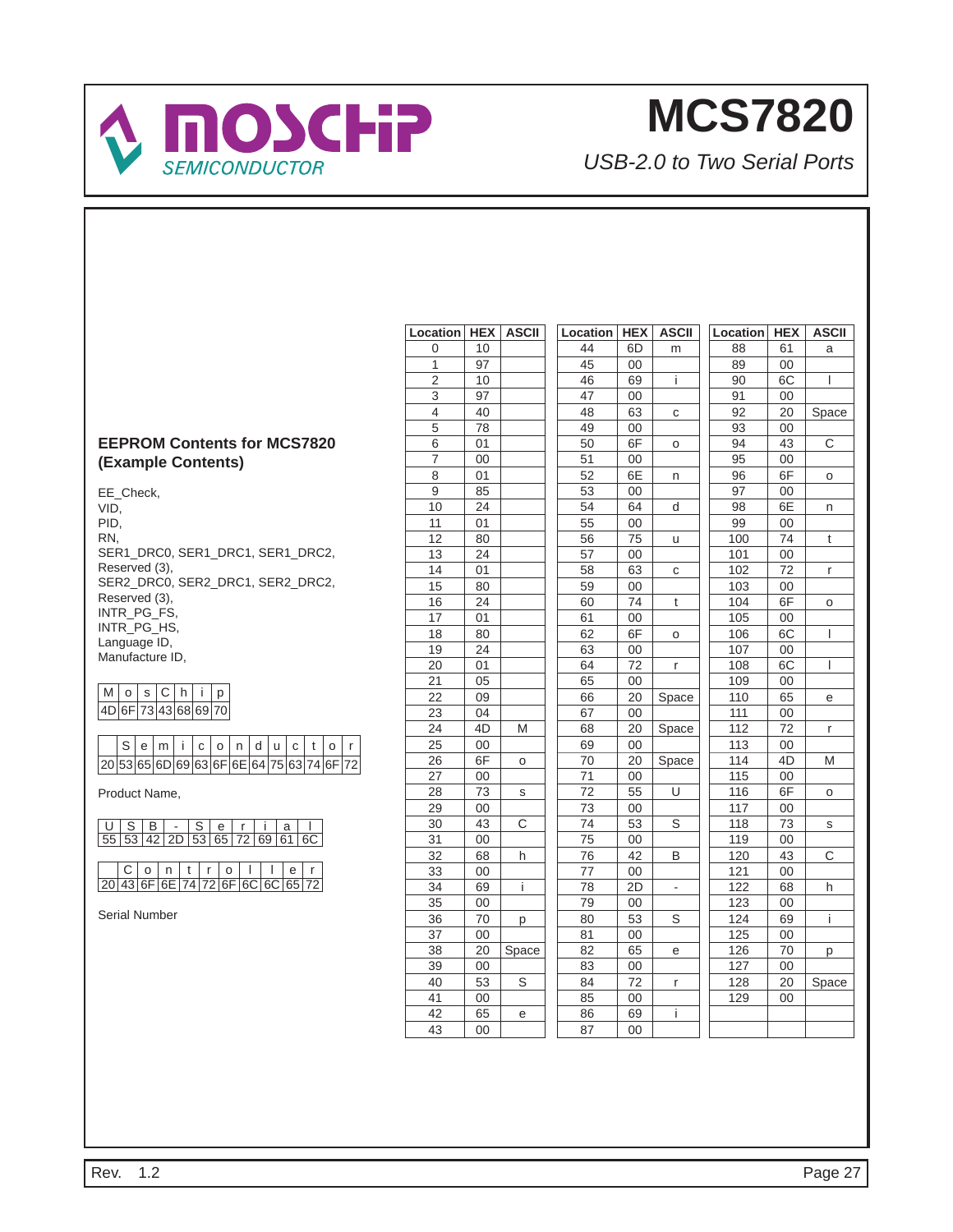*USB-2.0 to Two Serial Ports*



### **Device Confi guration Bit Fields and Descriptions**

Bytes 8, 9, 10, 14, 15 and 16 form six 8-bit DCR Registers. These Bytes are read from the EEPROM, and loaded into the Global Device Configuration Registers after Power-On Reset. They can be programmed by software using the following application number and register indexes as shown in the table.

| <b>EEPROM</b><br><b>Location</b> | <b>DCR Bit</b>  | <b>DCR Name</b> | <b>Application</b><br><b>Number</b> | <b>Register</b><br><b>Index</b> | <b>Default</b><br>Value |
|----------------------------------|-----------------|-----------------|-------------------------------------|---------------------------------|-------------------------|
| 8                                | SER1_DCR[7:0]   | SER1 DCR0       | 0                                   |                                 | 0x01                    |
| 9                                | SER1_DCR[15:8]  | SER1 DCR1       | 0                                   | 5                               | 0x85                    |
| 10                               | SER1_DCR[23:16] | SER1 DCR2       | 0                                   | 6                               | 0x24                    |
| 14                               | SER2_DCR[7:0]   | SER2 DCR0       | 0                                   | 25                              | 0x01                    |
| 15                               | SER2_DCR[15:8]  | SER2 DCR1       | 0                                   | 26                              | 0x84                    |
| 16                               | SER2 DCR[23:16] | SER2 DCR2       |                                     | 27                              | 0x24                    |

The following tables describe the function of each bit in the DCR registers. There are three DCR registers for each Serial Port (IrDA). In the absence of an EEPROM, the default values are taken from the Device Configuration Registers.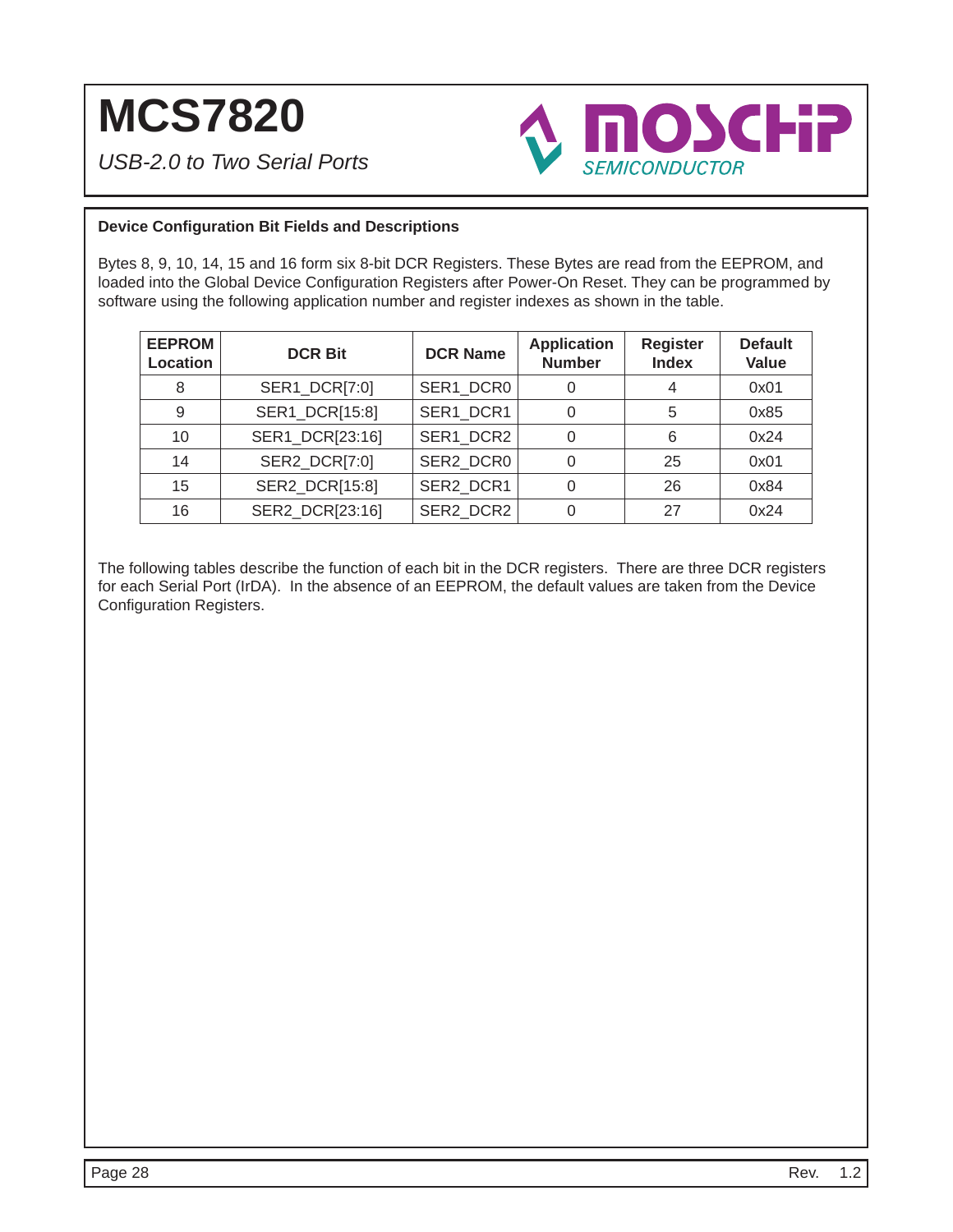

| <b>Bit[7]</b>             | <b>Bit[6]</b>           | Bit[5]                   | Bit[4]                                                                                                                                                                                             | Bit[3]                                                                                                                                                                                                      | Bit[2] | <b>Bit[1]</b> | <b>Bit[0]</b>           |
|---------------------------|-------------------------|--------------------------|----------------------------------------------------------------------------------------------------------------------------------------------------------------------------------------------------|-------------------------------------------------------------------------------------------------------------------------------------------------------------------------------------------------------------|--------|---------------|-------------------------|
| Reserved                  | IrDA<br>Mode            | $RTS_$<br><b>CM</b>      |                                                                                                                                                                                                    | GPIO_<br>Mode                                                                                                                                                                                               |        | Reserved      | $RS_{-}$<br><b>SDM</b>  |
| <b>DCR0</b><br><b>Bit</b> | <b>Name</b>             |                          |                                                                                                                                                                                                    | <b>Definition</b>                                                                                                                                                                                           |        |               | <b>Default</b><br>Value |
| 0                         | <b>RS</b><br><b>SDM</b> | 0:<br>1:                 | RS-232 / RS-422 / RS-485<br><b>Transceiver Shut-Down Mode:</b><br>Do not shut down the transceiver<br>Even when USB SUSPEND is engaged<br>Shut down the transceiver<br>when USB SUSPEND is engaged |                                                                                                                                                                                                             |        |               |                         |
| $\mathbf{1}$              | Reserved                | Reserved.                |                                                                                                                                                                                                    |                                                                                                                                                                                                             |        |               | $\Omega$                |
| $[3:2]$                   | <b>GPIO</b><br>Mode     | 00:<br>10:               | $GPIO = Input$<br>$GPIO = Output$                                                                                                                                                                  |                                                                                                                                                                                                             |        |               | 00                      |
| [5:4]                     | <b>RTS</b><br><b>CM</b> | 00:<br>01:<br>10:<br>11: | Signal is active low;<br>Signal is active high;<br>Drive RTS active<br>Otherwise Drive RTS inactive.<br>Drive RTS inactive<br>Otherwise Drive RTS active.                                          | <b>RTSM RTS Control Method:</b><br>RTS is controlled by Control Bit Map.<br>RTS is controlled by Control Bit Map.<br>when Downstream Data Buffer is NOT EMPTY;<br>when Downstream Data Buffer is NOT EMPTY; |        |               | 00                      |
| 6                         | IrDA<br>Mode            | 0:<br>1:                 |                                                                                                                                                                                                    | RS-232 / RS-422 / RS-485 Serial Port Mode.                                                                                                                                                                  |        |               | $\mathbf{0}$            |
| $\overline{7}$            | Reserved                |                          | IrDA Mode.<br>Reserved                                                                                                                                                                             |                                                                                                                                                                                                             |        |               |                         |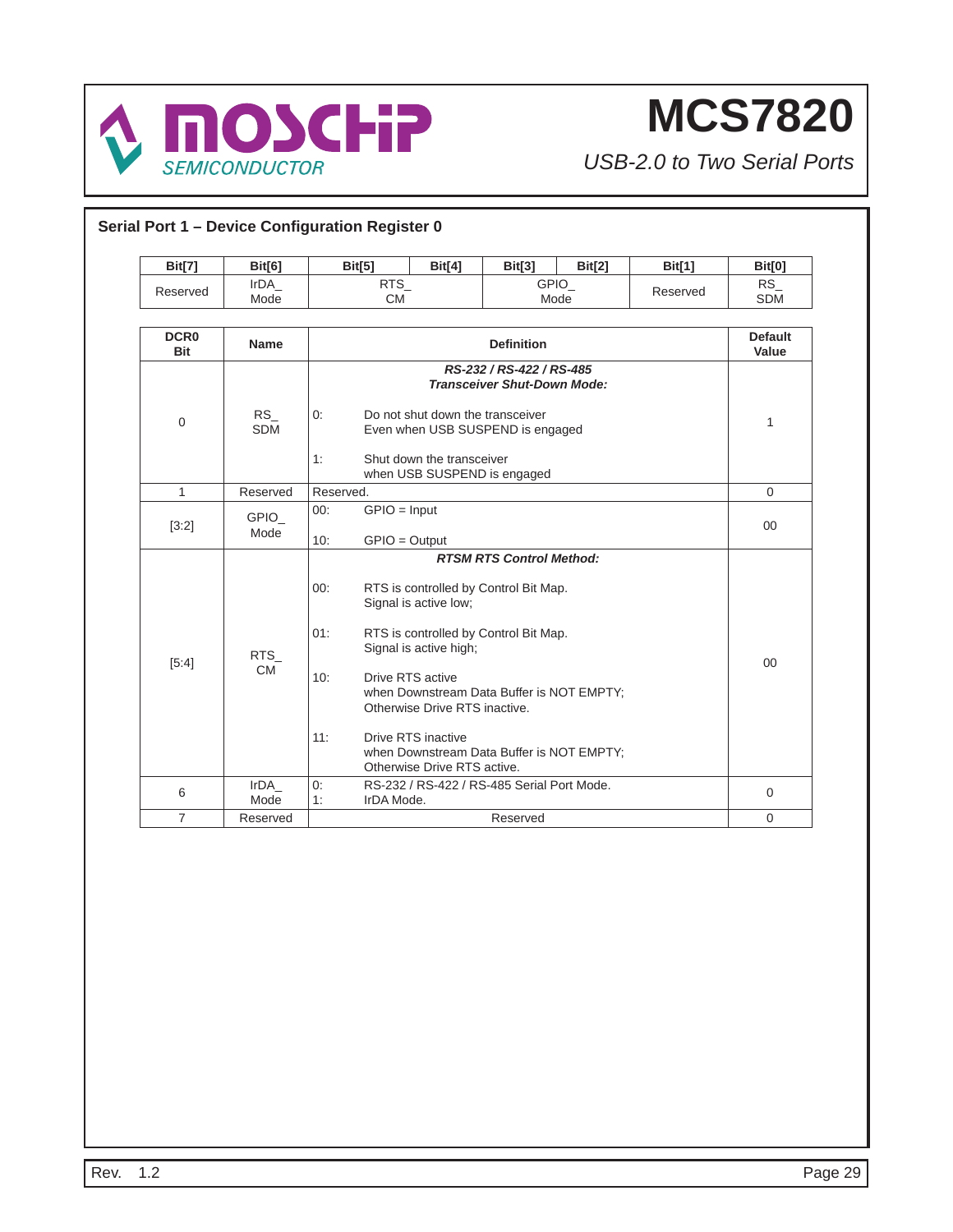

| <b>Bit[7]</b>      | <b>Bit[6]</b>                                        | <b>Bit[5]</b>                                                          | <b>Bit[4]</b>                                                                   | <b>Bit[3]</b>                                               | Bit[2]                                                          | <b>Bit[1]</b>        | <b>Bit[0]</b>           |
|--------------------|------------------------------------------------------|------------------------------------------------------------------------|---------------------------------------------------------------------------------|-------------------------------------------------------------|-----------------------------------------------------------------|----------------------|-------------------------|
| Reserved           | Interrupt IN<br>Endpoint<br><b>Status</b>            | <b>PLL</b><br>Power-Down<br><b>Bypass</b><br>Control                   | RW<br><b>INHB</b>                                                               |                                                             | $Tx_l$<br><b>PMG</b>                                            | GPIO I<br><b>PMG</b> |                         |
| DCR1<br><b>Bit</b> | <b>Name</b>                                          |                                                                        |                                                                                 | <b>Definition</b>                                           |                                                                 |                      | <b>Default</b><br>Value |
| [1:0]              | GPIO I<br><b>PMG</b>                                 | 6 mA<br>00:<br>01:<br>10:<br>$10 \text{ mA}$<br>11:<br>$12 \text{ mA}$ | 8 mA (Default)                                                                  | These two bits set the output current<br>of the GPIO lines: |                                                                 |                      | 01                      |
| [3:2]              | $Tx_l$<br><b>PMG</b>                                 | 6 mA<br>00:<br>01:<br>10:<br>$10 \text{ mA}$<br>11:<br>$12 \text{ mA}$ | 8 mA (Default)                                                                  | These two bits set the output current                       | of Serial output signals TxD, DTR n and RTS n:                  |                      | 01                      |
| 4                  | RW<br><b>INHB</b>                                    | 0:<br>1:                                                               | Enable the USB Remote Wakeup function<br>Inhibit the USB Remote Wakeup function | RW_INH Remote Wake Inhibit:                                 |                                                                 |                      | 0                       |
| 5                  | <b>PLL</b><br>Power-Down<br><b>Bypass</b><br>Control | 0:<br>1:                                                               | Enables PLL Power-Down<br>Disables PLL Power-Down                               |                                                             |                                                                 |                      | 0                       |
| 6                  | Interrupt IN<br>Endpoint<br><b>Status</b>            | 0:<br>1:                                                               | Interrupt Endpoint returns 5 Bytes of data.<br>memory controller status         |                                                             | Interrupt Endpoint returns 5 Bytes + 8 Bytes of the Bulk-In/Out |                      | $\mathbf{0}$            |
| $\overline{7}$     | Reserved                                             | Reserved.                                                              |                                                                                 |                                                             |                                                                 |                      | $\mathbf{1}$            |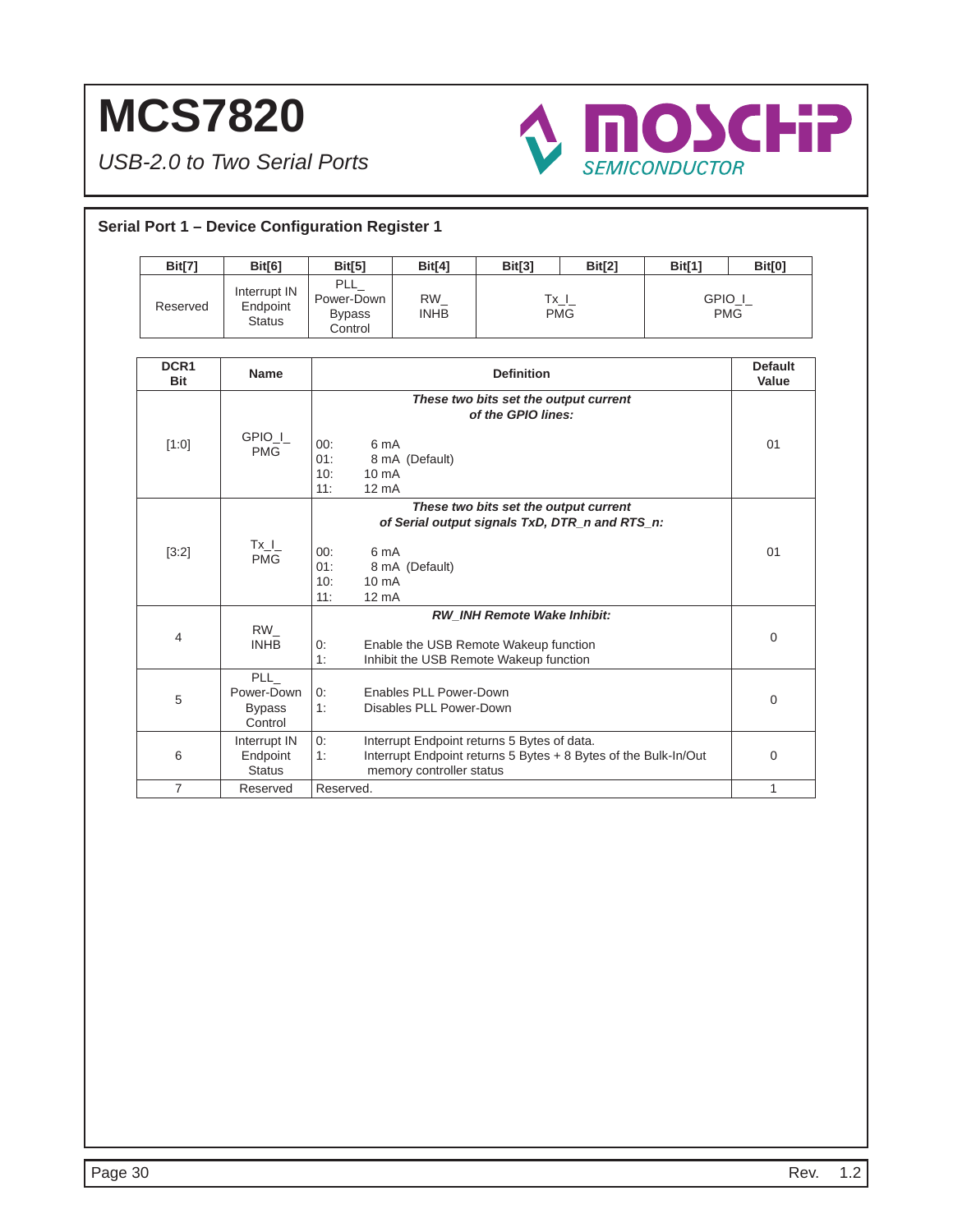

*USB-2.0 to Two Serial Ports*

| <b>Bit[7]</b>                  | <b>Bit[6]</b>        | <b>Bit[5]</b>               | <b>Bit[4]</b>                                                                                     | <b>Bit[3]</b>                                                                                        | <b>Bit[2]</b> | <b>Bit[1]</b>     | <b>Bit[0]</b>           |
|--------------------------------|----------------------|-----------------------------|---------------------------------------------------------------------------------------------------|------------------------------------------------------------------------------------------------------|---------------|-------------------|-------------------------|
| SHDN<br><b>POL</b>             | Reserved             | RWU<br>Mode                 | EWU<br>Rx                                                                                         | EWU<br><b>DSR</b>                                                                                    | EWU<br>RI.    | EWU<br><b>DCD</b> | EWU<br><b>CTS</b>       |
| DCR <sub>2</sub><br><b>Bit</b> | Name                 |                             |                                                                                                   | <b>Definition</b>                                                                                    |               |                   | <b>Default</b><br>Value |
| 0                              | $EWU_$<br><b>CTS</b> | 0:<br>1:                    | Enable Wake Up Trigger on CTS:<br><b>Disabled</b><br>Enable Wake Up Trigger on CTS State Changes. |                                                                                                      |               |                   |                         |
| $\mathbf{1}$                   | EWU<br>DCD           | 0:<br>1:                    | Enable Wake Up Trigger on DCD:<br><b>Disabled</b><br>Enable Wake Up Trigger on DCD State Changes. |                                                                                                      |               |                   |                         |
| 2                              | EWU<br>RI            | 0:<br>1:                    | Enable Wake Up Trigger on RI:<br><b>Disabled</b><br>Enable Wake Up Trigger on RI State Changes.   |                                                                                                      |               |                   | $\mathbf{1}$            |
| 3                              | $EWU_$<br><b>DSR</b> | <b>Disabled</b><br>0:<br>1: |                                                                                                   | Enable Wake Up Trigger on DSR:<br>Enable Wake Up Trigger on DSR State Changes.                       |               |                   | 0                       |
| 4                              | $EWU_$<br><b>Rx</b>  | <b>Disabled</b><br>0:<br>1: |                                                                                                   | Enable Wake Up Trigger on RXD:<br>Enable Wake Up Trigger on RXD State Changes.                       |               |                   | 0                       |
| 5                              | RWU_<br>Mode         | 0:<br>1:                    | Engages Remote Wakeup,<br>Engages Remote Wakeup,<br>The device issues Resume Signal.              | Remote Wakeup Mode:<br>The device issues Disconnect Signal.                                          |               |                   | 1                       |
| 6                              | Reserved             | Reserved.                   |                                                                                                   |                                                                                                      |               |                   | $\mathbf 0$             |
| $\overline{7}$                 | SHDN<br>POL          | 0:<br>1:                    |                                                                                                   | <b>SHDN Polarity:</b><br>Pin 12 Active Low Shut-Down Signal.<br>Pin 12 Active High Shut-Down Signal. |               |                   | 0                       |

Note: Wake up defined above only works when  $DCR0[6] = 0$  and  $DCR1[4] = 0$ .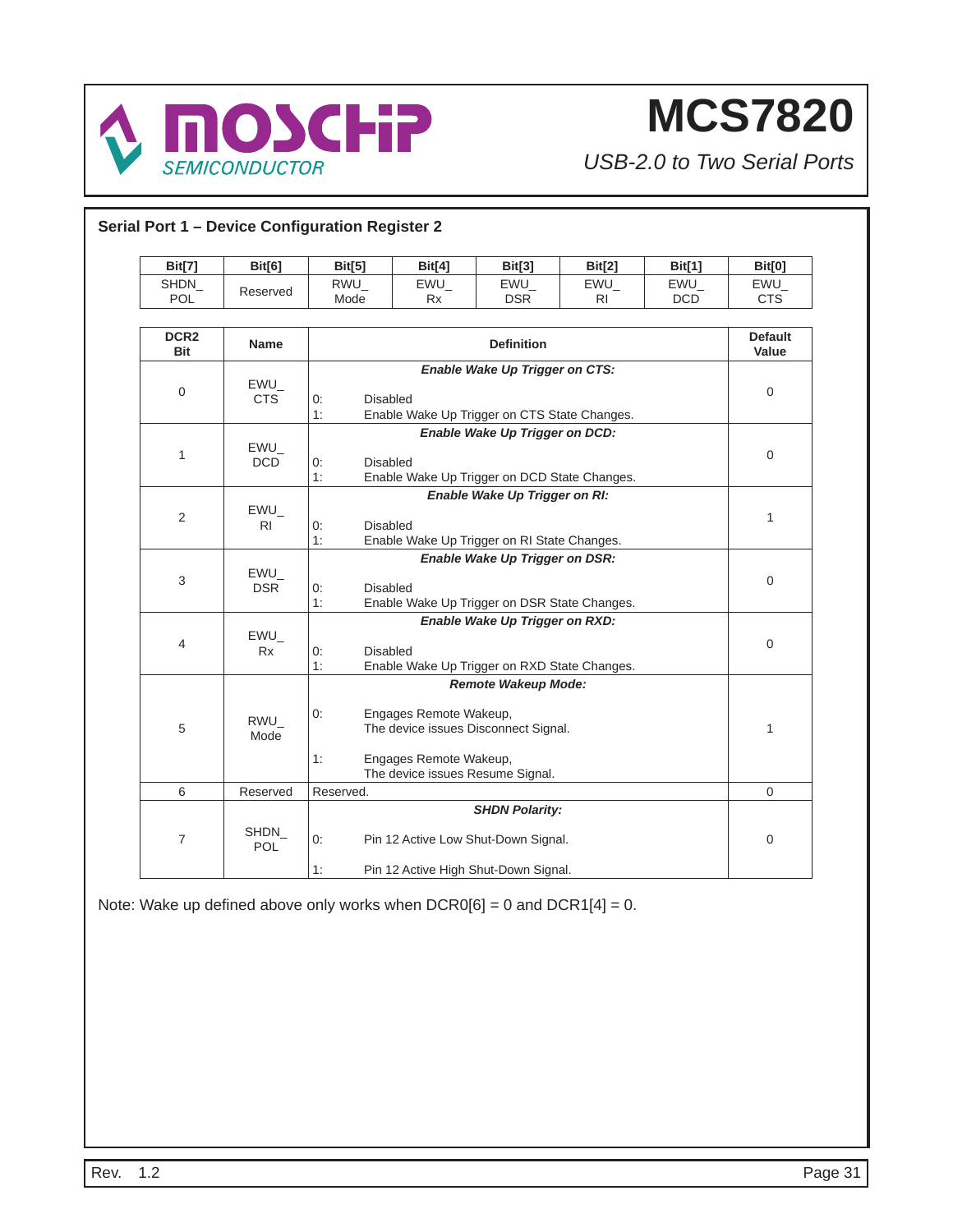*USB-2.0 to Two Serial Ports*



### **Serial Port 2 – Device Configuration Register 0**

The Configuration Registers for this Serial Port are very similar to Serial Port 1, but have a few less configuration options.

| Bit[7]                    | Bit[6]                  | Bit[5]                                                               | Bit[4]                                                                                                                                                                                                                                                                                                                                    | Bit[3]            | Bit[2] | Bit[1]   | <b>Bit[0]</b>           |  |
|---------------------------|-------------------------|----------------------------------------------------------------------|-------------------------------------------------------------------------------------------------------------------------------------------------------------------------------------------------------------------------------------------------------------------------------------------------------------------------------------------|-------------------|--------|----------|-------------------------|--|
| Reserved                  | IrDA<br>Mode            | <b>RTS</b><br><b>CM</b>                                              |                                                                                                                                                                                                                                                                                                                                           | Reserved          |        | Reserved | <b>RS</b><br><b>SDM</b> |  |
| <b>DCR0</b><br><b>Bit</b> | Name                    |                                                                      |                                                                                                                                                                                                                                                                                                                                           | <b>Definition</b> |        |          | <b>Default</b><br>Value |  |
| $\mathbf 0$               | <b>RS</b><br><b>SDM</b> | 0:<br>1:                                                             | RS-232 / RS-422 / RS-485<br><b>Transceiver Shut-Down Mode:</b><br>Do not shut down the transceiver<br>Even when USB SUSPEND is engaged<br>Shut down the transceiver<br>when USB SUSPEND is engaged                                                                                                                                        |                   |        |          |                         |  |
| [3:1]                     | Reserved                |                                                                      | Reserved                                                                                                                                                                                                                                                                                                                                  |                   |        |          |                         |  |
| [5:4]                     | <b>RTS</b><br><b>CM</b> | 00:<br>01:<br>10:<br>11:<br>Otherwise Drive RTS active.              | <b>RTSM RTS Control Method:</b><br>RTS is controlled by Control Bit Map.<br>Signal is active low;<br>RTS is controlled by Control Bit Map.<br>Signal is active high;<br>Drive RTS active<br>when Downstream Data Buffer is NOT EMPTY;<br>Otherwise Drive RTS inactive.<br>Drive RTS inactive<br>when Downstream Data Buffer is NOT EMPTY; |                   |        |          |                         |  |
| 6                         | IrDA<br>Mode            | RS-232 / RS-422 / RS-485 Serial Port Mode.<br>0:<br>IrDA Mode.<br>1: |                                                                                                                                                                                                                                                                                                                                           |                   |        | $\Omega$ |                         |  |
| $\overline{7}$            | Reserved                | Reserved                                                             |                                                                                                                                                                                                                                                                                                                                           |                   |        |          | $\Omega$                |  |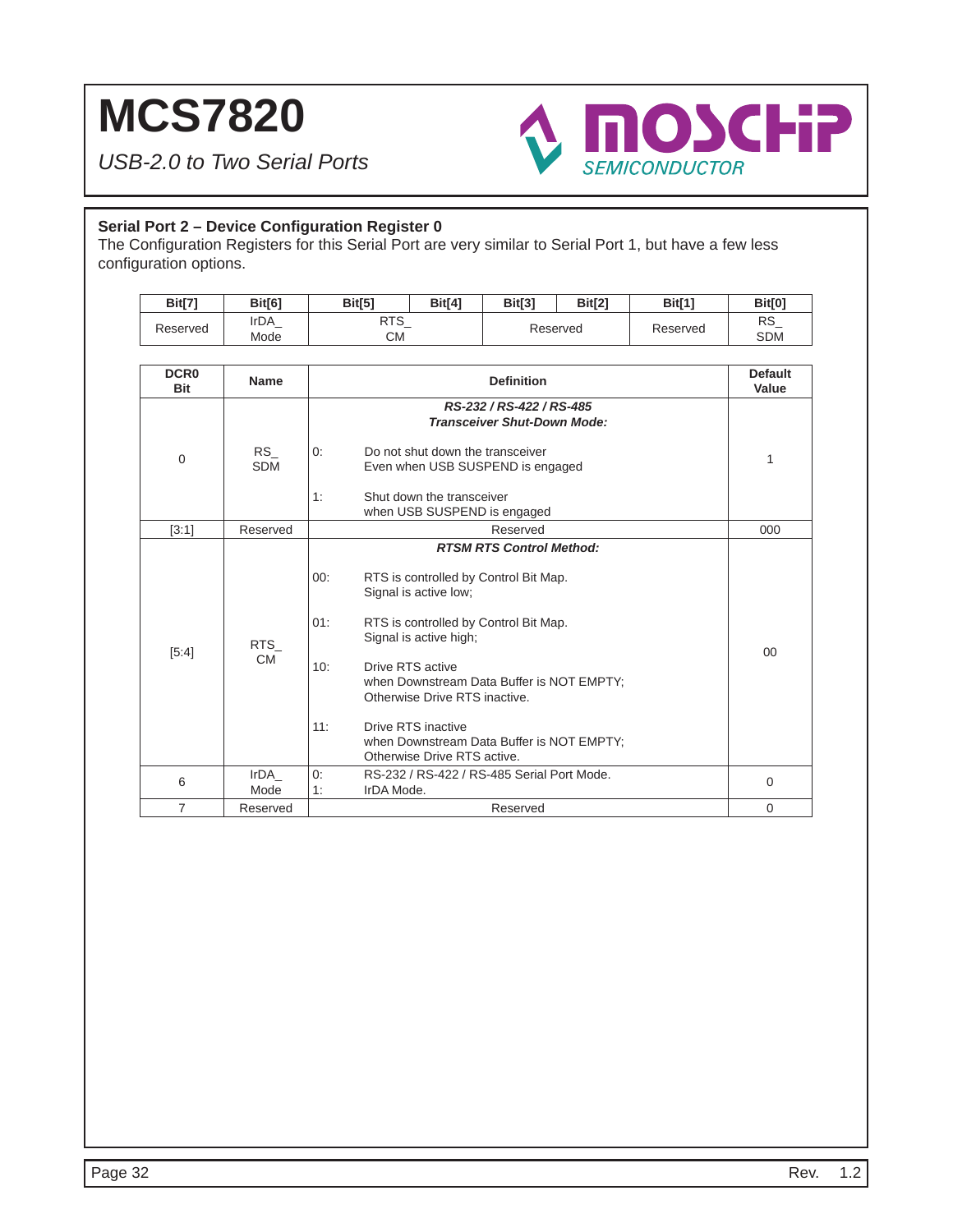

*USB-2.0 to Two Serial Ports*

### **Serial Port 2 – Device Configuration Register 1**

The Configuration Registers for this Serial Port are very similar to Serial Port 1, but have a few less configuration options.

| <b>Bit[7'</b> | <b>Bit[6]</b> | <b>Bit[5]</b> | Bit <sup>[4]</sup> | Bit[3]                                           | Bit[2] | Bit <sup>[1]</sup> | <b>Bit[0]</b> |
|---------------|---------------|---------------|--------------------|--------------------------------------------------|--------|--------------------|---------------|
| Reserved      | Reserved      | Reserved      | RW<br>INHB         | $\overline{\phantom{a}}$<br>$\sim$<br><b>PMG</b> |        |                    | Reserved      |

| DCR <sub>1</sub><br>Bit | <b>Name</b>             | <b>Definition</b>                                                                                                                 | <b>Default</b><br>Value |
|-------------------------|-------------------------|-----------------------------------------------------------------------------------------------------------------------------------|-------------------------|
| [1:0]                   | Reserved                | Reserved                                                                                                                          | 00                      |
|                         |                         | These two bits set the output current<br>of Serial output signals TxD, DTR n and RTS n:                                           |                         |
| [3:2]                   | $Tx_l$<br><b>PMG</b>    | 00:<br>6 mA<br>01:<br>8 mA (Default)<br>10:<br>10 <sub>m</sub> A<br>11:<br>$12 \text{ mA}$                                        | 01                      |
| $\overline{4}$          | $RW_{-}$<br><b>INHB</b> | <b>RW INH Remote Wake Inhibit:</b><br>0:<br>Enable the USB Remote Wakeup function<br>1:<br>Inhibit the USB Remote Wakeup function | $\mathbf 0$             |
| [7:5]                   | Reserved                | Reserved                                                                                                                          | 0                       |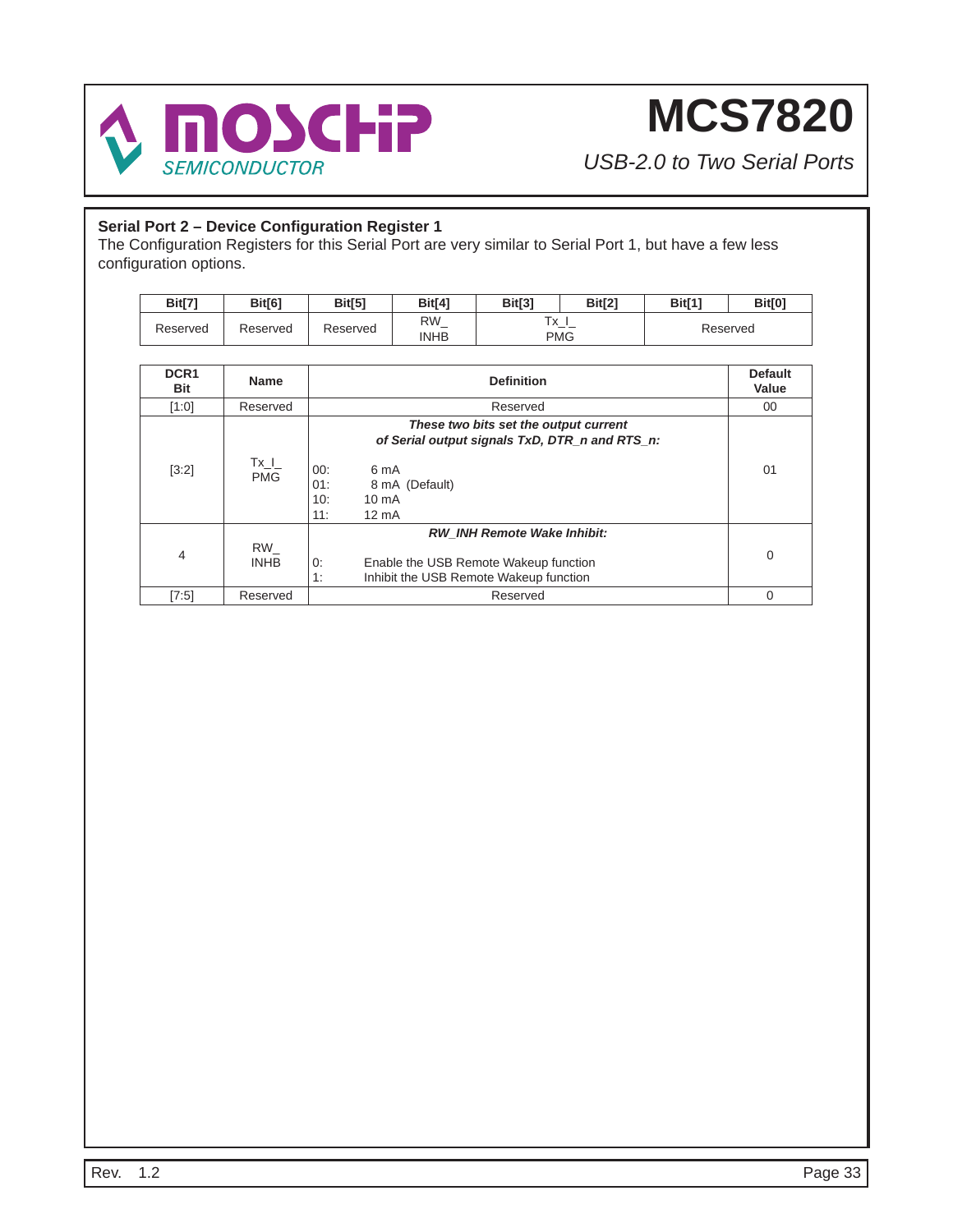*USB-2.0 to Two Serial Ports*



### **Serial Port 2 – Device Configuration Register 2**

The Configuration Registers for this Serial Port are very similar to Serial Port 1, but have a few less configuration options.

| <b>Bit[7]</b> | <b>Bit[6]</b> | <b>Bit[5]</b>      | Bit[4]    | <b>Bit[3]</b>     | <b>Bit[2]</b>    | <b>Bit[1]</b>            | <b>Bit[0]</b>     |
|---------------|---------------|--------------------|-----------|-------------------|------------------|--------------------------|-------------------|
| Reserved      | Reserved      | <b>RWU</b><br>Mode | EWU<br>Rx | EWU<br><b>DSR</b> | <b>EWU</b><br>RI | <b>EWU</b><br><b>DCD</b> | EWU<br><b>CTS</b> |
|               |               |                    |           |                   |                  |                          |                   |
| <b>DODS</b>   |               |                    |           |                   |                  |                          | $D - 2 - 14$      |

| DCR <sub>2</sub><br><b>Bit</b> | <b>Name</b>       | <b>Definition</b>                                                    | <b>Default</b><br>Value |
|--------------------------------|-------------------|----------------------------------------------------------------------|-------------------------|
|                                |                   | Enable Wake Up Trigger on CTS:                                       |                         |
| $\overline{0}$                 | EWU<br>CTS        | 0:<br>Disabled                                                       | 0                       |
|                                |                   | 1:<br>Enable Wake Up Trigger on CTS State Changes.                   |                         |
|                                |                   | Enable Wake Up Trigger on DCD:                                       |                         |
|                                | EWU               |                                                                      |                         |
| 1                              | <b>DCD</b>        | 0:<br><b>Disabled</b>                                                | 0                       |
|                                |                   | 1:<br>Enable Wake Up Trigger on DCD State Changes.                   |                         |
|                                |                   | Enable Wake Up Trigger on RI:                                        |                         |
| 2                              | EWU               |                                                                      | 1                       |
|                                | R <sub>I</sub>    | 0:<br>Disabled                                                       |                         |
|                                |                   | 1:<br>Enable Wake Up Trigger on RI State Changes.                    |                         |
|                                |                   | Enable Wake Up Trigger on DSR:                                       |                         |
| 3                              | EWU<br><b>DSR</b> | Disabled<br>0:                                                       | 0                       |
|                                |                   | 1:<br>Enable Wake Up Trigger on DSR State Changes.                   |                         |
|                                |                   | Enable Wake Up Trigger on RXD:                                       |                         |
|                                | EWU               |                                                                      |                         |
| 4                              | <b>Rx</b>         | Disabled<br>0:                                                       | $\mathbf 0$             |
|                                |                   | 1:<br>Enable Wake Up Trigger on RXD State Changes.                   |                         |
|                                |                   | <b>Remote Wakeup Mode:</b>                                           |                         |
|                                |                   |                                                                      |                         |
| 5                              | RWU               | 0:<br>Engages Remote Wakeup,<br>The device issues Disconnect Signal. | 1                       |
|                                | Mode              |                                                                      |                         |
|                                |                   | 1:<br>Engages remote wakeup,                                         |                         |
|                                |                   | the Device issues resume signal.                                     |                         |
| [7:6]                          | Reserved          | Reserved.                                                            | 0                       |

Note: Wake up defined above only works when  $DCR0[6] = 0$  and  $DCR1[4] = 0$ .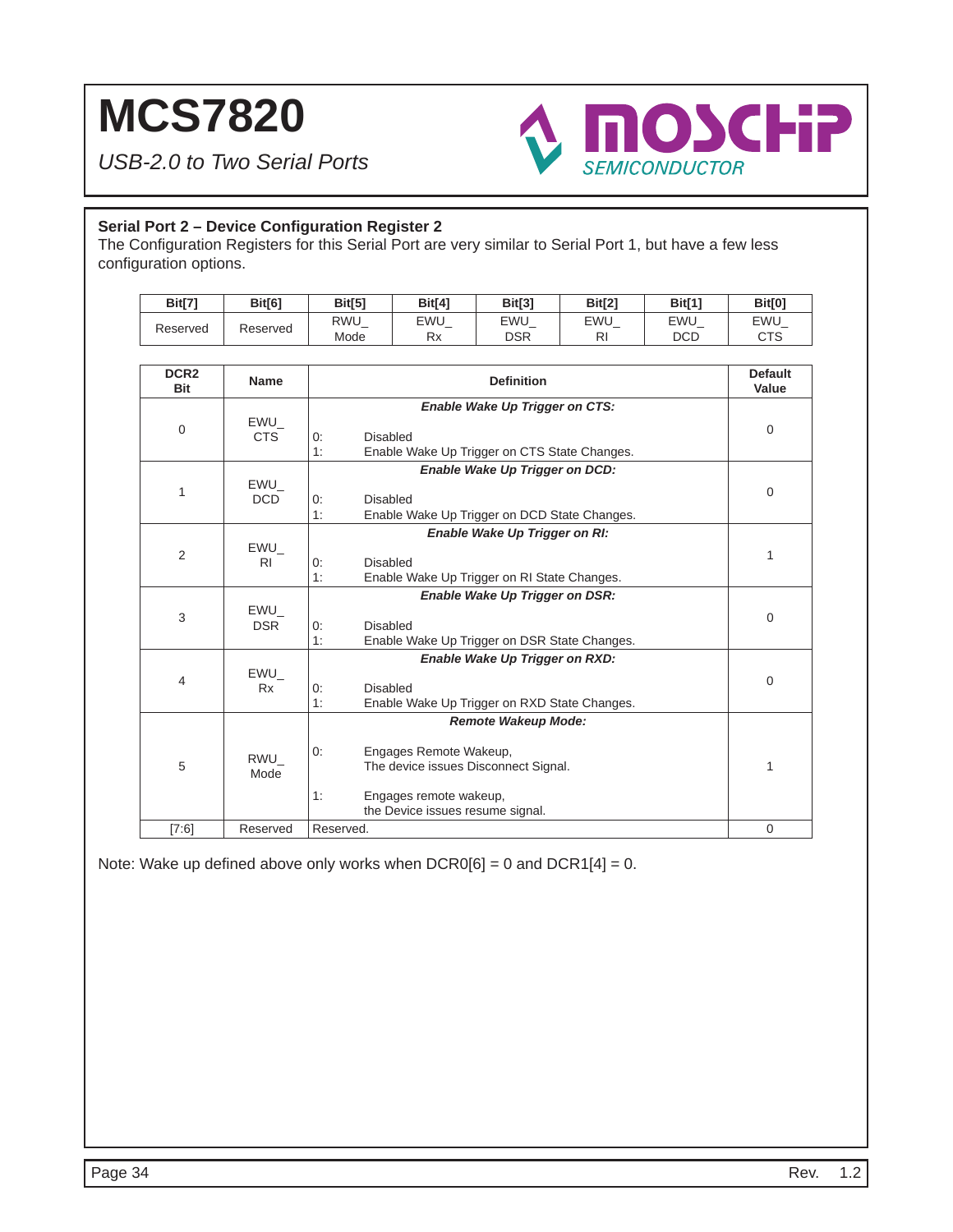

*USB-2.0 to Two Serial Ports*

### **Electrical Specifications**

### **Absolute Maximum Ratings:**

Core Power Supply  $(\forall c c_x)$  -0.3 to 2.16 V Power Supply of 3.3V I/O  $(\text{Vec}_{310})$ Input Voltage of 3.3V I/O  $(\text{vin}_3)$  -0.3 to 4.0 V Input Voltage of 5V Tolerant  $I/O$   $(Vin<sub>s</sub>)$   $-0.3$  to 5.8 V Operating Temperature 0 to +70 °C Storage Temperature  $-40$  to  $+150$  °C ESD HBM (MIL-STD 883E Method 3015-7 Class 2) 2000 V ESD MM (JEDEC EIA/JESD22 A115-A) 200 V CDM (JEDEC/JESD22 C101-A) 500 V Latch-up (JESD No. 78, March 1997) 200 mA, 1.5 x VCC Junction Temperature (Tj) 115 °C Thermal Resistance of Junction to Ambient (Still Air) 80 °C/W

### **Operating Conditions:**

| <b>Symbol</b>                        | <b>Parameter</b>                                                                            | Min  | <b>Typ</b> | <b>Max</b> | <b>Units</b> |
|--------------------------------------|---------------------------------------------------------------------------------------------|------|------------|------------|--------------|
| $\text{Vcc}_{\text{5A}}$             | 5V Power Supply Input                                                                       | 4.5  | 5.0        | 5.5        | V            |
| $Vcc_{K}$                            | <b>Core Power Supply</b>                                                                    | 1.62 | 1.8        | 1.98       | V            |
| $\text{Vcc}_{_{310}}$                | Power Supply of 3.3V I/O                                                                    | 2.97 | 3.3        | 3.63       | V            |
| REG02_V18                            | 1.8V Regulator Output                                                                       | 1.71 | 1.8        | 1.89       | V            |
| $I_{\text{REG02_V18}}$               | 1.8V Regulator Current                                                                      |      |            | 70         | mA           |
| REG06_VCC33                          | 3.3V Regulator Output                                                                       | 3.14 | 3.3        | 3.46       | V            |
| $\texttt{I}_{\texttt{REG06\_VCC33}}$ | 3.3V Regulator Current                                                                      |      |            | 250        | mA           |
| $I_{5V}$                             | Operating current of 5V when 3.3V and 1.8V<br>internal regulators are used. No serial load. |      | 70         |            | mA           |
| $I_{3.3V}$                           | Operating current of 3.3V. No serial load.                                                  |      | 45         |            | mA           |
| $I_{1.8V}$                           | Operating current of 1.8V. No serial load.                                                  |      | 25         |            | mA           |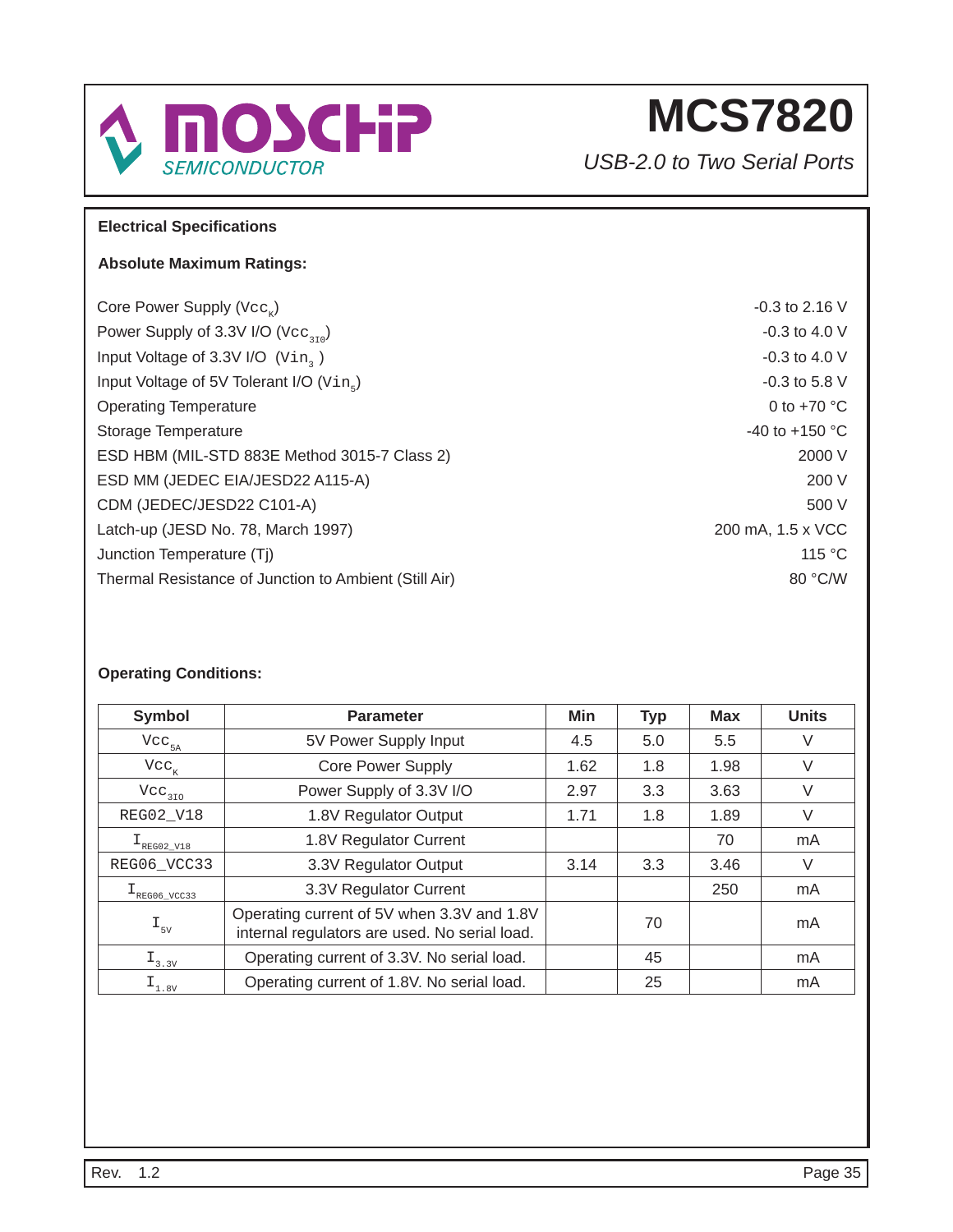*USB-2.0 to Two Serial Ports*



### **DC Characteristics of 3.3V I/O Cells**

| <b>Symbol</b>              | <b>Parameter</b>                                   | <b>Condition</b>               | Min  | <b>Typ</b> | <b>Max</b> | <b>Units</b> |
|----------------------------|----------------------------------------------------|--------------------------------|------|------------|------------|--------------|
| $Vcc_{K}$                  | <b>Core Power Supply</b>                           | Core Area                      | 1.62 | 1.8        | 1.98       | V            |
| Vcc <sub>310</sub>         | Power Supply                                       | 3.3V I/O                       | 2.97 | 3.3        | 3.63       | V            |
| Vi,                        | Input Low Voltage                                  | <b>LVTTL</b>                   |      |            | 0.8        | V            |
| Vi,                        | Input High Voltage                                 | <b>LVTTL</b>                   | 2.0  |            |            | V            |
| Vt                         | <b>Switching Threshold</b>                         | <b>LVTTL</b>                   |      | 1.5        |            | V            |
| $Vt -$<br>$Vt+$            | <b>Schmitt Trigger</b><br><b>Threshold Voltage</b> | <b>LVTTL</b>                   | 0.8  | 1.1<br>1.6 | 2.0        | V            |
| $\mathrm{Vo}_{\mathrm{L}}$ | Output Low Voltage                                 | $\text{Io}_{r} = 2$ to 24mA    |      |            | 0.4        | $\vee$       |
| $\mathrm{Vo}^{\mathrm{H}}$ | Output High Voltage                                | $\text{Io}_{10}$ = -2 to -24mA | 2.4  |            |            | $\vee$       |

### **DC Characteristics of 5V Tolerant I/O Cells**

| <b>Symbol</b>                 | <b>Parameter</b>                            | <b>Condition</b>                | Min | <b>Typ</b> | <b>Max</b> | <b>Units</b> |
|-------------------------------|---------------------------------------------|---------------------------------|-----|------------|------------|--------------|
| $Vec_{5A}$                    | 5V Power Supply                             | 5V I/O                          | 4.5 | 5.0        | 5.5        | V            |
| Vi <sub>ı</sub>               | Input Low Voltage                           | LVTTL                           |     |            | 0.8        | V            |
| Vi <sub>H</sub>               | Input High Voltage                          | LVTTL                           | 2.0 |            |            | V            |
| Vt                            | <b>Switching Threshold</b>                  | LVTTL                           |     | 1.5        |            | V            |
| $Vt -$<br>$Vt+$               | Schmitt Trigger<br><b>Threshold Voltage</b> | <b>LVTTL</b>                    | 0.8 | 1.1<br>1.6 | 2.0        | V            |
| $\mathrm{Vo}^{\mathrm{H}}$    | <b>Output Low Voltage</b>                   | $Ior = 2 to 24 mA$              |     |            | 0.4        | V            |
| $\mathrm{Vo}_{_{\mathrm{H}}}$ | Output High Voltage                         | $\text{Io}_{10}$ = -2 to -24 mA | 2.4 |            |            | V            |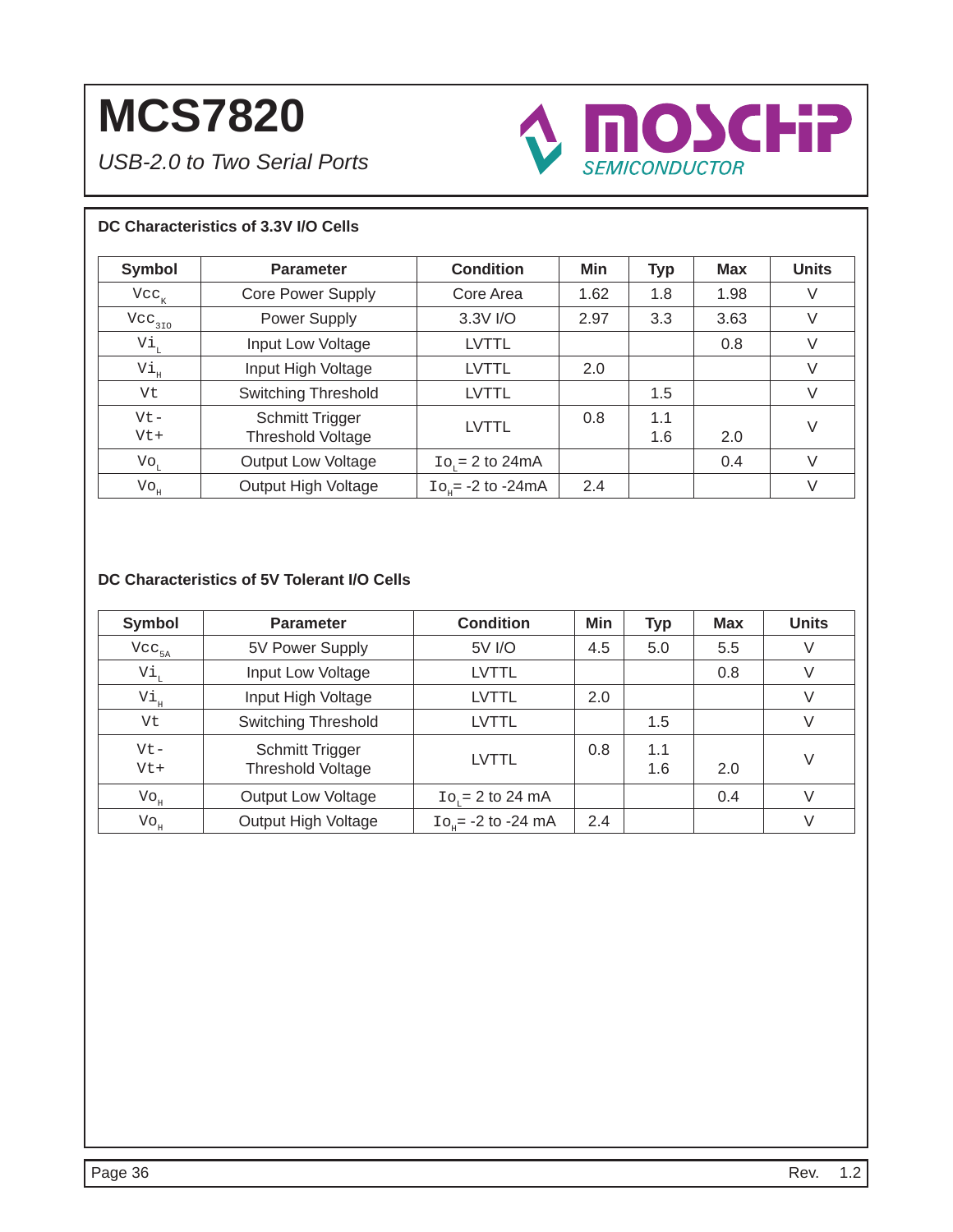

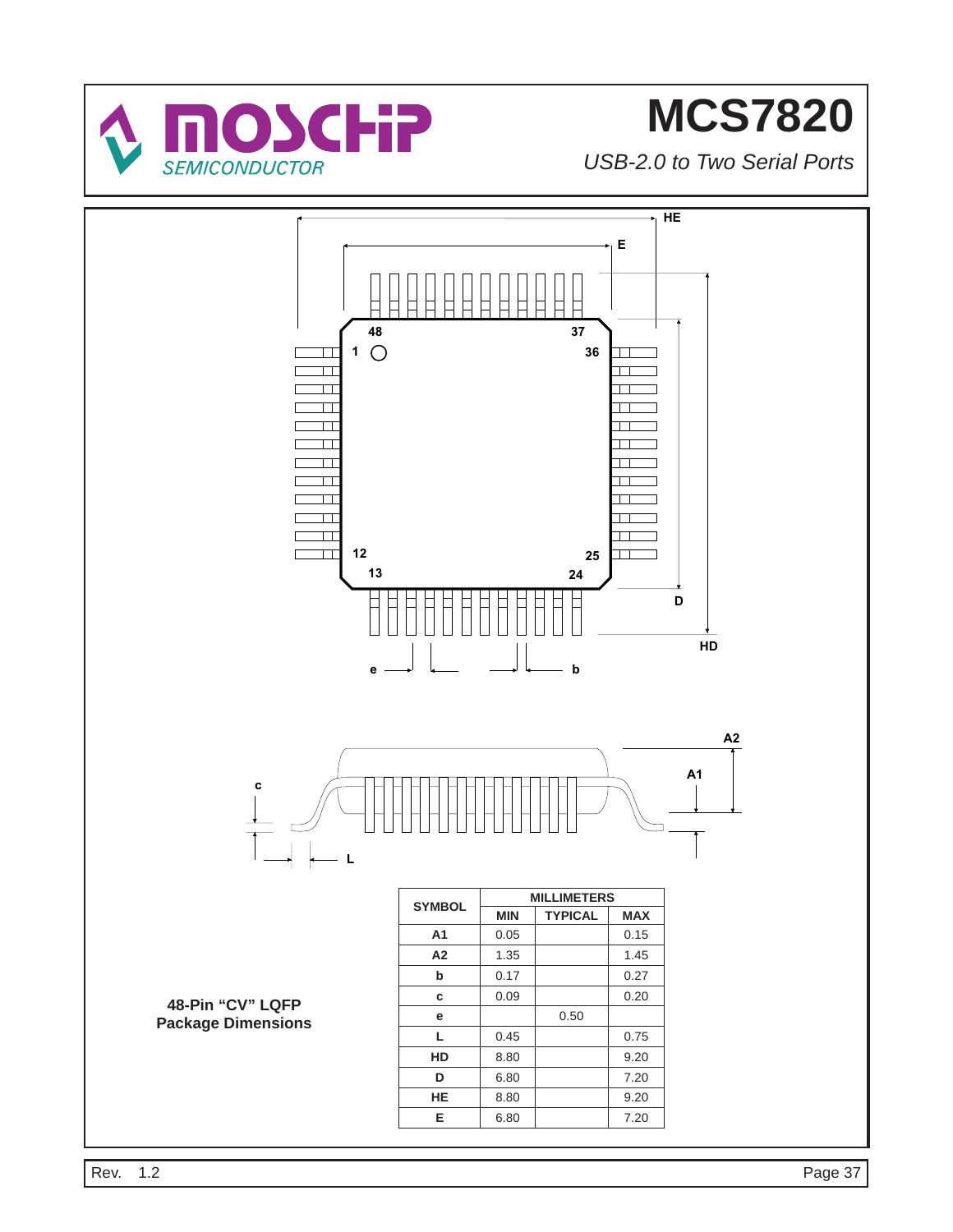**MCS7820** *USB-2.0 to Two Serial Ports*



### **IMPORTANT NOTICE**

MosChip Semiconductor Technology, LTD products are not authorized for use as critical components in life support devices or systems. Life support devices are applications that may involve potential risks of death, personal injury or severe property or environmental damages. These critical components are semiconductor products whose failure to perform can be reasonably expected to cause the failure of the life support systems or device, or to adversely impact its effectiveness or safety. The use of MosChip Semiconductor Technology LTD's products in such devices or systems is done so fully at the customer risk and liability.

As in all designs and applications it is recommended that the customer apply sufficient safeguards and guard bands in both the design and operating parameters. MosChip Semiconductor Technology LTD assumes no liability for customer's applications assistance or for any customer's product design(s) that use MosChip Semiconductor Technology, LTD's products.

MosChip Semiconductor Technology, LTD warrants the performance of its products to the current specifications in effect at the time of sale per MosChip Semiconductor Technology, LTD standard limited warranty. MosChip Semiconductor Technology, LTD imposes testing and quality control processes that it deems necessary to support this warranty. The customer should be aware that not all parameters are 100% tested for each device. Sufficient testing is done to ensure product reliability in accordance with MosChip Semiconductor Technology LTD's warranty.

MosChip Semiconductor Technology, LTD believes the information in this document to be accurate and reliable but assumes no responsibility for any errors or omissions that may have occurred in its generation or printing. The information contained herein is subject to change without notice and no responsibility is assumed by MosChip Semiconductor Technology, LTD to update or keep current the information contained in this document, nor for its use or for infringement of patent or other rights of third parties. MosChip Semiconductor Technology, LTD does not warrant or represent that any license, either expressed or implied, is granted to the user.